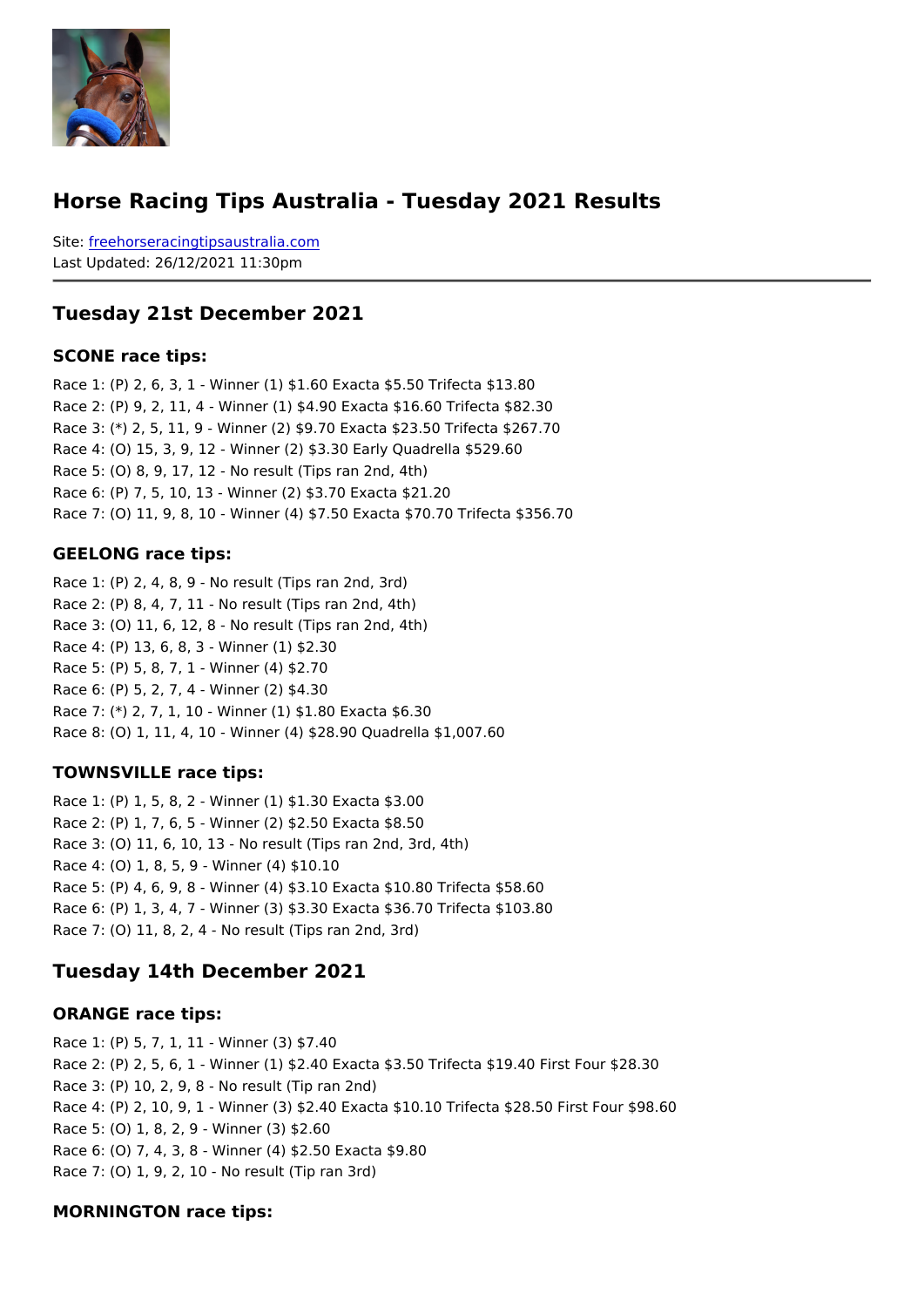Race 1: (P) 8, 9, 11, 7 - Winner (2) \$4.20 Exacta \$7.80 Race 2: (P) 4, 10, 11, 5 - Winner (4) \$4.40 Race 3: (P) 14, 13, 3, 8 - Winner (1) \$1.50 Exacta \$12.00 Race 4: (P) 1, 12, 5, 6 - Winner (1) \$2.10 Early Quadrella \$75.00 Race 5: (P) 4, 2, 5, 3 - Winner (1) \$4.20 Race 6: (P) 2, 1, 6, 5 - No result (Tips ran 2nd, 3rd, 4th) Race 7: (O) 3, 9, 8, 5 - No result (Tips ran 3rd, 4th) Race 8: (P) 5, 7, 9, 2 - Winner (2) \$2.60 Exacta \$5.80 Trifecta \$23.60 First Four \$69.30 **KILCOY race tips:**

Race 1: (O) 5, 6, 1, 9 - Winner (1) \$2.10 Race 2: (P) 1, 2, 3, 5 - Winner (2) \$4.30 Exacta \$9.40 Race 3: (P) 2, 1, 12, 3 - Winner (1) \$3.80 Exacta \$6.40 Trifecta \$28.80 First Four \$216.20 Race 4: (P) 3, 9, 8, 5 - Winner (4) \$5.50 Exacta \$28.70 Trifecta \$92.20 Early Quadrella \$447.80 Race 5: (O) 1, 2, 10, 6 - No result (Tip ran 2nd) Race 6: (O) 1, 2, 11, 13 - Winner (2) \$1.80 Exacta \$9.20 Trifecta \$97.00 Race 7: (O) 5, 3, 6, 8 - No result (Tip ran 2nd)

# **Tuesday 7th December 2021**

### **BALLINA race tips:**

Race 1: (P) 1, 3, 8, 2 - Abandoned Race 2: (P) 2, 3, 5, 1 - Abandoned Race 3: (P) 2, 5, 6, 4 - Abandoned Race 4: (P) 3, 5, 1, 4 - Abandoned Race 5: (P) 2, 3, 9, 1 - Abandoned Race 6: (P) 5, 6, 12, 2 - Abandoned Race 7: (P) 3, 1, 2, 4 - Abandoned

### **DUBBO race tips:**

Race 1: (P) 4, 5, 6, 9 - No result (Tips ran 2nd, 3rd, 4th) Race 2: (P) 10, 8, 4, 5 - Winner (1) \$3.30 Exacta \$16.40 Trifecta \$61.20 Race 3: (P) 8, 5, 11, 12 - Winner (1) \$2.30 Exacta \$9.30 Race 4: (O) 2, 7, 8, 6 - Winner (4) \$7.00 Race 5: (O) 5, 1, 3, 8 - Winner (3) \$3.80 Exacta \$16.50 Trifecta \$82.10 Race 6: (O) 1, 10, 5, 7 - Winner (3) \$7.60 Exacta \$13.30 Race 7: (O) 8, 14, 5, 2 - No result (Tip ran 4th)

### **HAMILTON race tips:**

Race 1: (P) 3, 4, 8, 7 - No result (Tips ran 2nd, 3rd, 4th) Race 2: (P) 5, 7, 15, 1 - Winner (1) \$1.40 Exacta \$7.10 Race 3: (O) 4, 8, 3, 1 - Winner (1) \$3.40 Exacta \$16.50 Race 4: (P) 10, 12, 11, 6 - Winner (1) \$2.40 Exacta \$8.70 Race 5: (P) 1, 4, 5, 7 - Winner (4) \$13.50 Race 6: (P) 6, 2, 4, 8 - Winner (1) \$2.60 Exacta \$16.90 Race 7: (O) 6, 8, 4, 5 - Winner (2) \$5.60 Race 8: (P) 3, 6, 10, 4 - Winner (1) \$2.70 Exacta \$4.80 Quadrella \$887.10

### **CAIRNS race tips:**

Race 1: (P) 3, 1, 2, 4 - Winner (1) \$2.60 Exacta \$10.60 Trifecta \$35.70 First Four \$42.90 Race 2: (P) 4, 3, 1, 8 - Winner (3) \$2.80 Exacta \$45.00 Race 3: (P) 3, 6, 5, 4 - Winner (1) \$2.00 Race 4: (O) 6, 11, 9, 3 - Winner (2) \$9.30 Early Quadrella \$174.70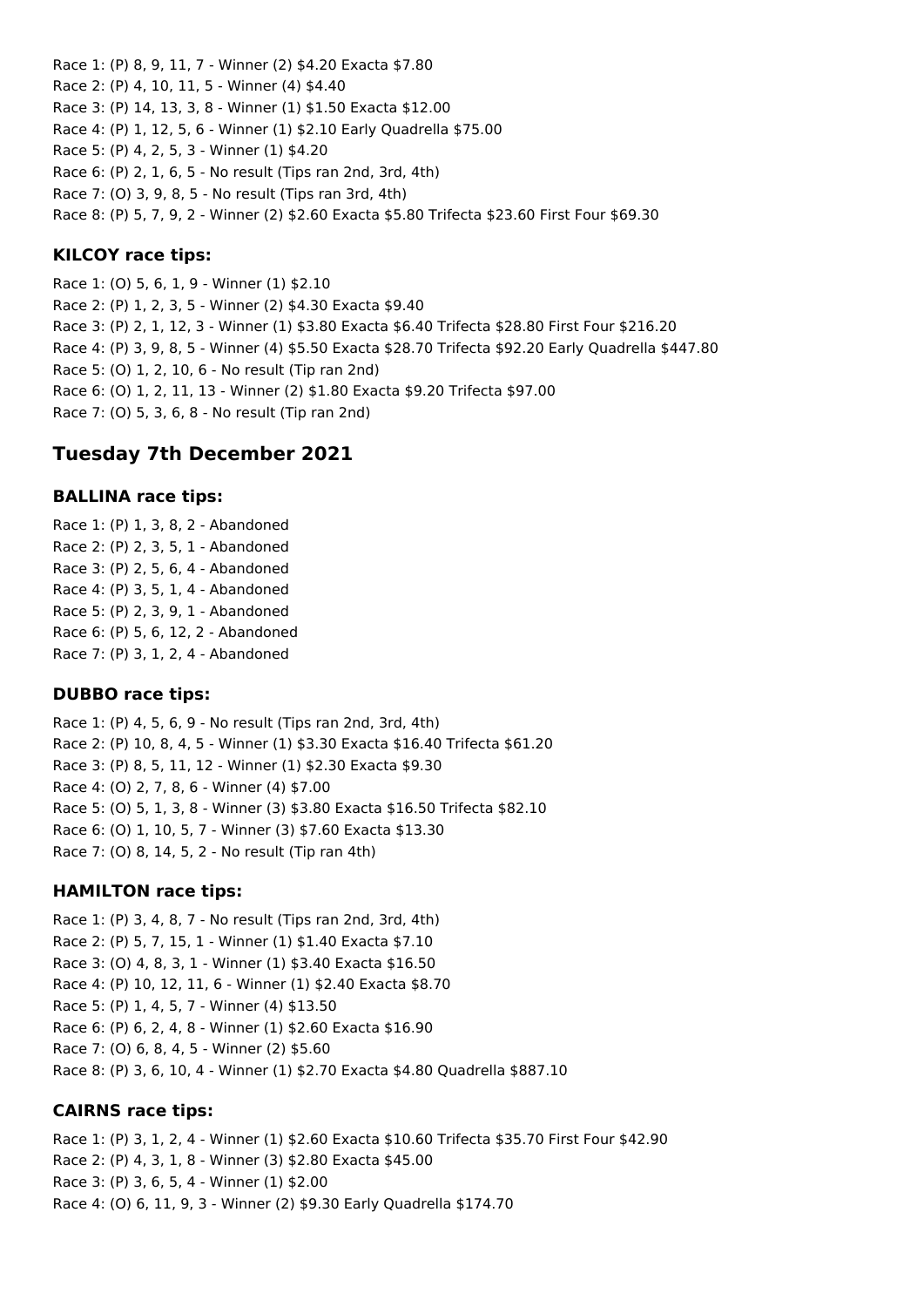Race 5: (P) 2, 4, 5, 8 - Winner (2) \$7.40 Exacta \$18.60 Trifecta \$65.50 First Four \$274.60 Race 6: (O) 2, 6, 3, 1 - No result (Tips ran 2nd, 3rd)

## **MURWILLUMBAH race tips:**

Race 1: (P) 1, 9, 8, 2 - No result (Tips ran 2nd, 3rd, 4th) Race 2: (P) 5, 9, 2, 3 - Winner (4) \$17.40 Exacta \$212.00 Race 3: (P) 8, 7, 9, - Winner (3) \$3.30 Exacta \$6.50 Trifecta \$12.10 Race 4: (P) 5, 1, 4, 8 - Winner (2) \$4.90 Exacta \$23.50 Trifecta \$77.50 First Four \$159.40 Race 5: (P) 11, 9, 2, 3 - Winner (2) \$2.90 Exacta \$9.80 Race 6: (P) 4, 2, 10, 5 - Winner (3) \$6.50 Exacta \$20.00 Trifecta \$111.70 Race 7: (P) 7, 3, 11, 4 - No result (Tips ran 3rd, 4th)

# **Tuesday 30th November 2021**

#### **TAMWORTH race tips:**

Race 1: (P) 4, 3, 2, 7 - No result (Tips ran 2nd, 3rd, 4th) Race 2: (P) 3, 8, 5, 6 - Winner (1) \$4.70 Race 3: (P) 9, 1, 5, 10 - Winner (4) \$3.50 Exacta \$18.20 Trifecta \$63.40 First Four \$237.90 Race 4: (O) 2, 12, 9, 1 - Winner (1) \$1.80 Exacta \$6.30 Trifecta \$30.30 Race 5: (P) 2, 13, 4, 10 - Winner (1) \$1.50 Exacta \$9.20 Race 6: (O) 3, 7, 11, 14 - Winner (3) \$4.00 Race 7: (P) 7, 5, 3, 14 - No result (Tips ran 3rd, 4th) Race 8: (O) 5, 12, 8, 9 - Winner (2) \$3.80 Exacta \$11.90

## **ARARAT race tips:**

Race 1: (P) 6, 5, 7, 3 - Winner (1) \$1.70 Exacta \$14.00 Race 2: (P) 6, 4, 7, 3 - Winner (1) \$3.50 Race 3: (P) 8, 3, 15, 1 - Winner (2) \$2.80 Race 4: (P) 6, 12, 14, 7 - Winner (2) \$3.50 Early Quadrella \$65.10 Race 5: (P) 7, 4, 6, 2 - Winner (1) \$3.40 Race 6: (P) 2, 5, 8, 6 - Winner (4) \$6.00 Exacta \$11.90 Trifecta \$59.20 First Four \$386.60 Race 7: (P) 5, 7, 1, 4 - Winner (3) \$3.80 Exacta \$16.10 Trifecta \$49.80 First Four \$124.00 Race 8: (P) 10, 7, 4, 5 - Winner (3) \$3.40 Exacta \$8.30 Quadrella \$599.30

# **Tuesday 23rd November 2021**

### **NEWCASTLE race tips:**

Race 1: (P) 5, 4, 1, 9 - Winner (1) \$2.80 Exacta \$25.70 Trifecta \$96.10 Race 2: (P) 2, 6, 1, 9 - Winner (2) \$4.50 Exacta \$37.30 Trifecta \$76.60 First Four \$156.40 Race 3: (P) 1, 3, 4, 10 - Winner (2) \$3.80 Exacta \$5.80 Race 4: (P) 4, 6, 7, 5 - No result (Tips ran 2nd, 3rd) Race 5: (P) 1, 5, 11, 6 - Winner (2) \$2.80 Exacta \$44.40 Trifecta \$83.00 Race 6: (P) 2, 1, 7, 9 - Winner (1) \$1.20 Race 7: (O) 7, 14, 11, 8 - No result (Tips ran 3rd, 4th)

### **BALLINA race tips:**

Race 1: (P) 3, 7, 1, 6 - No result (Tips ran 3rd, 4th) Race 2: (P) 5, 6, 10, 12 - Winner (1) \$3.20 Race 3: (P) 12, 8, 2, 11 - Winner (3) \$4.50 Race 4: (P) 4, 6, 7, 5 - Winner (1) \$1.80 Exacta \$11.60 Trifecta \$65.10 Race 5: (P) 2, 8, 6, 3 - No result (Tip ran 4th) Race 6: (O) 7, 4, 13, 12 - Winner (3) \$13.00 Race 7: (O) 15, 7, 9, 12 - Winner (4) \$5.10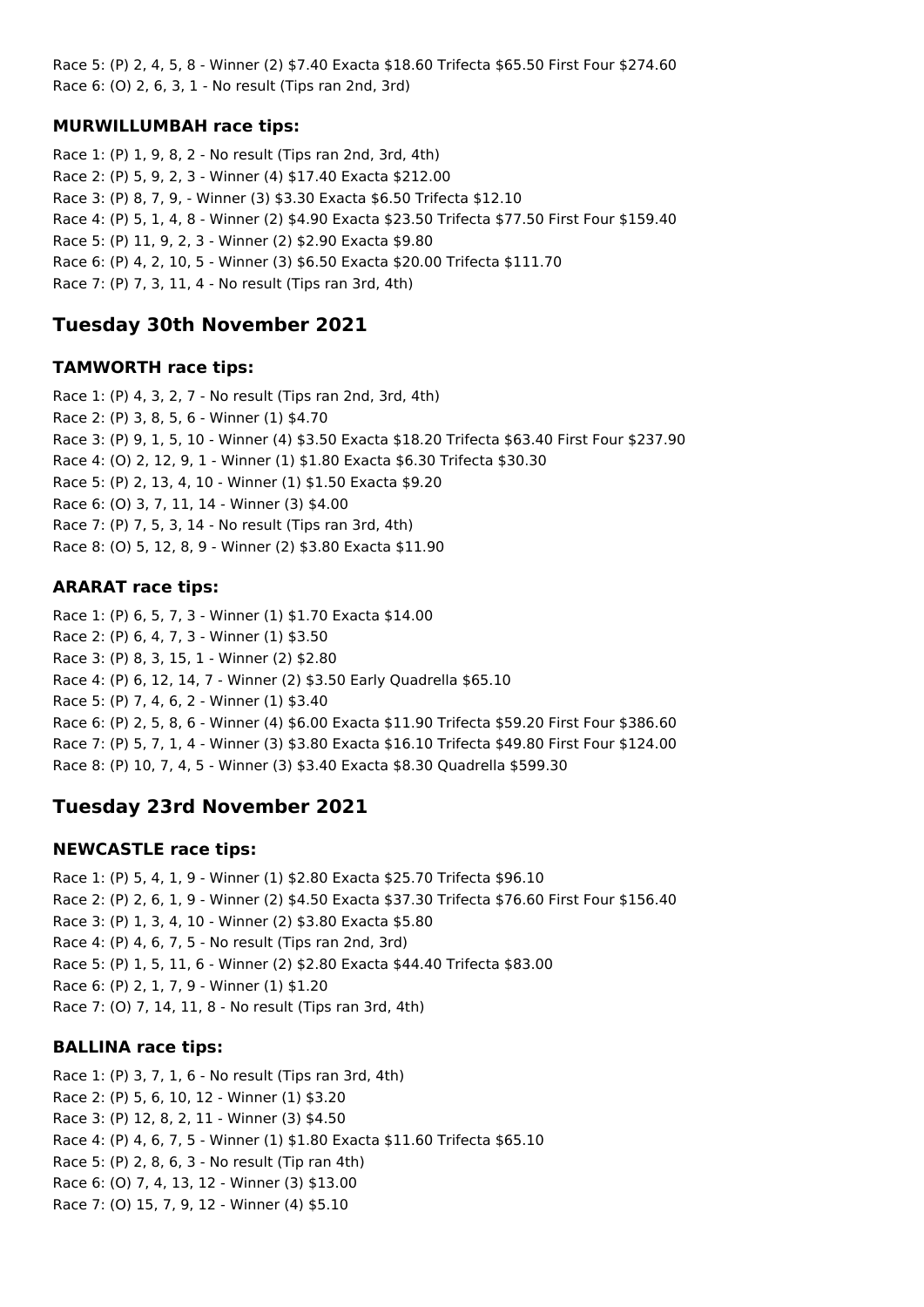#### **GEELONG race tips:**

Race 1: (P) 8, 10, 1, 7 - No result (Tip ran 2nd) Race 2: (P) 8, 11, 5, 6 - Winner (1) \$4.20 Exacta \$28.30 Race 3: (O) 2, 11, 7, 3 - Winner (4) \$14.60 Race 4: (O) 7, 12, 8, 10 - Winner (1) \$1.70 Exacta \$8.70 Trifecta \$46.30 Race 5: (O) 8, 3, 9, 2 - No result (Tips ran 2nd, 3rd) Race 6: (P) 7, 5, 10, 6 - Winner (2) \$3.80 Exacta \$12.40 Trifecta \$59.60 Race 7: (P) 7, 2, 1, 8 - Winner (3) \$5.50 Exacta \$32.60 Trifecta \$86.80 Race 8: (P) 8, 11, 2, 5 - No result (Tips ran 2nd, 4th) Race 9: (P) 11, 5, 9, 10 - Winner (4) \$2.50 Exacta \$7.90 Trifecta \$25.50

### **CAIRNS race tips:**

Race 1: (P) 3, 2, 1, 4 - Winner (1) \$3.40 Exacta \$6.00 Trifecta \$48.40 First Four \$39.20 Race 2: (P) 3, 1, 4, 5 - Winner (3) \$3.40 Exacta \$11.10 Trifecta \$12.40 First Four \$20.00 Race 3: (\*) 1, 2, 3, 4 - Winner (1) \$1.20 Exacta \$5.30 Trifecta \$11.10 Race 4: (P) 1, 2, 3, 4 - Winner (2) \$4.30 Exacta \$9.30 Trifecta \$24.10 First Four \$50.70 Early Quadrella \$67.90 Race 5: (P) 1, 4, 6, 5 - Winner (1) \$2.50 Race 6: (P) 2, 4, 3, 5 - Winner (2) \$1.80 Exacta \$11.90 Trifecta \$18.10 Race 7: (P) 4, 3, 7, 8 - Winner (1) \$2.20 Exacta \$30.30 Quadrella \$47.10

# **Tuesday 16th November 2021**

### **WYONG race tips:**

Race 1: (P) 1, 4, 3, 9 - Winner (1) \$2.50 Exacta \$3.60 Trifecta \$13.20 First Four \$35.30 Race 2: (P) 3, 4, 1, 6 - Winner (1) \$1.40 Exacta \$4.80 Trifecta \$21.30 First Four \$58.60 Race 3: (P) 6, 7, 8, 1 - Winner (1) \$1.90 Exacta \$8.20 Trifecta \$16.80 First Four \$58.80 Race 4: (P) 4, 8, 6, 7 - Winner (1) \$2.10 Early Quadrella \$13.90 Race 5: (P) 8, 1, 13, 7 - Winner (3) \$17.20 Race 6: (P) 4, 1, 5, 2 - Winner (1) \$2.60 Exacta \$7.50 Race 7: (P) 6, 1, 5, 2 - Winner (1) \$2.10 Race 8: (P) 6, 5, 10, 9 - No result (Tips ran 2nd, 3rd, 4th)

### **WANGARATTA race tips:**

Race 1: (P) 8, 7, 14, 11 - Winner (2) \$6.90 Race 2: (P) 8, 14, 15, 10 - Winner (2) \$3.70 Exacta \$12.10 Race 3: (P) 4, 11, 12, 8 - Winner (1) \$2.90 Race 4: (P) 6, 9, 2, 5 - Winner (1) \$1.50 Exacta \$4.30 Trifecta \$6.10 Race 5: (P) 16, 9, 7, 18 - Winner (1) \$2.10 Early Quadrella \$39.50 Race 6: (P) 1, 15, 9, 17 - Winner (2) \$4.30 Race 7: (P) 9, 13, 16, 2 - Winner (3) \$2.70 Race 8: (O) 12, 14, 10, 9 - Winner (2) \$5.80 Race 9: (O) 12, 11, 9, 13 - No result (Tips ran 2nd, 3rd, 4th)

# **Tuesday 9th November 2021**

### **GOSFORD race tips:**

Race 1: (P) 5, 7, 10, 9 - Winner (2) \$5.30 Exacta \$17.00 Trifecta \$96.10 Race 2: (P) 12, 4, 3, 1 - Winner (2) \$5.50 Exacta \$12.30 Race 3: (P) 10, 8, 7, 9 - Winner (2) \$2.70 Exacta \$9.30 Trifecta \$39.30 Race 4: (P) 1, 3, 9, 4 - Winner (1) \$2.20 Exacta \$20.90 Early Quadrella \$256.30 Race 5: (P) 1, 6, 3, 9 - Winner (1) \$1.40 Exacta \$3.10 Race 6: (P) 3, 1, 2, 6 - Winner (3) \$4.20 Exacta \$14.50 Trifecta \$28.20 First Four \$124.40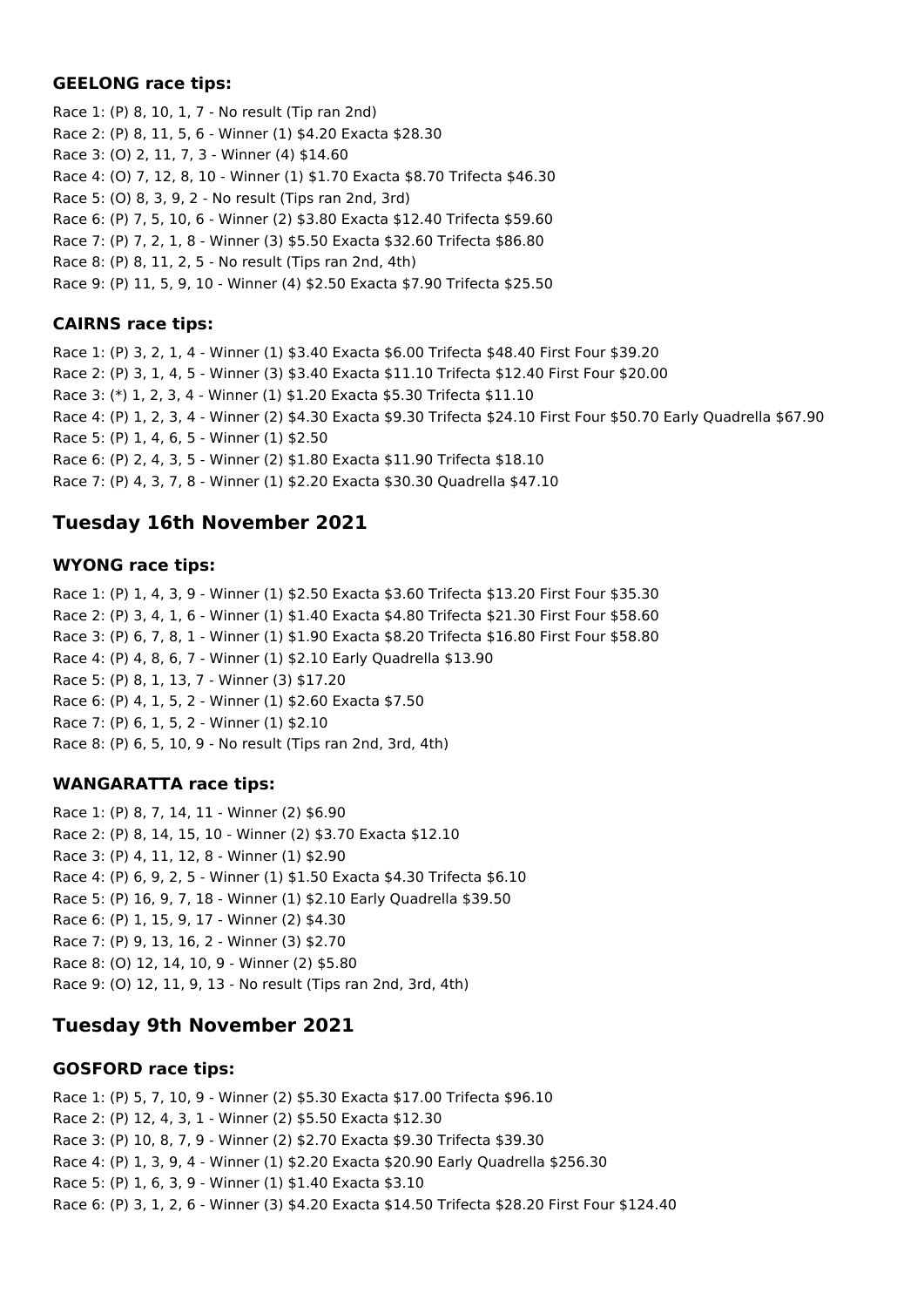Race 7: (O) 7, 6, 5, 3 - Winner (1) \$5.50 Exacta \$45.20 Trifecta \$96.20 Race 8: (P) 9, 2, 7, 11 - Winner (1) \$3.20 Exacta \$25.50 Quadrella \$169.70

### **TOWNSVILLE race tips:**

Race 1: (P) 7, 1, 3, 8 - No result (Tip ran 3rd) Race 2: (P) 2, 4, 1, 5 - Winner (1) \$2.60 Exacta \$6.50 Trifecta \$20.60 First Four \$27.10 Race 3: (P) 3, 4, 8, 7 - Winner (1) \$1.60 Exacta \$10.00 Trifecta \$53.90 Race 4: (O) 8, 4, 3, 1 - Winner (3) \$2.30 Exacta \$7.00 Race 5: (P) 2, 5, 1, 3 - Winner (1) \$4.40 Exacta \$19.00 Race 6: (O) 8, 12, 6, 4 - Winner (1) \$2.10 Race 7: (P) 2, 8, 4, 9 - No result (Tips ran 2nd, 4th)

## **HAMILTON race tips:**

Race 1: (P) 2, 3, 4, 7 - Winner (1) \$1.40 Exacta \$8.60 Trifecta \$37.00 Race 2: (P) 5, 2, 3, 9 - No result (Tips ran 2nd, 4th) Race 3: (P) 6, 1, 5, 8 - Winner (1) \$2.10 Exacta \$2.60 Race 4: (O) 10, 11, 9, 12 - Winner (2) \$6.60 Race 5: (P) 1, 5, 2, 3 - Winner (4) \$3.80 Exacta \$18.80 Race 6: (P) 5, 1, 6, 7 - Winner (2) \$2.50 Exacta \$3.20 Race 7: (P) 3, 7, 6, 2 - No result (Tips ran 2nd, 3rd, 4th) Race 8: (O) 5, 3, 4, 7 - Winner (2) \$3.80 Exacta \$41.20

# **Tuesday 2nd November 2021**

## **FLEMINGTON race tips:**

Race 1: (P) 1, 3, 2, 4 - Winner (1) \$5.20 Exacta \$32.80 Race 2: (P) 8, 10, 4, 6 - Winner (4) \$7.60 Exacta \$52.80 Race 3: (O) 3, 7, 4, 1 - Winner (3) \$7.00 Race 4: (P) 7, 6, 9, 3 - Winner (4) \$8.00 Exacta \$33.10 Race 5: (O) 4, 11, 7, 2 - No result (Tips ran 2nd, 3rd) Race 6: (P) 1, 4, 7, 8 - Winner (1) \$2.10 Race 7: (O) 2, 3, 4, 21 - Winner (3) \$14.50 Exacta \$53.10 Trifecta \$356.10 Race 8: (O) 11, 10, 2, 6 - Winner (3) \$6.50 Race 9: (O) 14, 6, 4, 9 - Winner (2) \$5.00 Race 10: (P) 6, 14, 10, 4 - Winner (2) \$5.60 Quadrella \$4,232.20

### **RANDWICK race tips:**

Race 1: (P) 7, 3, 8, 5 - Winner (3) \$3.70 Exacta \$20.00 Race 2: (P) 10, 7, 2, 1 - Winner (1) \$4.50 Race 3: (\*) 6, 1, 8, 4 - Winner (4) \$7.00 Exacta \$38.00 Trifecta \$39.50 First Four \$52.10 Race 4: (\*) 6, 4, 2, 5 - Winner (4) \$22.90 Exacta \$57.10 Trifecta \$126.30 First Four \$215.40 Race 5: (P) 5, 3, 1, 6 - No result (Tips ran 3rd, 4th) Race 6: (\*) 7, 10, 4, 2 - Winner (2) \$4.20 Exacta \$7.60 Trifecta \$39.10 Race 7: (O) 3, 13, 12, 8 - Winner (1) \$4.20 Exacta \$34.80 Trifecta \$263.40 Race 8: (P) 6, 7, 8, 20 - No result (Tip ran 2nd) Race 9: (P) 13, 9, 10, 14 - Winner (1) \$2.00 Exacta \$9.50 Trifecta \$19.90

### **EAGLE FARM race tips:**

Race 1: (P) 2, 5, 1, 8 - Winner (1) \$1.80 Race 2: (P) 6, 3, 9, 10 - Winner (1) \$1.70 Exacta \$5.00 Trifecta \$30.10 Race 3: (P) 3, 6, 2, 4 - Winner (2) \$4.00 Exacta \$7.20 Race 4: (P) 7, 3, 4, 5 - Winner (3) \$3.70 Exacta \$8.20 Trifecta \$26.90 Early Quadrella \$87.10 Race 5: (P) 10, 6, 11, 1 - Winner (1) \$2.20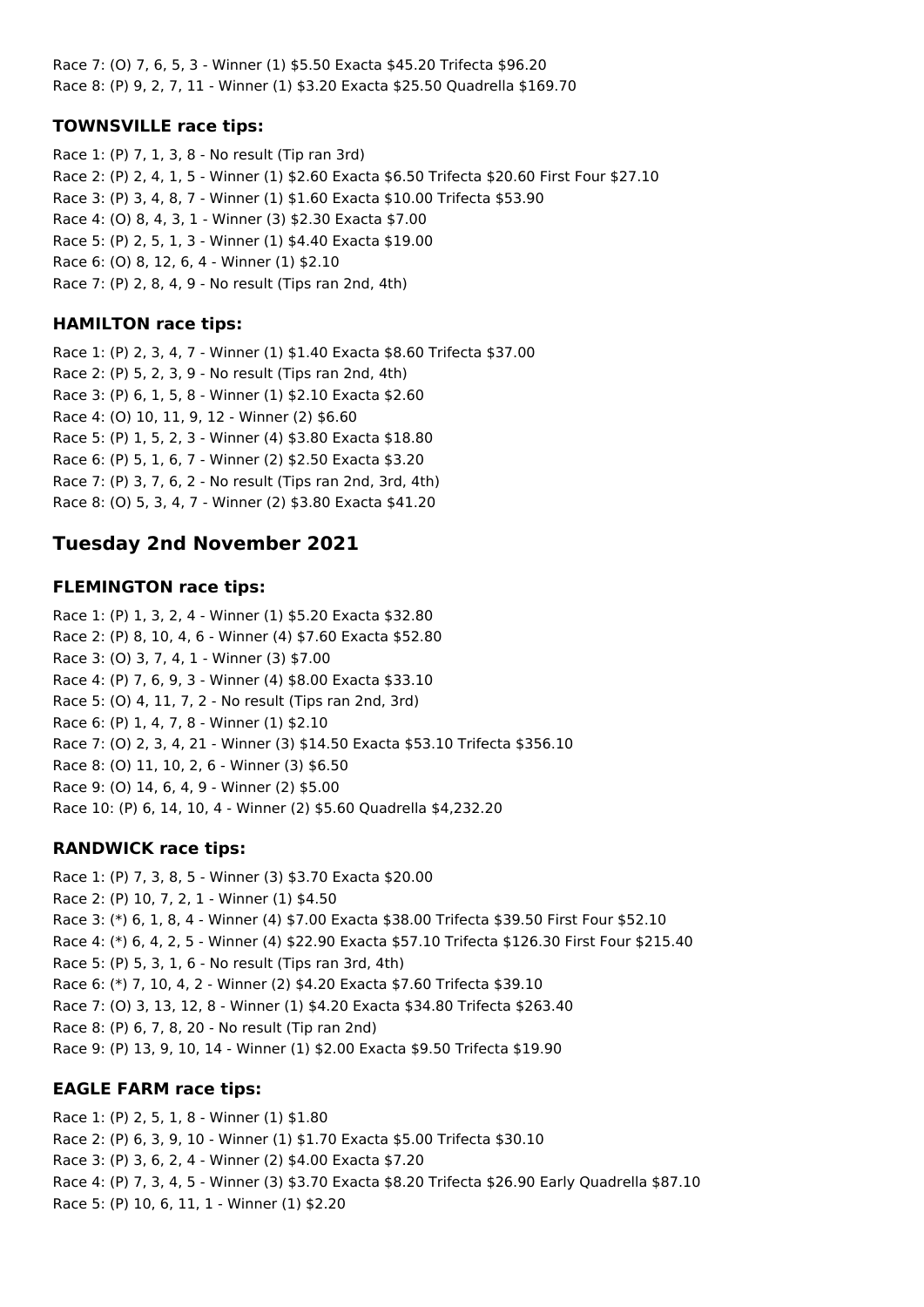Race 6: (P) 4, 5, 3, 1 - Winner (1) \$1.70 Race 7: (P) 4, 7, 8, 2 - Winner (2) \$8.20 Exacta \$43.50 Race 8: (P) 9, 6, 5, 2 - Winner (3) \$3.30 Quadrella \$175.70

### **SUNSHINE COAST race tips:**

Race 1: (P) 6, 2, 5, 4 - Winner (3) \$5.90 Exacta \$13.70 Trifecta \$23.40 Race 2: (P) 1, 8, 2, 7 - Winner (3) \$6.00 Race 3: (O) 8, 2, 6, 3 - Winner (3) \$11.40 Exacta \$47.70 Race 4: (O) 12, 7, 5, 9 - No result (Tip ran 4th) Race 5: (O) 6, 8, 7, 16 - Winner (3) \$4.60 Exacta \$33.20 Trifecta \$253.00 Race 6: (O) 9, 2, 13, 7 - Winner (2) \$2.90 Exacta \$26.30 Trifecta \$210.50 First Four \$452.10

## **KEMBLA GRANGE race tips:**

Race 1: (P) 3, 9, 11, 10 - Winner (2) \$3.70 Exacta \$24.50 Trifecta \$36.80 First Four \$95.90 Race 2: (P) 2, 3, 1, 5 - No result (Tip ran 2nd) Race 3: (P) 3, 6, 8, 5 - Winner (1) \$3.20 Race 4: (O) 7, 4, 1, 6 - Winner (1) \$2.20 Exacta \$22.70 Trifecta \$78.10 Race 5: (P) 9, 10, 8, 11 - No result (Tips ran 2nd, 3rd, 4th) Race 6: (P) 3, 5, 1, 8 - Winner (2) \$3.20 Exacta \$9.40 Trifecta \$36.50 First Four \$67.70 Race 7: (P) 3, 2, 13, 10 - No result (Tips ran 3rd, 4th) Race 8: (O) 7, 1, 11, 2 - No result (Tip ran 4th)

## **MORPHETTVILLE race tips:**

Race 1: (P) 1, 7, 8, 4 - Winner (1) \$2.60 Exacta \$10.60 Trifecta \$15.70 Race 2: (P) 6, 11, 2, 12 - Winner (3) \$2.10 Exacta \$3.80 Trifecta \$21.10 Race 3: (P) 8, 5, 2, 3 - Winner (3) \$2.90 Exacta \$10.90 Race 4: (\*) 4, 2, 3, 1 - Winner (2) \$4.50 Exacta \$8.50 Race 5: (P) 1, 11, 7, 2 - Winner (4) \$6.00 Early Quadrella \$427.50 Race 6: (P) 3, 1, 6, 4 - Winner (3) \$5.30 Exacta \$22.60 Trifecta \$59.90 Race 7: (O) 1, 3, 7, 10 - Winner (1) \$3.40 Race 8: (\*) 1, 3, 4, 2 - No result (Tip ran 2nd) Race 9: (\*) 4, 9, 3, 2 - Winner (2) \$3.70 Exacta \$8.00 Trifecta \$31.80

# **ASCOT race tips:**

Race 1: (P) 7, 2, 6, 3 - Winner (3) \$4.20 Race 2: (O) 11, 6, 12, 5 - No result (Tip ran 4th) Race 3: (P) 9, 1, 5, 6 - Winner (1) \$8.40 Exacta \$38.50 Trifecta \$122.60 Race 4: (P) 4, 6, 2, 1 - No result (Tips ran 2nd, 4th) Race 5: (P) 10, 5, 11, 1 - Winner (3) \$4.60 Exacta \$37.70 Race 6: (O) 3, 2, 6, 4 - Winner (1) \$2.10 Exacta \$21.00 Trifecta \$261.70 Race 7: (P) 7, 9, 4, 5 - Winner (1) \$2.20 Race 8: (O) 4, 1, 11, 2 - No result (Tips ran 3rd, 4th) Race 9: (O) 10, 3, 12, 11 - No result (Tip ran 2nd) Race 10: (P) 4, 1, 8, 2 - Winner (2) \$3.30 Exacta \$24.10

# **GOLD COAST race tips:**

Race 1: (P) 4, 6, 7, 8 - Winner (1) \$1.90 Exacta \$9.50 Trifecta \$18.20 First Four \$24.70 Race 2: (P) 3, 1, 2, 7 - Winner (3) \$2.80 Exacta \$6.40 Trifecta \$8.80 First Four \$32.90 Race 3: (P) 1, 3, 5, 4 - Winner (1) \$2.80 Race 4: (P) 1, 14, 4, 8 - Winner (4) \$10.50 Early Quadrella \$303.90 Race 5: (P) 4, 1, 5, 7 - Winner (3) \$2.70 Exacta \$7.10 Race 6: (O) 2, 1, 7, 4 - Winner (3) \$5.20 Race 7: (P) 1, 4, 5, 8 - Winner (2) \$4.30 Exacta \$7.90 Trifecta \$32.50 Quadrella \$2,161.50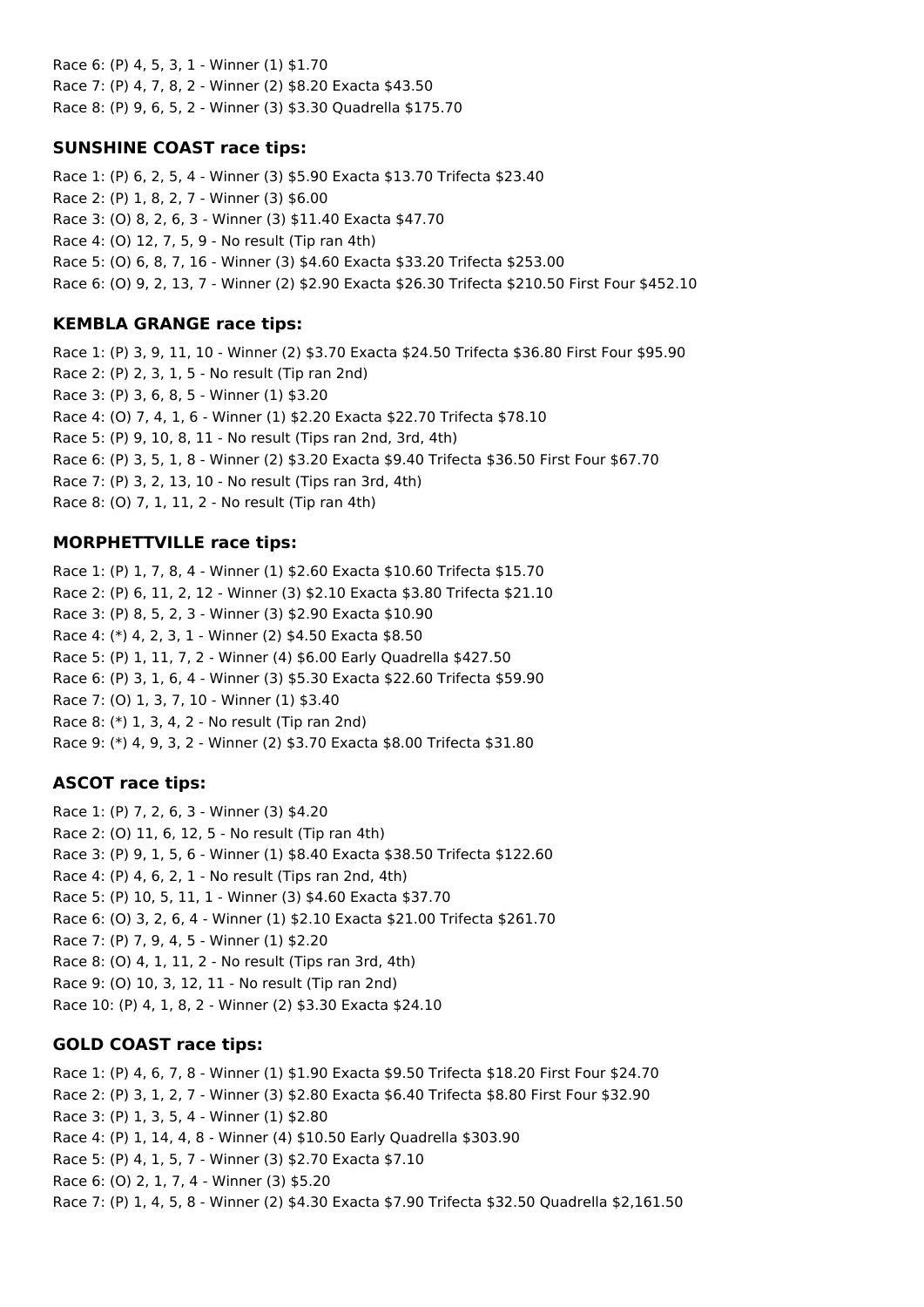#### **MUSWELLBROOK race tips:**

Race 1: (P) 4, 3, 1, 9 - Winner (4) \$8.40 Exacta \$22.80 Trifecta \$78.50 First Four \$122.70 Race 2: (P) 1, 6, 4, 7 - No result (Tips ran 2nd, 3rd, 4th) Race 3: (P) 1, 11, 6, 7 - No result (Tip ran 4th) Race 4: (P) 6, 3, 5, 12 - Winner (1) \$1.30 Race 5: (P) 2, 3, 4, 1 - Winner (2) \$8.80 Exacta \$17.90 Race 6: (P) 4, 10, 7, 3 - Winner (3) \$10.90 Race 7: (P) 1, 8, 5, 11 - Winner (1) \$2.10 Exacta \$27.50 Quadrella \$333.60

#### **ECHUCA race tips:**

Race 1: (P) 4, 2, 9, 5 - Winner (4) \$9.10 Race 2: (P) 3, 11, 2, 5 - Winner (2) \$2.00 Race 3: (O) 5, 9, 1, 10 - Winner (3) \$3.90 Exacta \$12.10 Trifecta \$28.10 Race 4: (P) 3, 6, 2, 9 - No result (Tips ran 2nd, 3rd) Race 5: (O) 8, 7, 1, 2 - No result (Tips ran 2nd, 3rd, 4th) Race 6: (P) 6, 7, 2, 14 - Winner (2) \$4.70 Race 7: (P) 7, 1, 10, 4 - Winner (1) \$3.90

#### **DARWIN race tips:**

Race 1: (P) 3, 2, 1, - Winner (1) \$2.10 Exacta \$11.30 Trifecta \$3.50 Race 2: (P) 4, 5, 3, 2 - Winner (1) \$3.10 Race 3: (P) 2, 4, 3, 1 - Winner (2) \$2.40 Exacta \$11.40 Race 4: (P) 2, 7, 1, 3 - No result (Tips ran 3rd, 4th) Race 5: (O) 6, 1, 9, 5 - Winner (1) \$5.90 Race 6: (P) 2, 7, 3, 5 - Winner (4) \$7.70 Exacta \$77.80 Race 7: (P) 8, 4, 1, 5 - No result (Tips ran 2nd, 3rd)

#### **HOBART race tips:**

Race 1: (P) 2, 1, 3, 4 - Winner (1) \$1.60 Exacta \$9.50 Trifecta \$32.30 First Four \$37.40 Race 2: (P) 3, 5, 4, 1 - Winner (1) \$4.30 Exacta \$9.00 Trifecta \$29.10 First Four \$80.40 Race 3: (P) 4, 10, 12, 8 - Winner (3) \$3.80 Exacta \$24.00 Race 4: (P) 6, 9, 1, 7 - Winner (1) \$4.70 Exacta \$10.70 Early Quadrella \$193.10 Race 5: (O) 2, 5, 10, 8 - No result (Tip ran 3rd) Race 6: (P) 5, 4, 7, 2 - Winner (2) \$2.90 Exacta \$6.50 Race 7: (P) 2, 1, 8, 5 - No result (Tip ran 4th)

### **GERALDTON race tips:**

Race 1: (O) 8, 5, 6, 10 - Winner (2) \$3.90 Race 2: (P) 2, 3, 8, 7 - Winner (1) \$2.80 Race 3: (O) 4, 5, 2, 1 - No result (Tips ran 2nd, 3rd) Race 4: (P) 1, 9, 4, 3 - Winner (1) \$2.30 Exacta \$11.60 Race 5: (O) 7, 2, 4, 9 - Winner (2) \$2.20 Exacta \$15.30 Race 6: (P) 4, 1, 7, 10 - Winner (1) \$1.50 Exacta \$4.70 Trifecta \$24.90 Race 7: (P) 6, 8, 10, 1 - Winner (2) \$9.50 Exacta \$13.90 Trifecta \$69.70 Race 8: (O) 1, 8, 2, 10 - Winner (2) \$10.50 Quadrella \$556.40

### **CANBERRA race tips:**

Race 1: (P) 3, 1, 2, 4 - Winner (1) \$2.40 Exacta \$14.70 Trifecta \$21.00 Race 2: (P) 2, 4, 1, 7 - Winner (4) \$3.60 Exacta \$16.50 Trifecta \$50.40 First Four \$112.50 Race 3: (P) 5, 3, 1, 7 - Winner (4) \$15.50 Exacta \$106.20 Race 4: (P) 3, 1, 7, 4 - No result (Tips ran 2nd, 3rd, 4th) Race 5: (P) 6, 8, 3, 5 - Winner (2) \$4.70 Exacta \$19.80 Trifecta \$71.60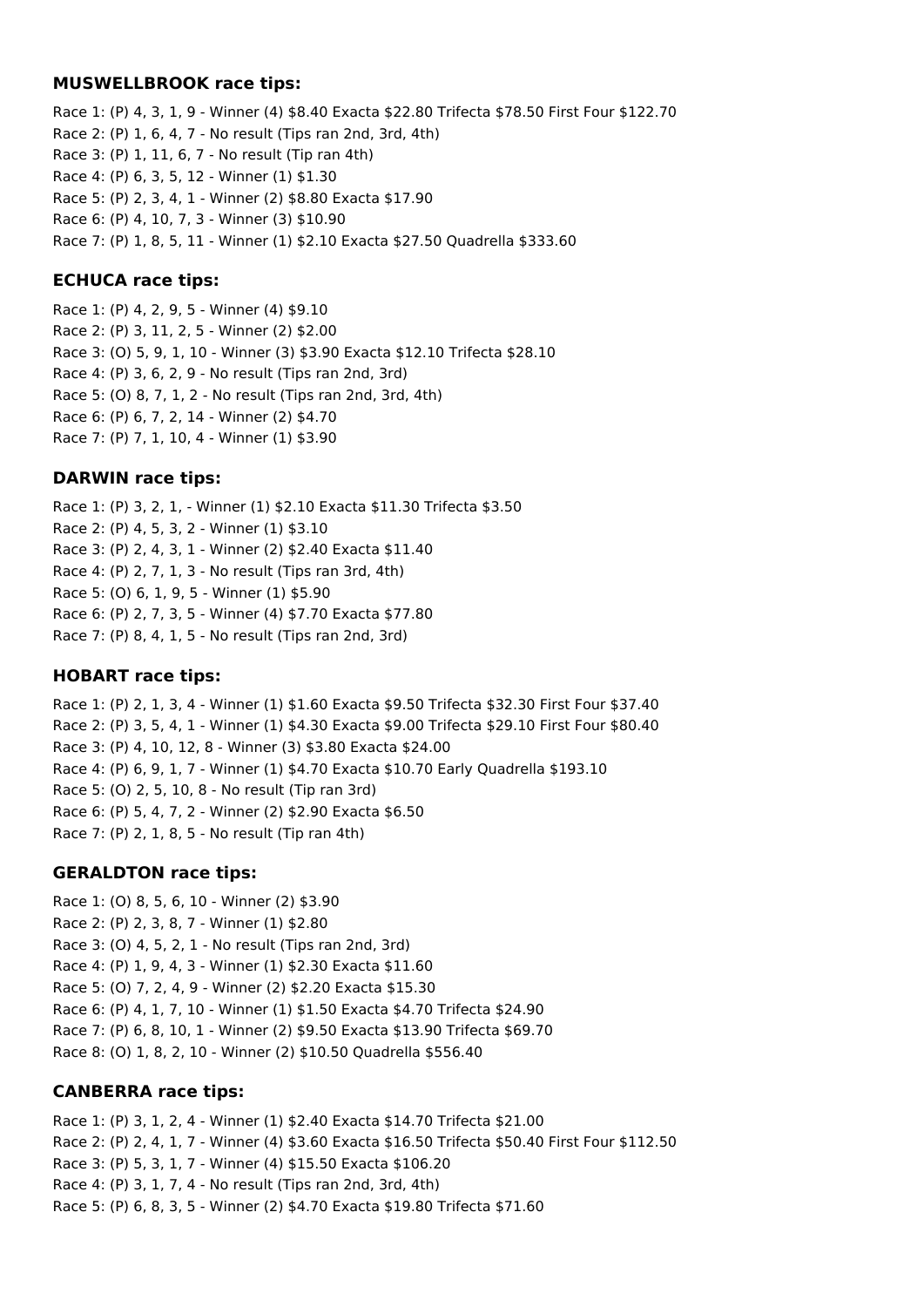Race 6: (P) 1, 6, 3, 2 - Winner (2) \$5.20 Exacta \$24.60 Race 7: (O) 2, 7, 10, 4 - Winner (4) \$8.20 Race 8: (P) 8, 4, 9, 1 - No result (Tips ran 2nd, 3rd) Race 9: (P) 14, 4, 8, 13 - Winner (2) \$15.50

# **Tuesday 26th October 2021**

## **HAWKESBURY race tips:**

Race 1: (P) 2, 4, 3, 5 - Winner (1) \$2.00 Exacta \$10.80 Trifecta \$21.10 First Four \$60.30 Race 2: (P) 1, 2, 8, 6 - No result (Tips ran 2nd, 3rd) Race 3: (O) 2, 1, 6, 3 - No result (Tips ran 2nd, 3rd, 4th) Race 4: (O) 12, 7, 3, 4 - No result (Tips ran 2nd, 4th) Race 5: (P) 6, 5, 4, 2 - Winner (2) \$4.30 Race 6: (P) 7, 9, 6, 12 - Winner (4) \$6.20 Exacta \$27.60 Race 7: (\*) 4, 2, 7, 8 - No result (Tips ran 2nd, 4th) Race 8: (P) 5, 8, 7, 3 - No result (Tips ran 2nd, 3rd)

# **GRAFTON race tips:**

Race 1: (P) 3, 1, 5, 4 - Winner (1) \$1.40 Race 2: (P) 3, 5, 12, 8 - Winner (2) \$2.60 Exacta \$13.70 Trifecta \$70.50 First Four \$181.10 Race 3: (P) 3, 6, 1, 2 - Winner (1) \$5.40 Race 4: (P) 3, 9, 2, 1 - Winner (1) \$1.30 Exacta \$2.80 Trifecta \$8.30 First Four \$11.30 Early Quadrella \$40.70 Race 5: (O) 1, 5, 3, 9 - Winner (2) \$7.10 Exacta \$25.80 Trifecta \$244.50 Race 6: (P) 4, 6, 5, 11 - Winner (3) \$7.90 Exacta \$27.60 Race 7: (O) 11, 8, 15, 2 - No result (Tip ran 4th)

# **SWAN HILL race tips:**

Race 1: (P) 10, 2, 3, 1 - Winner (1) \$3.00 Exacta \$34.10 Race 2: (O) 13, 12, 11, 14 - Winner (2) \$3.30 Exacta \$17.40 Race 3: (P) 8, 3, 7, 10 - Winner (1) \$2.80 Exacta \$9.10 Race 4: (P) 1, 11, 3, 10 - Winner (2) \$3.40 Exacta \$11.20 Trifecta \$49.80 Early Quadrella \$120.90 Race 5: (P) 5, 3, 7, 1 - Winner (2) \$3.30 Exacta \$27.70 Trifecta \$100.80 First Four \$195.10 Race 6: (P) 4, 6, 5, 7 - No result (Tips ran 2nd, 3rd, 4th) Race 7: (P) 2, 4, 10, 6 - Winner (4) \$9.20 Exacta \$69.10 Race 8: (O) 10, 2, 8, 4 - Winner (2) \$2.80 Exacta \$22.60

# **Tuesday 19th October 2021**

# **GRAFTON race tips:**

Race 1: (P) 6, 7, 1, 4 - Winner (1) \$2.40 Exacta \$6.20 Trifecta \$24.60 First Four \$59.10 Race 2: (P) 1, 5, 12, 8 - No result (Tips ran 2nd, 3rd) Race 3: (O) 5, 13, 8, 10 - No result (Tips ran 2nd, 3rd) Race 4: (P) 11, 5, 4, 12 - Winner (2) \$3.10 Exacta \$12.40 Trifecta \$57.60 Race 5: (P) 1, 2, 7, 5 - No result (Tips ran 2nd, 3rd) Race 6: (P) 5, 2, 7, 9 - Winner (1) \$1.90 Exacta \$6.10 Trifecta \$25.00 Race 7: (P) 7, 2, 5, 3 - Winner (4) \$7.10 Exacta \$61.80

# **HAMILTON race tips:**

Race 1: (P) 5, 8, 6, 4 - Winner (1) \$2.10 Exacta \$7.30 Race 2: (P) 5, 3, 10, 9 - Winner (1) \$2.10 Exacta \$9.10 Race 3: (P) 7, 5, 4, 12 - No result (Tips ran 3rd, 4th) Race 4: (P) 9, 11, 12, 8 - Winner (1) \$2.10 Exacta \$5.10 Trifecta \$52.20 First Four \$93.90 Race 5: (O) 7, 1, 2, 8 - Winner (1) \$3.10 Exacta \$26.20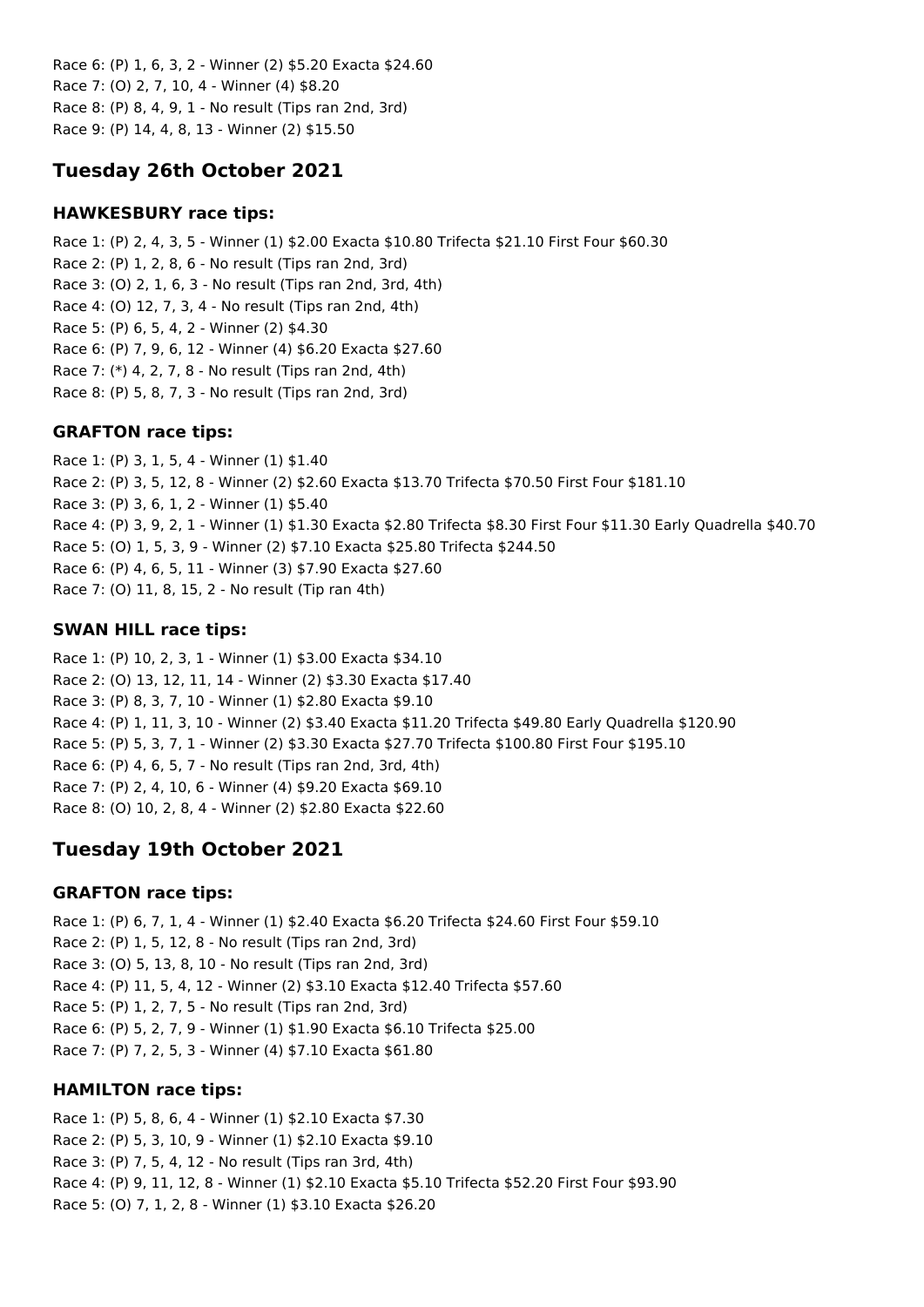Race 6: (O) 7, 5, 8, 9 - Winner (1) \$4.20 Race 7: (P) 5, 2, 7, 8 - Winner (4) \$16.60 Exacta \$72.20 Trifecta \$126.80 Race 8: (P) 2, 3, 6, 10 - No result (Tips ran 2nd, 4th)

### **ORANGE race tips:**

Race 1: (O) 5, 1, 2, 4 - Winner (3) \$3.50 Exacta \$23.10 Trifecta \$125.30 Race 2: (P) 2, 10, 1, 7 - Winner (1) \$1.30 Race 3: (P) 4, 13, 5, 11 - Winner (1) \$1.20 Exacta \$2.00 Trifecta \$10.70 Race 4: (P) 2, 5, 3, 7 - Winner (1) \$1.90 Early Quadrella \$17.00 Race 5: (P) 2, 3, 7, 1 - Winner (3) \$5.00 Race 6: (P) 4, 3, 8, 6 - Winner (3) \$12.60 Exacta \$29.50 Race 7: (P) 3, 6, 4, 5 - Winner (2) \$2.50 Exacta \$10.30 Trifecta \$39.50 Quadrella \$603.80

# **TOOWOOMBA race tips:**

Race 1: (P) 2, 4, 1, 3 - Winner (3) \$14.80 Exacta \$28.70 Race 2: (P) 2, 7, 1, 5 - No result (Tips ran 2nd, 3rd, 4th) Race 3: (P) 9, 2, 1, 6 - Winner (1) \$2.50 Exacta \$14.70 Trifecta \$26.50 First Four \$41.80 Race 4: (O) 8, 1, 5, 4 - No result (Tips ran 2nd, 4th) Race 5: (P) 10, 1, 7, 15 - Winner (2) \$3.30 Exacta \$16.60 Trifecta \$48.70

# **Tuesday 12th October 2021**

# **KYNETON race tips:**

Race 1: (P) 8, 4, 2, 9 - Winner (1) \$2.30 Exacta \$7.60 Trifecta \$32.80 Race 2: (P) 12, 13, 4, 5 - Winner (3) \$9.60 Exacta \$30.30 Trifecta \$96.50 Race 3: (P) 6, 3, 4, 9 - Winner (1) \$1.40 Exacta \$8.90 Race 4: (P) 10, 3, 6, 5 - Winner (2) \$3.50 Early Quadrella \$304.20 Race 5: (P) 10, 11, 3, 7 - Winner (4) \$6.00 Exacta \$75.00 Trifecta \$204.90 Race 6: (P) 9, 7, 2, 10 - No result (Tip ran 3rd) Race 7: (O) 7, 12, 2, 11 - Winner (1) \$2.80 Race 8: (P) 7, 5, 2, 10 - Winner (2) \$7.60 Exacta \$28.70

# **NEWCASTLE race tips:**

Race 1: (P) 2, 5, 7, 3 - Winner (1) \$2.50 Exacta \$7.30 Race 2: (P) 1, 8, 3, 7 - Winner (1) \$1.60 Exacta \$3.60 Race 3: (P) 3, 7, 9, 6 - Winner (1) \$1.40 Exacta \$3.60 Trifecta \$12.20 First Four \$34.80 Race 4: (P) 4, 2, 8, 5 - Winner (1) \$1.60 Early Quadrella \$9.40 Race 5: (P) 1, 8, 6, 10 - Winner (1) \$1.70 Race 6: (P) 5, 4, 9, 8 - Winner (3) \$3.60 Exacta \$14.70 Race 7: (P) 5, 11, 4, 10 - No result (Tips ran 2nd, 3rd, 4th)

# **QUEANBEYAN race tips:**

Race 1: (P) 2, 1, 5, 4 - No result (Tips ran 2nd, 4th) Race 2: (P) 4, 2, 7, 9 - Winner (2) \$3.40 Race 3: (P) 2, 5, 8, 3 - Winner (2) \$4.50 Race 4: (P) 3, 2, 1, 4 - Winner (4) \$6.10 Race 5: (O) 7, 1, 5, 2 - No result (Tips ran 2nd, 4th) Race 6: (O) 11, 5, 1, 3 - Winner (3) \$3.20 Race 7: (P) 9, 1, 12, 11 - Winner (2) \$3.60 Exacta \$9.70 Race 8: (O) 1, 4, 10, 3 - No result (Tips ran 2nd, 3rd)

# **Tuesday 5th October 2021**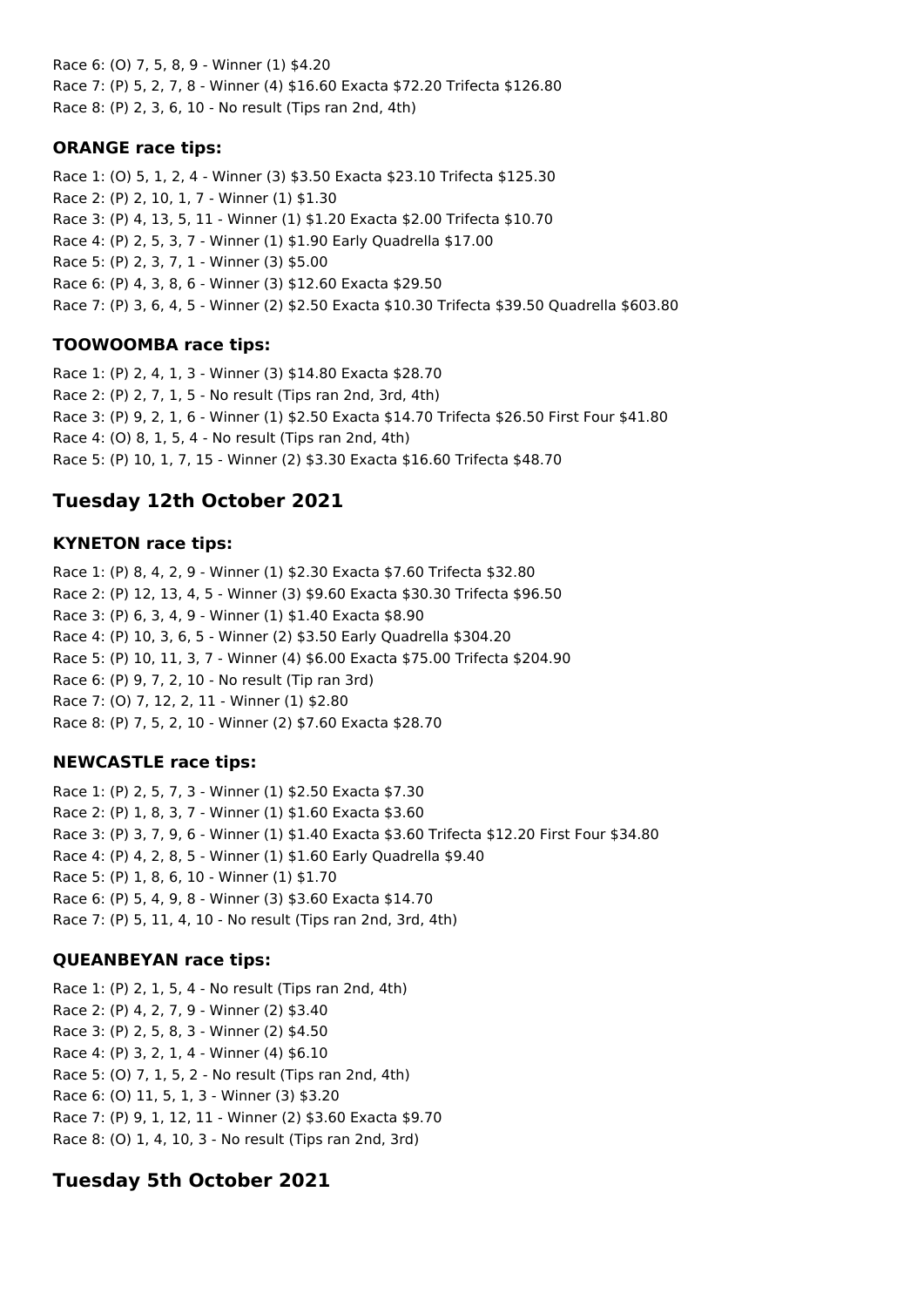#### **GOULBURN race tips:**

Race 1: (P) 3, 2, 8, 7 - Winner (2) \$2.00 Exacta \$3.60 Trifecta \$9.20 First Four \$26.60 Race 2: (P) 3, 2, 9, 4 - Winner (2) \$4.40 Race 3: (P) 7, 6, 4, 3 - Winner (1) \$3.00 Race 4: (P) 9, 10, 1, 8 - No result (Tips ran 2nd, 3rd) Race 5: (P) 3, 6, 10, 8 - Winner (2) \$2.20 Exacta \$10.90 Race 6: (P) 9, 1, 14, 8 - Winner (2) \$12.60 Exacta \$17.30 Trifecta \$126.00 Race 7: (P) 7, 10, 8, 6 - Winner (2) \$5.40 Exacta \$16.70 Trifecta \$93.60 Race 8: (P) 12, 9, 6, 5 - Winner (2) \$4.70 Exacta \$41.20 Quadrella \$639.40

### **MILDURA race tips:**

Race 1: (P) 1, 3, 6, 2 - Winner (2) \$4.30 Exacta \$13.50 Race 2: (P) 11, 6, 5, 3 - Winner (1) \$3.60 Exacta \$11.90 Race 3: (P) 10, 2, 6, 8 - Winner (4) \$6.40 Exacta \$15.70 Trifecta \$47.80 Race 4: (P) 10, 9, 4, 1 - Winner (1) \$1.20 Early Quadrella \$139.70 Race 5: (O) 1, 4, 7, 3 - No result (Tips ran 2nd, 3rd, 4th) Race 6: (P) 4, 8, 3, 2 - Winner (2) \$7.10 Race 7: (P) 7, 5, 2, 1 - No result (Tips ran 2nd, 3rd, 4th) Race 8: (P) 1, 2, 5, 4 - Winner (3) \$5.00 Exacta \$66.40 Trifecta \$173.30

### **ROCKHAMPTON race tips:**

Race 1: (P) 1, 2, 5, 6 - Winner (2) \$3.40 Exacta \$33.90 Trifecta \$41.80 First Four \$89.30 Race 2: (P) 1, 6, 4, 9 - Winner (3) \$15.80 Race 3: (O) 1, 4, 2, 3 - No result (Tips ran 2nd, 3rd, 4th) Race 4: (O) 2, 1, 11, 5 - Winner (1) \$2.40 Race 5: (P) 1, 6, 5, 8 - No result (Tips ran 2nd, 3rd) Race 6: (O) 2, 4, 1, 5 - Winner (3) \$5.90 Exacta \$22.50 Trifecta \$90.70 First Four \$325.20

# **Tuesday 28th September 2021**

### **GRAFTON race tips:**

Race 1: (P) 11, 3, 2, 5 - Winner (2) \$4.40 Race 2: (P) 1, 2, 4, 8 - Winner (2) \$3.80 Exacta \$9.50 Trifecta \$94.90 Race 3: (O) 3, 2, 4, 7 - No result Race 4: (O) 1, 3, 2, 6 - Winner (4) \$8.60 Race 5: (P) 1, 5, 4, 3 - Winner (1) \$1.60 Race 6: (P) 5, 12, 6, 3 - Winner (4) \$6.20 Exacta \$26.90 Trifecta \$61.80 Race 7: (P) 1, 2, 4, 6 - Winner (3) \$7.40 Exacta \$72.60 Trifecta \$280.40 Race 8: (O) 5, 4, 1, 8 - Winner (1) \$3.60 Exacta \$26.20 Trifecta \$143.20 Quadrella \$323.50

# **KILMORE race tips:**

Race 1: (P) 4, 7, 1, 3 - Winner (2) \$2.80 Exacta \$11.20 Trifecta \$23.30 Race 2: (P) 7, 1, 10, 9 - Winner (1) \$3.00 Race 3: (P) 6, 12, 14, 3 - No result (Tips ran 3rd, 4th) Race 4: (O) 11, 10, 2, 12 - Winner (4) \$6.10 Exacta \$40.30 Race 5: (O) 3, 12, 6, 1 - Winner (4) \$6.80 Exacta \$57.60 Race 6: (P) 3, 4, 6, 11 - No result (Tip ran 2nd) Race 7: (O) 1, 4, 5, 8 - Winner (1) \$1.60 Race 8: (O) 14, 5, 1, 2 - Winner (4) \$2.90 Race 9: (P) 4, 11, 8, 1 - No result (Tips ran 2nd, 3rd)

### **QUEANBEYAN race tips:**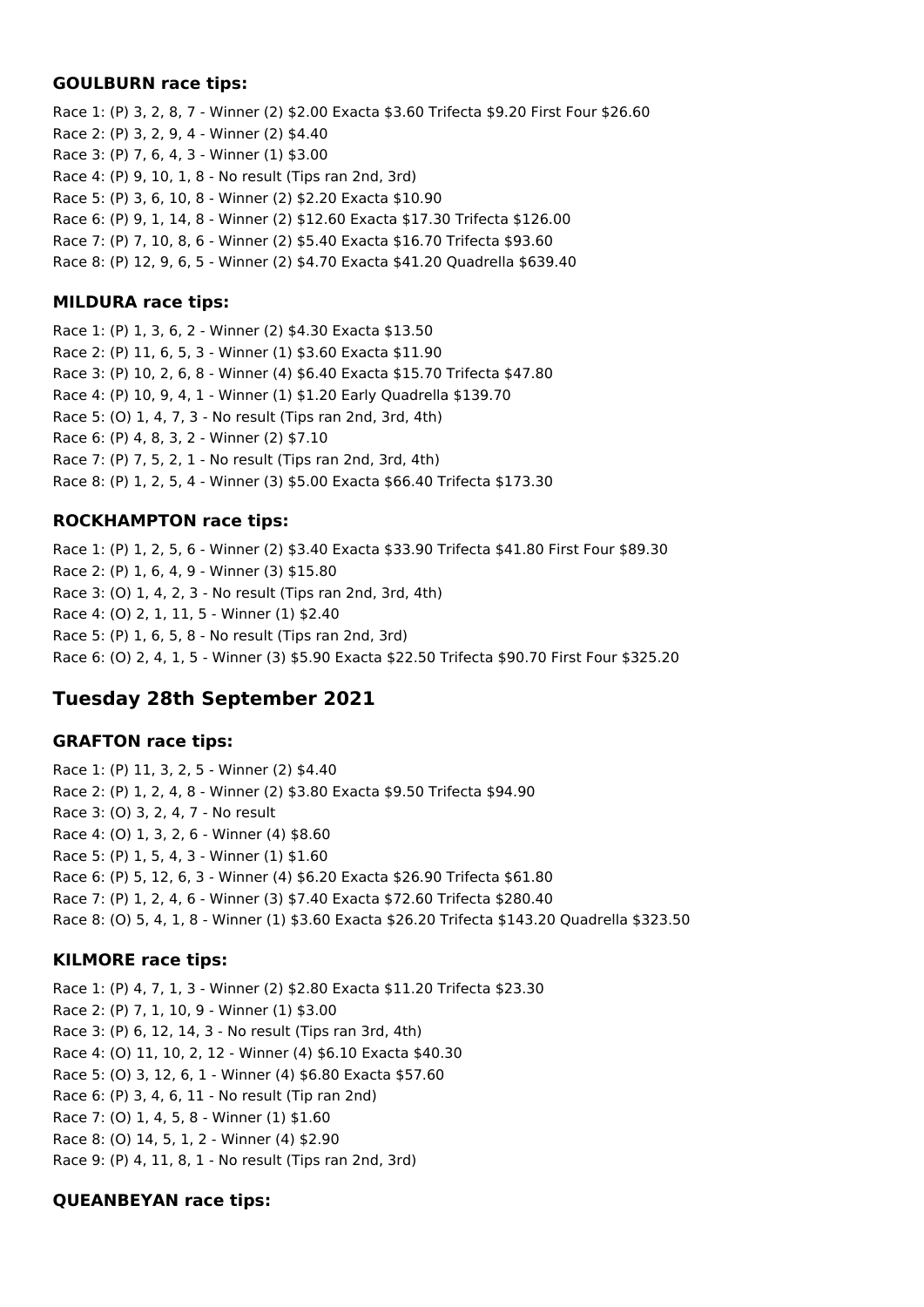Race 1: (P) 4, 5, 1, 8 - Winner (1) \$1.60 Race 2: (O) 3, 4, 8, 6 - Winner (1) \$2.10 Exacta \$7.70 Race 3: (P) 3, 4, 5, 2 - Winner (4) \$4.40 Race 4: (P) 3, 1, 2, 9 - Winner (4) \$11.60 Exacta \$29.90 Early Quadrella \$257.30 Race 5: (P) 5, 2, 4, 9 - Winner (4) \$6.40 Race 6: (O) 1, 5, 3, 12 - Winner (1) \$3.90 Race 7: (P) 2, 5, 4, 1 - Winner (2) \$4.00 Exacta \$11.00 Trifecta \$30.50 Race 8: (P) 7, 1, 2, 5 - No result (Tips ran 2nd, 3rd)

### **YEPPOON race tips:**

Race 1: (P) 1, 2, 4, 5 - Winner (2) \$1.90 Exacta \$2.40 Trifecta \$4.60 First Four \$5.70 Race 2: (P) 2, 3, 6, 5 - Winner (1) \$1.60 Exacta \$5.80 Trifecta \$6.90 First Four \$7.00 Race 3: (P) 4, 2, 7, 3 - Winner (1) \$1.20 Exacta \$18.50 Trifecta \$23.90 First Four \$58.10 Race 4: (P) 3, 2, 4, 5 - Winner (3) \$2.40 Exacta \$5.60 Trifecta \$21.80 First Four \$57.50 Early Quadrella \$18.00 Race 5: (P) 1, 4, 5, 6 - Winner (1) \$1.50 Exacta \$2.90 Race 6: (P) 4, 2, 3, 1 - Winner (3) \$4.70 Exacta \$7.20 Trifecta \$33.70 Quadrella \$29.20

# **Tuesday 21st September 2021**

## **WYONG race tips:**

Race 1: (P) 5, 4, 2, 3 - Winner (1) \$1.30 Exacta \$3.40 Race 2: (P) 4, 1, 3, 6 - No result (Tips ran 2nd, 3rd) Race 3: (P) 3, 1, 4, 8 - Winner (3) \$2.50 Exacta \$6.40 Trifecta \$16.20 First Four \$33.50 Race 4: (P) 1, 2, 3, 6 - Winner (1) \$1.50 Exacta \$2.10 Race 5: (\*) 11, 7, 8, 5 - Winner (1) \$1.10 Exacta \$4.00 Race 6: (P) 5, 2, 4, 6 - Winner (1) \$1.70 Exacta \$9.00 Race 7: (P) 6, 9, 2, 5 - No result (Tips ran 2nd, 3rd, 4th) Race 8: (P) 1, 2, 8, 6 - Winner (1) \$2.10

# **KYNETON race tips:**

Race 1: (P) 11, 10, 5, 3 - Winner (1) \$1.90 Exacta \$5.00 Trifecta \$23.90 Race 2: (O) 14, 9, 18, 16 - No result (Tips ran 2nd, 3rd, 4th) Race 3: (P) 8, 13, 5, 19 - No result (Tips ran 2nd, 3rd, 4th) Race 4: (P) 14, 9, 4, 3 - Winner (1) \$1.40 Exacta \$7.70 Race 5: (O) 5, 10, 8, 1 - No result (Tip ran 4th) Race 6: (P) 1, 6, 7, 8 - No result (Tip ran 4th) Race 7: (P) 6, 1, 5, 8 - Winner (2) \$2.80 Exacta \$14.60 Race 8: (O) 10, 13, 3, 7 - No result (Tip ran 2nd) Race 9: (O) 6, 4, 7, 5 - No result (Tips ran 3rd, 4th)

# **BEAUDESERT race tips:**

Race 1: (P) 8, 6, 3, 2 - Winner (1) \$1.70 Exacta \$6.10 Race 2: (P) 1, 5, 6, 10 - Winner (1) \$1.50 Race 3: (P) 13, 5, 8, 9 - Winner (3) \$6.30 Exacta \$23.00 Trifecta \$57.60 First Four \$263.10 Race 4: (P) 1, 5, 8, 3 - Winner (2) \$3.70 Race 5: (O) 3, 5, 1, 2 - Winner (2) \$4.10 Exacta \$16.80 Early Quadrella \$182.40 Race 6: (O) 3, 4, 11, 5 - Winner (1) \$2.20 Exacta \$13.80 Race 7: (O) 4, 5, 7, 8 - No result (Tips ran 2nd, 3rd, 4th) Race 8: (P) 2, 12, 6, 9 - Winner (1) \$3.90 Exacta \$12.50 Trifecta \$61.50 First Four \$160.30 Race 9: (P) 2, 1, 10, 4 - Winner (4) \$2.90

# **Tuesday 14th September 2021**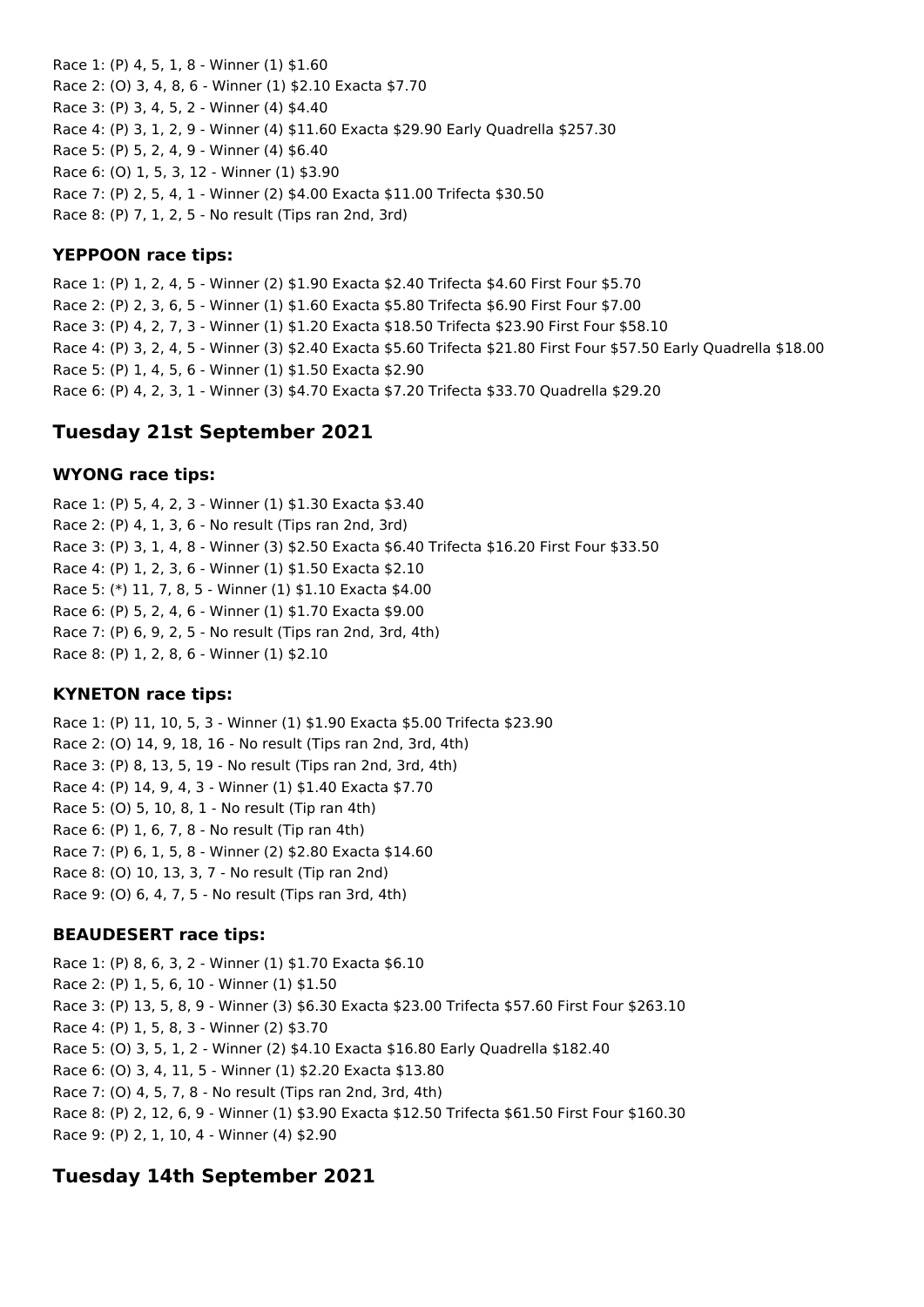#### **COROWA race tips:**

Race 1: (P) 3, 6, 2, 9 - Winner (1) \$2.10 Race 2: (P) 1, 3, 9, 12 - Winner (4) \$4.80 Exacta \$19.50 Trifecta \$55.90 Race 3: (P) 7, 2, 3, 6 - No result (Tips ran 2nd, 4th) Race 4: (P) 1, 3, 10, 12 - Winner (1) \$2.40 Race 5: (P) 1, 6, 13, 10 - Winner (2) \$2.70 Race 6: (O) 2, 10, 5, 6 - No result (Tips ran 2nd, 3rd) Race 7: (P) 1, 11, 12, 2 - No result (Tip ran 3rd)

### **TAREE race tips:**

Race 1: (P) 2, 4, 3, 10 - Winner (1) \$1.70 Exacta \$15.10 Race 2: (P) 13, 7, 8, 10 - No result (Tips ran 2nd, 3rd, 4th) Race 3: (P) 6, 18, 5, 13 - Winner (3) \$7.30 Race 4: (P) 2, 4, 5, 1 - Winner (1) \$3.10 Exacta \$23.60 Trifecta \$95.20 First Four \$263.40 Race 5: (P) 2, 5, 3, 7 - No result (Tips ran 2nd, 4th) Race 6: (P) 7, 2, 4, 6 - Winner (1) \$3.10 Exacta \$13.30 Trifecta \$33.10 Race 7: (O) 5, 2, 13, 6 - Winner (4) \$3.70

# **WANGARATTA race tips:**

Race 1: (P) 4, 12, 9, 6 - Winner (1) \$1.60 Race 2: (O) 10, 6, 5, 7 - No result (Tips ran 3rd, 4th) Race 3: (O) 12, 11, 8, 9 - Winner (1) \$3.50 Race 4: (O) 12, 9, 11, 13 - No result (Tip ran 2nd) Race 5: (O) 4, 10, 11, 2 - Winner (3) \$11.60 Race 6: (P) 5, 1, 10, 9 - Winner (2) \$3.70 Race 7: (P) 5, 4, 1, 11 - No result (Tips ran 2nd, 3rd) Race 8: (P) 8, 1, 7, 5 - No result (Tip ran 2nd) Race 9: (O) 9, 1, 3, 5 - Winner (2) \$3.60 Exacta \$12.10

# **YEPPOON race tips:**

Race 1: (P) 6, 5, 4, 2 - No result (Tips ran 2nd, 4th) Race 2: (P) 6, 5, 1, 2 - Winner (4) \$5.40 Exacta \$22.60 Trifecta \$47.00 First Four \$181.80 Race 3: (P) 2, 9, 5, 7 - Winner (3) \$6.30 Exacta \$23.90 Race 4: (P) 1, 6, 7, 5 - Winner (1) \$1.80 Exacta \$8.00 Trifecta \$41.80 Race 5: (P) 1, 2, 6, 8 - Winner (1) \$1.80 Exacta \$3.50 Trifecta \$11.60 First Four \$18.30 Race 6: (\*) 4, 2, 5, 7 - No result (Tips ran 2nd, 3rd, 4th) Race 7: (O) 1, 8, 9, 7 - Winner (2) \$2.80 Exacta \$17.50

# **Tuesday 7th September 2021**

### **SCONE race tips:**

Race 1: (P) 4, 2, 1, 6 - Winner (1) \$3.10 Exacta \$16.20 Trifecta \$59.30 First Four \$141.90 Race 2: (P) 3, 2, 1, 5 - Winner (1) \$1.30 Exacta \$2.50 Race 3: (P) 12, 9, 7, 1 - Winner (1) \$1.60 Race 4: (P) 6, 11, 8, 1 - Winner (1) \$5.50 Exacta \$49.60 Early Quadrella \$39.30 Race 5: (P) 7, 2, 5, 3 - Winner (1) \$2.30 Exacta \$6.60 Race 6: (P) 9, 2, 5, 1 - No result (Tip ran 4th) Race 7: (O) 1, 7, 9, 3 - Winner (1) \$6.30

# **PAKENHAM race tips:**

Race 1: (P) 6, 2, 10, 12 - Winner (1) \$2.80 Exacta \$19.20 Trifecta \$57.50 Race 2: (O) 4, 9, 7, 5 - Winner (1) \$5.10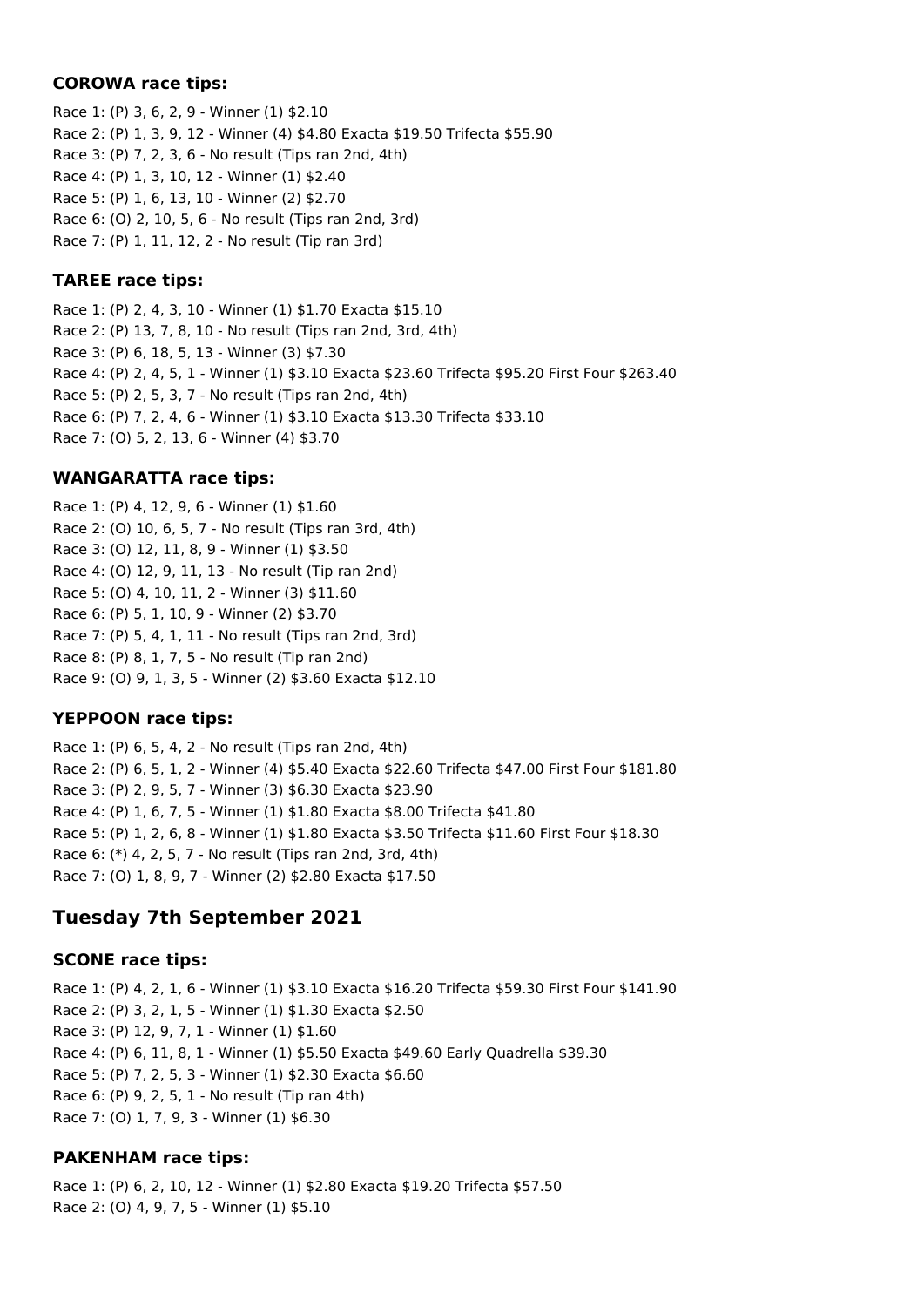Race 3: (P) 6, 11, 10, 12 - Winner (1) \$2.40 Race 4: (O) 13, 14, 12, 11 - No result (Tip ran 2nd) Race 5: (P) 1, 3, 7, 4 - Winner (1) \$1.70 Exacta \$11.00 Trifecta \$40.60 Race 6: (P) 1, 5, 6, 2 - Winner (4) \$5.80 Race 7: (O) 9, 2, 6, 1 - Winner (4) \$4.40 Race 8: (P) 4, 1, 2, 5 - Winner (1) \$2.30 Race 9: (O) 4, 1, 7, 3 - Winner (1) \$2.60 Exacta \$15.30 Trifecta \$68.10 Quadrella \$257.70

#### **MACKAY race tips:**

Race 1: (P) 2, 3, 1, 5 - Winner (1) \$1.80 Exacta \$5.40 Trifecta \$6.00 Race 2: (P) 2, 5, 7, 3 - Winner (2) \$2.90 Exacta \$16.60 Race 3: (\*) 4, 6, 2, 7 - Winner (4) \$23.40 Exacta \$145.20 Trifecta \$344.00 First Four \$388.20 Race 4: (P) 1, 4, 2, 5 - Winner (2) \$8.20 Exacta \$22.30 Early Quadrella \$747.40 Race 5: (P) 1, 6, 3, 5 - Winner (1) \$1.50 Race 6: (P) 1, 7, 4, 8 - Winner (1) \$1.70 Quadrella \$2,060.70

### **QUEANBEYAN race tips:**

Race 1: (P) 5, 6, 9, 4 - Abandoned Race 2: (P) 7, 8, 11, 2 - Abandoned Race 3: (O) 3, 9, 8, 1 - Abandoned Race 4: (P) 2, 6, 4, 3 - Abandoned Race 5: (O) 4, 1, 6, 11 - Abandoned Race 6: (P) 8, 7, 10, 5 - Abandoned Race 7: (P) 1, 3, 10, 4 - Abandoned Race 8: (P) 2, 4, 1, 3 - Abandoned

# **Tuesday 31st August 2021**

#### **BALLARAT race tips:**

Race 1: (P) 6, 9, 7, 1 - Winner (4) \$11.20 Race 2: (P) 8, 9, 4, 6 - Winner (3) \$8.00 Race 3: (P) 9, 5, 7, 4 - Winner (1) \$1.80 Exacta \$3.90 Race 4: (P) 11, 9, 10, 3 - Winner (3) \$2.20 Exacta \$7.10 Trifecta \$8.90 Early Quadrella \$458.20 Race 5: (P) 4, 5, 2, 1 - Winner (3) \$3.40 Exacta \$10.80 Race 6: (P) 6, 1, 7, 3 - Winner (1) \$1.60 Exacta \$5.90 Trifecta \$27.20 Race 7: (P) 6, 2, 3, 8 - Winner (4) \$6.10 Exacta \$63.10 Trifecta \$161.70 Race 8: (O) 11, 8, 1, 6 - Winner (4) \$6.20 Quadrella \$468.60

#### **MORUYA race tips:**

Race 1: (P) 1, 6, 9, 5 - Winner (1) \$2.50 Exacta \$11.30 Race 2: (P) 2, 8, 7, 5 - No result (Tips ran 2nd, 3rd) Race 3: (P) 9, 12, 1, 5 - Winner (3) \$4.20 Exacta \$16.00 Race 4: (P) 2, 3, 4, 8 - No result (Tips ran 2nd, 3rd, 4th) Race 5: (P) 7, 10, 2, 6 - Winner (1) \$1.40 Exacta \$5.30 Trifecta \$11.10 First Four \$24.30 Race 6: (O) 1, 11, 6, 2 - Winner (1) \$4.40 Exacta \$14.00 Race 7: (O) 10, 3, 8, 5 - No result (Tips ran 2nd, 4th)

#### **ROCKHAMPTON race tips:**

Race 1: (P) 7, 2, 11, 4 - No result (Tips ran 2nd, 4th) Race 2: (P) 6, 2, 3, 9 - Winner (3) \$4.80 Exacta \$14.00 Trifecta \$45.50 Race 3: (P) 1, 4, 5, 7 - Winner (2) \$3.30 Exacta \$15.70 Race 4: (P) 9, 8, 4, 5 - Winner (2) \$2.50 Exacta \$10.80 Trifecta \$19.70 First Four \$37.00 Race 5: (P) 9, 2, 4, 6 - Winner (2) \$3.20 Exacta \$9.80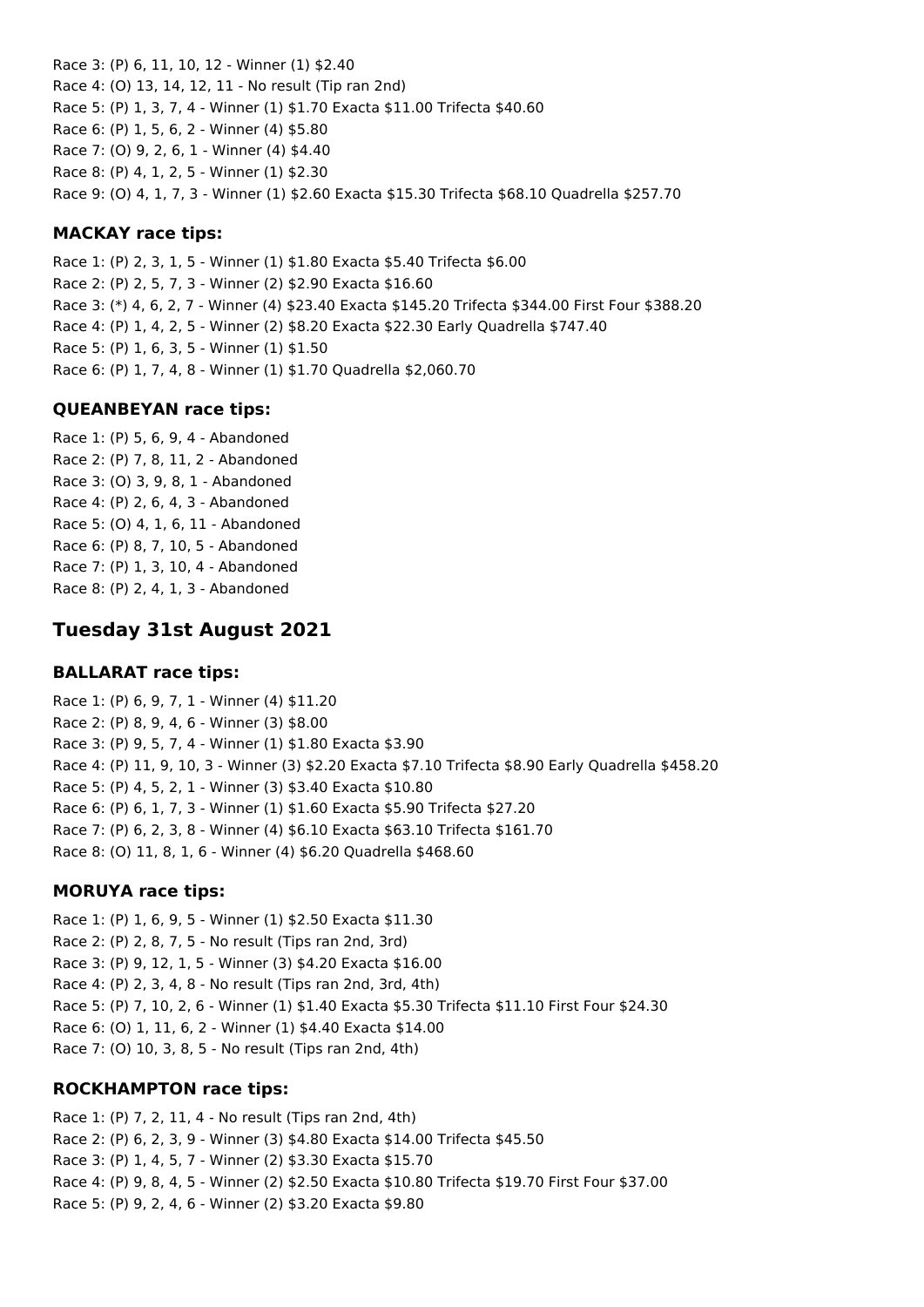Race 6: (P) 1, 2, 7, 10 - No result (Tips ran 2nd, 3rd) Race 7: (P) 4, 6, 1, 2 - No result (Tips ran 2nd, 3rd)

# **HAWKESBURY race tips:**

Race 1: (P) 3, 1, 2, 7 - Winner (2) \$5.50 Exacta \$6.50 Race 2: (P) 1, 9, 7, 10 - Winner (2) \$7.80 Exacta \$30.60 Race 3: (P) 2, 3, 1, 4 - Winner (4) \$10.40 Exacta \$12.90 Race 4: (P) 6, 2, 12, 3 - Winner (2) \$2.10 Exacta \$6.80 Early Quadrella \$623.90 Race 5: (P) 9, 14, 1, 3 - Winner (2) \$1.90 Exacta \$11.10 Race 6: (P) 1, 8, 5, 6 - Winner (1) \$1.60 Exacta \$4.30 Trifecta \$29.70 First Four \$85.50 Race 7: (P) 2, 4, 6, 3 - Winner (3) \$3.50 Exacta \$14.80 Quadrella \$65.10

# **Tuesday 24th August 2021**

### **SCONE race tips:**

Race 1: (P) 6, 1, 9, 3 - No result (Tip ran 4th) Race 2: (P) 2, 4, 8, 5 - Winner (2) \$5.00 Race 3: (P) 7, 12, 11, 13 - Winner (1) \$1.60 Exacta \$7.10 Race 4: (P) 13, 10, 17, 15 - Winner (2) \$2.90 Race 5: (O) 11, 3, 12, 9 - No result (Tips ran 2nd, 4th) Race 6: (P) 5, 8, 6, 10 - Winner (2) \$2.10 Race 7: (O) 12, 7, 4, 15 - No result (Tips ran 2nd, 3rd, 4th) Race 8: (P) 9, 12, 1, 5 - Winner (3) \$6.40

## **BALLARAT race tips:**

Race 1: (P) 3, 7, 4, 1 - Winner (2) \$4.70 Exacta \$18.10 Trifecta \$85.80 Race 2: (P) 6, 8, 1, 5 - Winner (1) \$4.90 Exacta \$14.70 Trifecta \$82.20 First Four \$181.80 Race 3: (P) 11, 4, 8, 6 - Winner (1) \$2.00 Race 4: (O) 1, 6, 7, 4 - No result (Tips ran 2nd, 3rd) Race 5: (P) 8, 1, 3, 7 - Winner (1) \$1.90 Exacta \$11.00 Trifecta \$32.40 Race 6: (P) 6, 5, 1, 2 - Winner (4) \$3.10 Exacta \$9.90 Race 7: (O) 8, 3, 5, 2 - Winner (3) \$9.60 Exacta \$29.40 Trifecta \$178.00 Race 8: (P) 1, 8, 3, 2 - No result (Tips ran 2nd, 3rd, 4th)

### **DALBY race tips:**

Race 1: (P) 1, 2, 3, 4 - Winner (1) \$1.70 Exacta \$3.00 Race 2: (P) 3, 1, 8, 5 - No result (Tips ran 2nd, 3rd, 4th) Race 3: (O) 9, 4, 1, 10 - Winner (3) \$6.80 Race 4: (P) 8, 2, 5, 9 - No result (Tip ran 4th) Race 5: (P) 5, 3, 1, 2 - Winner (1) \$2.10 Exacta \$8.80 Race 6: (O) 2, 5, 4, 8 - No result (Tip ran 3rd) Race 7: (O) 10, 4, 1, 3 - Winner (1) \$9.10 Exacta \$37.30 Race 8: (O) 7, 10, 4, 5 - Winner (1) \$2.20 Race 9: (O) 10, 5, 2, 1 - No result (Tips ran 3rd, 4th)

# **QUEANBEYAN race tips:**

Race 1: (P) 2, 4, 6, 5 - No result (Tips ran 2nd, 3rd) Race 2: (P) 6, 7, 5, 3 - Winner (3) \$7.20 Exacta \$43.50 Trifecta \$108.50 First Four \$368.50 Race 3: (P) 5, 8, 2, 7 - Winner (2) \$6.60 Exacta \$21.70 Race 4: (P) 2, 3, 4, 8 - Winner (3) \$3.40 Exacta \$8.10 Race 5: (P) 8, 7, 3, 9 - No result (Tip ran 3rd) Race 6: (P) 5, 2, 7, 8 - Winner (1) \$2.90 Race 7: (P) 6, 8, 5, 7 - Winner (1) \$1.80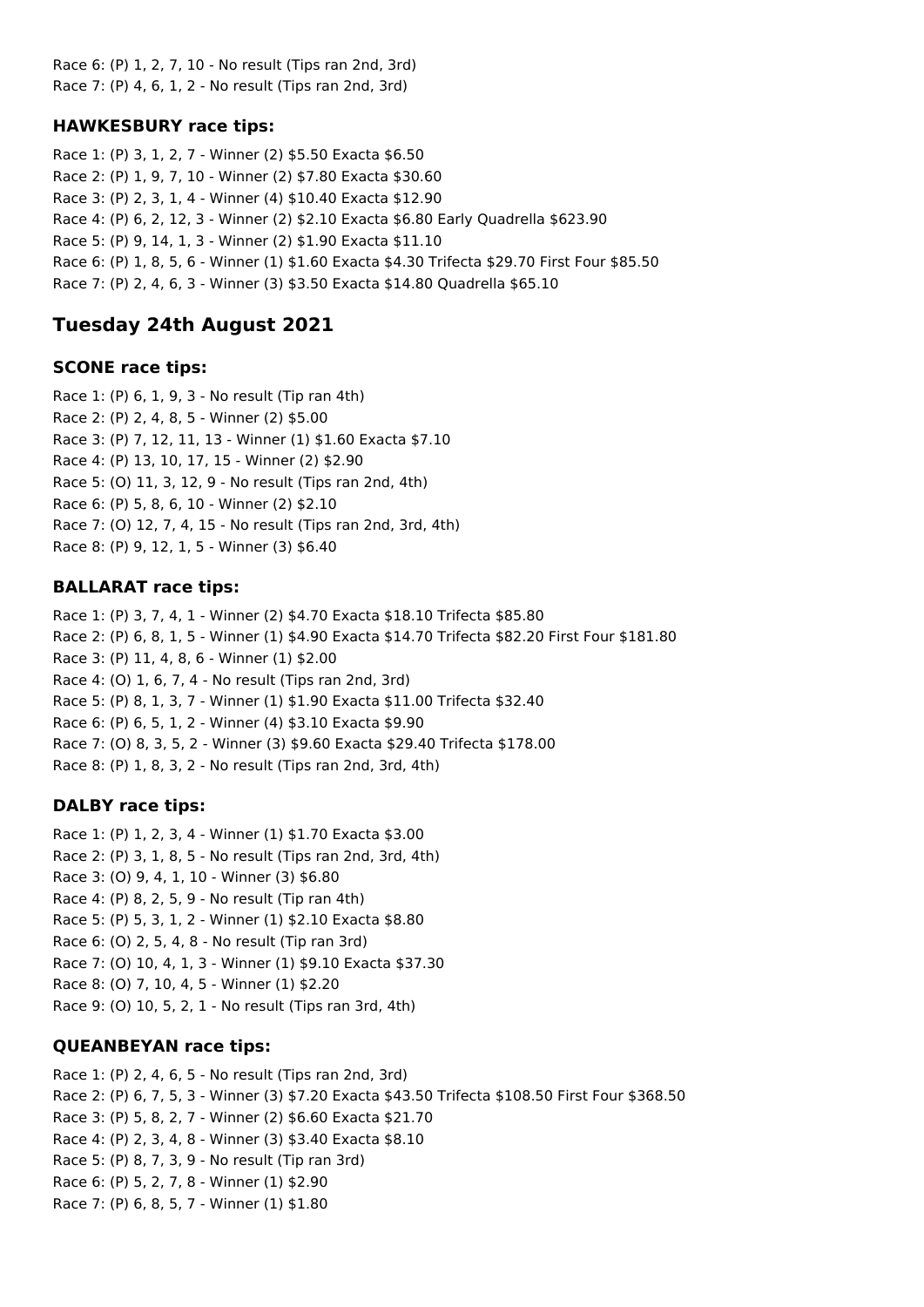# **Tuesday 17th August 2021**

## **ALBURY race tips:**

Race 1: (P) 5, 7, 4, 6 - Winner (1) \$1.70 Race 2: (P) 7, 9, 8, 2 - Winner (1) \$1.40 Race 3: (O) 3, 5, 9, 2 - Winner (1) \$4.20 Exacta \$30.30 Trifecta \$71.50 Race 4: (P) 5, 7, 1, 8 - No result (Tips ran 2nd, 4th) Race 5: (P) 4, 8, 7, 2 - Winner (3) \$5.00 Exacta \$17.20 Race 6: (P) 1, 7, 5, 10 - No result (Tips ran 2nd, 3rd) Race 7: (O) 4, 6, 9, 1 - Winner (4) \$6.50 Exacta \$31.90

# **PAKENHAM race tips:**

Race 1: (P) 7, 6, 1, 8 - Winner (3) \$4.00 Exacta \$14.90 Trifecta \$60.00 First Four \$65.20 Race 2: (P) 1, 9, 5, 12 - Winner (2) \$4.10 Exacta \$8.70 Race 3: (O) 1, 3, 4, 10 - No result Race 4: (P) 2, 1, 3, 5 - No result (Tips ran 2nd, 4th) Race 5: (P) 3, 7, 1, 6 - Winner (1) \$3.90 Race 6: (O) 3, 5, 2, 1 - Winner (3) \$5.20 Exacta \$13.80 Trifecta \$67.10 First Four \$167.00 Race 7: (P) 7, 1, 10, 6 - Winner (1) \$2.50 Exacta \$6.90 Race 8: (O) 2, 4, 8, 5 - Winner (4) \$5.20 Quadrella \$299.70

# **BEAUDESERT race tips:**

Race 1: (O) 11, 2, 6, 10 - Winner (1) \$2.10 Exacta \$12.00 Race 2: (P) 7, 1, 5, 4 - Winner (2) \$3.80 Exacta \$8.90 Race 3: (P) 3, 1, 7, 8 - No result (Tips ran 3rd, 4th) Race 4: (P) 1, 7, 3, 8 - Winner (1) \$1.90 Exacta \$5.00 Trifecta \$13.70 First Four \$48.40 Race 5: (P) 7, 3, 4, 10 - Winner (2) \$2.60 Exacta \$6.00 Trifecta \$19.10 Race 6: (P) 4, 1, 2, 8 - Winner (1) \$2.00 Exacta \$8.00 Race 7: (P) 1, 10, 11, 3 - Winner (1) \$3.30 Quadrella \$29.60

# **TAREE race tips:**

Race 1: (P) 3, 1, 4, 8 - Winner (4) \$8.80 Exacta \$31.10 Trifecta \$122.10 Race 2: (P) 2, 3, 4, 5 - Winner (1) \$3.90 Exacta \$14.50 Trifecta \$104.50 Race 3: (O) 2, 3, 13, 11 - No result (Tips ran 2nd, 3rd) Race 4: (P) 10, 11, 4, 1 - Winner (1) \$3.80 Exacta \$10.60 Trifecta \$22.60 Race 5: (P) 6, 4, 5, 3 - No result (Tips ran 2nd, 3rd) Race 6: (O) 5, 1, 8, 10 - No result (Tips ran 2nd, 4th) Race 7: (P) 8, 7, 13, 9 - Winner (1) \$2.50

# **Tuesday 10th August 2021**

# **BALLARAT race tips:**

Race 1: (O) 5, 3, 1, 10 - No result (Tips ran 2nd, 4th) Race 2: (P) 4, 6, 8, 11 - Winner (1) \$2.60 Exacta \$25.70 Trifecta \$84.40 First Four \$396.40 Race 3: (P) 1, 8, 6, 2 - Winner (2) \$2.60 Race 4: (O) 11, 8, 2, 7 - Winner (3) \$9.90 Race 5: (\*) 1, 4, 2, 6 - Winner (3) \$3.90 Exacta \$6.60 Trifecta \$19.20 Race 6: (O) 10, 4, 11, 5 - No result (Tips ran 3rd, 4th) Race 7: (P) 8, 5, 2, 7 - Winner (3) \$8.50 Race 8: (O) 12, 3, 4, 8 - Winner (2) \$2.30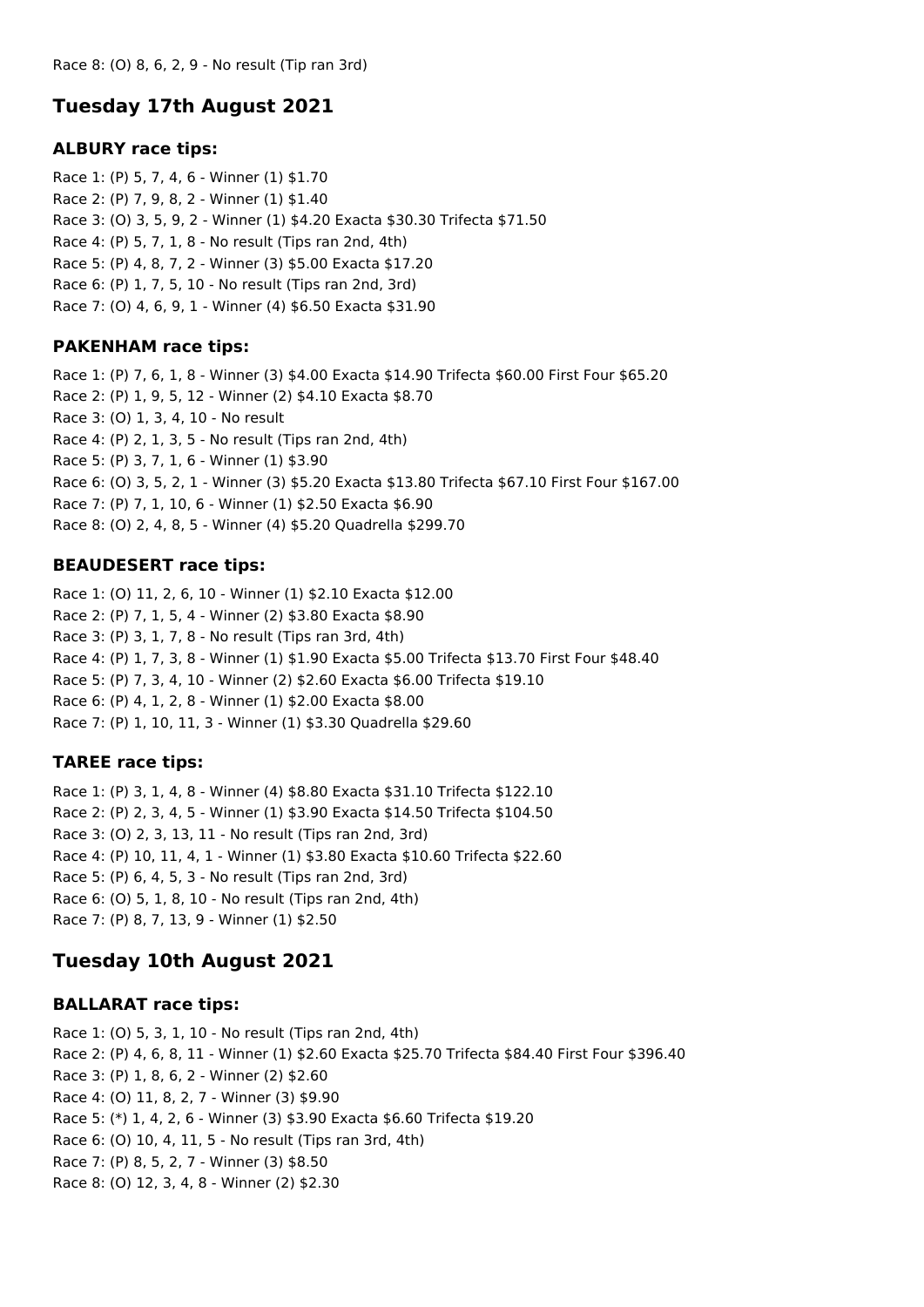#### **BROOME race tips:**

Race 1: (P) 2, 4, 3, 1 - Winner (1) \$2.30 Race 2: (P) 1, 3, 7, 4 - Winner (2) \$2.70 Race 3: (P) 7, 4, 2, 3 - Winner (4) \$3.20 Exacta \$15.10 Trifecta \$49.80 Race 4: (P) 4, 5, 7, 1 - Winner (2) \$2.90 Exacta \$11.10 Early Quadrella \$97.60 Race 5: (P) 1, 3, 5, 2 - Winner (2) \$2.00 Race 6: (O) 6, 8, 2, 11 - No result (Tip ran 2nd) Race 7: (P) 2, 3, 4, 1 - Winner (1) \$4.10

#### **HAWKESBURY race tips:**

Race 1: (P) 1, 2, 4, 7 - Winner (1) \$2.80 Exacta \$13.30 Race 2: (P) 5, 2, 7, 3 - Winner (2) \$3.50 Race 3: (P) 4, 9, 7, 3 - Winner (1) \$4.10 Exacta \$12.50 Trifecta \$68.40 Race 4: (P) 1, 8, 2, 9 - No result (Tips ran 2nd, 4th) Race 5: (P) 9, 3, 1, 5 - Winner (3) \$4.40 Exacta \$39.20 Trifecta \$82.70 Race 6: (P) 1, 2, 5, 10 - Winner (3) \$6.30 Exacta \$17.90 Trifecta \$71.80 First Four \$159.80 Race 7: (O) 7, 10, 13, 14 - Winner (1) \$2.80

#### **MACKAY race tips:**

Race 1: (P) 4, 1, 2, 7 - No result (Tip ran 3rd) Race 2: (P) 3, 5, 1, 6 - No result (Tips ran 2nd, 3rd) Race 3: (P) 5, 1, 6, 2 - Winner (3) \$4.20 Exacta \$8.60 Trifecta \$23.40 Race 4: (P) 1, 4, 2, 11 - Winner (1) \$2.70 Exacta \$12.40 Race 5: (P) 8, 3, 4, 7 - Winner (3) \$2.70 Race 6: (P) 8, 3, 1, 7 - Winner (4) \$6.10 Race 7: (P) 6, 1, 11, 4 - Winner (1) \$3.10 Exacta \$20.40 Trifecta \$48.50 Quadrella \$68.10

#### **GUNNEDAH race tips:**

Race 1: (P) 4, 2, 7, 9 - No result (Tips ran 2nd, 4th) Race 2: (P) 6, 7, 11, 2 - Winner (1) \$2.50 Race 3: (P) 3, 9, 8, 7 - Winner (3) \$10.20 Exacta \$84.60 Race 4: (O) 5, 3, 10, 7 - Winner (2) \$2.50 Race 5: (O) 1, 3, 8, 15 - No result (Tips ran 2nd, 3rd, 4th) Race 6: (O) 10, 6, 5, 8 - No result (Tips ran 2nd, 4th) Race 7: (O) 4, 8, 13, 9 - No result (Tips ran 2nd, 3rd)

# **Tuesday 3rd August 2021**

#### **MORUYA race tips:**

Race 1: (P) 3, 6, 2, 11 - Winner (3) \$16.60 Exacta \$28.10 Race 2: (P) 4, 7, 6, 1 - Winner (4) \$2.40 Race 3: (P) 4, 2, 1, 10 - No result (Tip ran 2nd) Race 4: (P) 5, 7, 4, 2 - No result (Tips ran 2nd, 3rd, 4th) Race 5: (O) 3, 6, 12, 2 - Winner (4) \$3.20 Race 6: (O) 4, 8, 12, 10 - No result (Tips ran 3rd, 4th) Race 7: (O) 11, 12, 2, 7 - Winner (1) \$4.20 Exacta \$33.00

#### **PAKENHAM race tips:**

Race 1: (P) 13, 6, 7, 10 - Winner (4) \$6.80 Race 2: (P) 11, 13, 5, 1 - Winner (1) \$3.80 Race 3: (P) 4, 10, 7, 6 - Winner (1) \$1.70 Exacta \$8.30 Trifecta \$31.90 First Four \$82.70 Race 4: (P) 12, 7, 10, 13 - Winner (1) \$1.60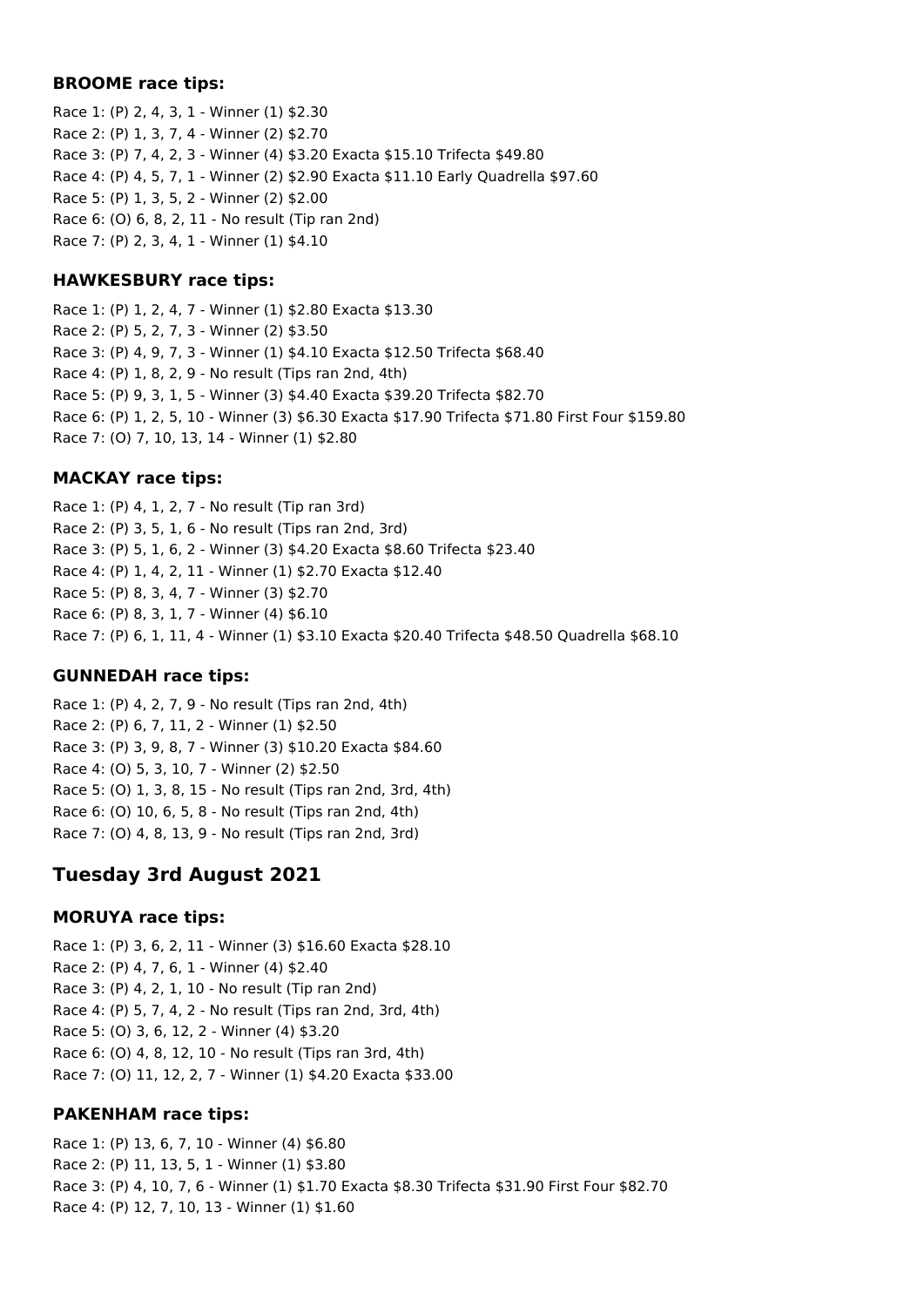Race 5: (O) 2, 3, 9, 10 - Winner (1) \$5.30 Early Quadrella \$88.90 Race 6: (P) 6, 1, 2, 4 - Winner (2) \$2.50 Exacta \$12.70 Trifecta \$30.40 Race 7: (P) 1, 7, 10, 2 - Winner (2) \$5.10 Exacta \$17.60 Race 8: (O) 1, 11, 6, 5 - Winner (1) \$1.80 Race 9: (P) 8, 4, 10, 1 - Winner (1) \$3.60 Quadrella \$159.80

### **ROCKHAMPTON race tips:**

Race 1: (P) 1, 2, 4, 5 - Winner (3) \$3.90 Exacta \$12.70 Trifecta \$22.80 First Four \$72.70 Race 2: (O) 2, 1, 3, 5 - Winner (1) \$6.40 Exacta \$32.20 Trifecta \$43.00 Race 3: (\*) 3, 4, 6, 5 - Winner (1) \$1.30 Exacta \$3.90 Trifecta \$14.00 Race 4: (\*) 2, 1, 9, 6 - No result (Tips ran 3rd, 4th) Race 5: (P) 6, 3, 9, 5 - Winner (2) \$10.00 Race 6: (O) 6, 1, 3, 5 - No result (Tip ran 4th) Race 7: (O) 3, 4, 9, 10 - No result

## **SCONE race tips:**

Race 1: (O) 10, 14, 12, 13 - Winner (3) \$4.60 Race 2: (P) 6, 11, 10, 5 - Winner (1) \$5.60 Exacta \$27.50 Trifecta \$64.70 Race 3: (P) 6, 4, 8, 13 - Winner (2) \$7.40 Exacta \$43.00 Trifecta \$88.10 Race 4: (O) 9, 3, 4, 2 - Winner (2) \$9.40 Exacta \$63.90 Trifecta \$478.10 Early Quadrella \$1,277.60 Race 5: (P) 7, 3, 2, 6 - Winner (3) \$2.90 Exacta \$10.80 Trifecta \$21.30 Race 6: (P) 3, 2, 1, 8 - Winner (2) \$4.80 Exacta \$15.00 Race 7: (\*) 3, 7, 6, 12 - Winner (3) \$5.90 Quadrella \$798.30

# **Tuesday 27th July 2021**

## **GATTON race tips:**

Race 1: (P) 2, 9, 6, 10 - Winner (1) \$1.50 Exacta \$8.60 Trifecta \$32.50 Race 2: (P) 3, 2, 4, 6 - Winner (2) \$6.60 Exacta \$41.40 Trifecta \$198.00 First Four \$201.90 Race 3: (O) 1, 9, 2, 7 - Winner (4) \$5.80 Exacta \$72.00 Race 4: (P) 9, 8, 2, 1 - Winner (3) \$4.50 Race 5: (O) 7, 8, 11, 3 - Winner (1) \$2.00 Early Quadrella \$885.10 Race 6: (O) 1, 10, 11, 4 - No result (Tip ran 4th) Race 7: (O) 2, 11, 4, 12 - No result (Tip ran 2nd) Race 8: (O) 2, 6, 7, 8 - Winner (1) \$2.40 Exacta \$21.10 Race 9: (P) 6, 5, 8, 12 - No result (Tip ran 4th)

# **COWRA race tips:**

Race 1: (P) 6, 1, 4, 9 - Winner (2) \$2.70 Exacta \$10.90 Race 2: (P) 6, 7, 10, 1 - Winner (1) \$2.30 Exacta \$9.30 Trifecta \$19.00 Race 3: (O) 8, 7, 6, 3 - Winner (4) \$4.60 Race 4: (P) 3, 7, 6, 5 - Winner (3) \$5.20 Exacta \$13.20 Trifecta \$46.60 Early Quadrella \$193.50 Race 5: (O) 5, 7, 9, 6 - No result (Tips ran 2nd, 3rd) Race 6: (P) 1, 4, 2, 3 - No result (Tips ran 2nd, 4th) Race 7: (P) 6, 4, 3, 10 - No result

# **TAREE race tips:**

Race 1: (O) 7, 5, 8, 10 - Winner (1) \$1.60 Exacta \$5.70 Trifecta \$41.30 Race 2: (P) 14, 11, 4, 2 - Winner (2) \$8.20 Exacta \$51.50 Trifecta \$230.80 Race 3: (P) 5, 2, 9, 14 - Winner (1) \$5.00 Exacta \$21.70 Trifecta \$181.10 Race 4: (P) 4, 7, 5, 1 - Winner (4) \$4.20 Exacta \$14.40 Trifecta \$49.00 First Four \$112.60 Early Quadrella \$149.70 Race 5: (O) 6, 2, 5, 4 - Winner (2) \$3.00 Exacta \$25.00 Race 6: (O) 12, 8, 1, 16 - Winner (3) \$12.40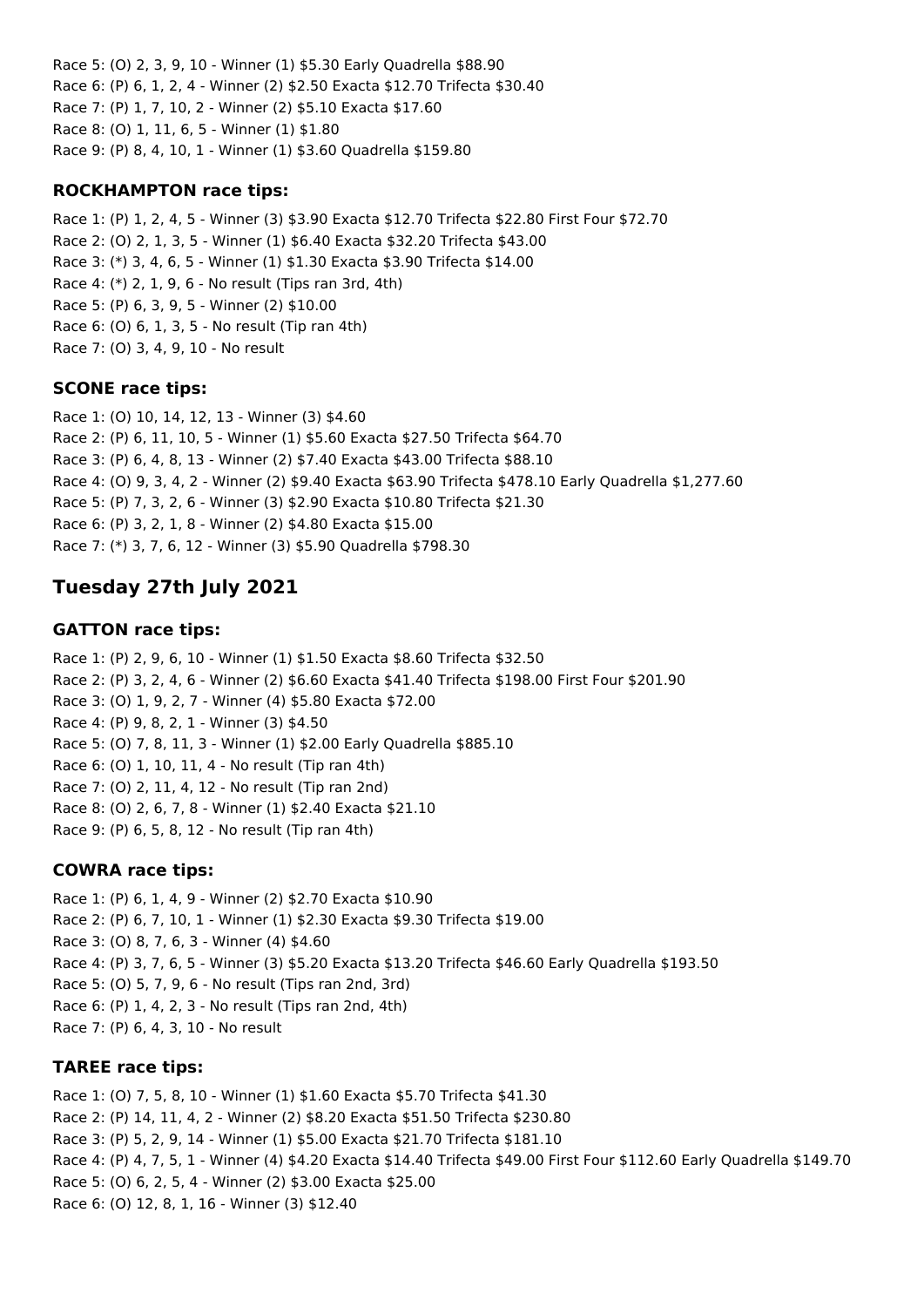# **Tuesday 20th July 2021**

#### **BALLARAT race tips:**

Race 1: (P) 12, 8, 2, 4 - Winner (1) \$2.10 Race 2: (P) 8, 12, 1, 11 - Winner (3) \$3.40 Race 3: (O) 11, 5, 13, 2 - Winner (1) \$2.30 Race 4: (O) 12, 9, 4, 6 - Winner (2) \$2.30 Exacta \$43.90 Race 5: (P) 7, 4, 5, 6 - Winner (2) \$2.20 Early Quadrella \$49.90 Race 6: (O) 6, 2, 4, 11 - Winner (2) \$4.90 Exacta \$32.80 Trifecta \$116.70 Race 7: (P) 9, 8, 12, 10 - No result (Tips ran 3rd, 4th) Race 8: (O) 1, 9, 10, 8 - No result (Tip ran 3rd) Race 9: (O) 11, 2, 9, 4 - Winner (2) \$3.80 Exacta \$20.70

### **ROCKHAMPTON race tips:**

Race 1: (P) 1, 2, 5, 6 - Winner (1) \$2.50 Race 2: (P) 4, 1, 5, 2 - Winner (1) \$3.50 Exacta \$12.40 Trifecta \$45.20 Race 3: (P) 4, 1, 6, 2 - Winner (3) \$4.70 Exacta \$13.30 Race 4: (P) 7, 3, 2, 1 - Winner (2) \$3.10 Exacta \$15.80 Trifecta \$56.30 Early Quadrella \$158.20 Race 5: (P) 2, 1, 6, 9 - Winner (3) \$4.80 Exacta \$9.90 Race 6: (P) 13, 2, 1, 6 - Winner (1) \$3.10 Quadrella \$309.60

#### **WYONG race tips:**

Race 1: (P) 3, 1, 7, 5 - Winner (1) \$2.80 Exacta \$18.50 Trifecta \$29.70 Race 2: (P) 2, 9, 4, 3 - Winner (1) \$2.20 Exacta \$5.80 Trifecta \$13.30 First Four \$21.40 Race 3: (P) 1, 4, 2, 5 - Winner (1) \$4.20 Exacta \$13.50 Trifecta \$21.90 Race 4: (P) 5, 3, 1, 11 - Winner (1) \$2.40 Early Quadrella \$134.10 Race 5: (O) 3, 10, 5, 14 - No result (Tips ran 2nd, 3rd, 4th) Race 6: (P) 3, 1, 5, 6 - Winner (4) \$10.30 Race 7: (P) 9, 10, 14, 13 - Winner (1) \$3.30 Race 8: (P) 5, 3, 10, 6 - Winner (2) \$6.30

#### **MOREE race tips:**

Race 1: (P) 3, 8, 4, 7 - Winner (1) \$2.60 Exacta \$19.70 Race 2: (P) 6, 5, 12, 8 - No result (Tip ran 2nd) Race 3: (P) 9, 5, 2, 7 - Winner (1) \$2.80 Exacta \$10.90 Race 4: (O) 3, 5, 7, 4 - Winner (4) \$11.50 Race 5: (P) 10, 7, 12, 5 - Winner (3) \$7.80 Exacta \$29.00 Trifecta \$62.30 Race 6: (O) 9, 1, 5, 7 - Winner (1) \$3.80 Exacta \$16.50 Race 7: (O) 2, 3, 9, 5 - Winner (1) \$2.40 Race 8: (O) 4, 1, 9, 5 - No result (Tips ran 2nd, 3rd, 4th)

# **Tuesday 13th July 2021**

#### **BALLARAT race tips:**

Race 1: (P) 4, 2, 3, 1 - Winner (1) \$3.00 Exacta \$28.00 Trifecta \$293.00 First Four \$346.00 Race 2: (P) 6, 7, 9, 8 - No result (Tips ran 2nd, 4th) Race 3: (O) 10, 5, 6, 11 - No result (Tip ran 3rd) Race 4: (P) 5, 6, 13, 11 - Winner (3) \$12.60 Exacta \$35.60 Race 5: (P) 3, 8, 2, 4 - No result (Tips ran 2nd, 3rd) Race 6: (O) 6, 3, 7, 8 - Winner (1) \$3.80 Race 7: (O) 6, 4, 11, 3 - Winner (4) \$4.60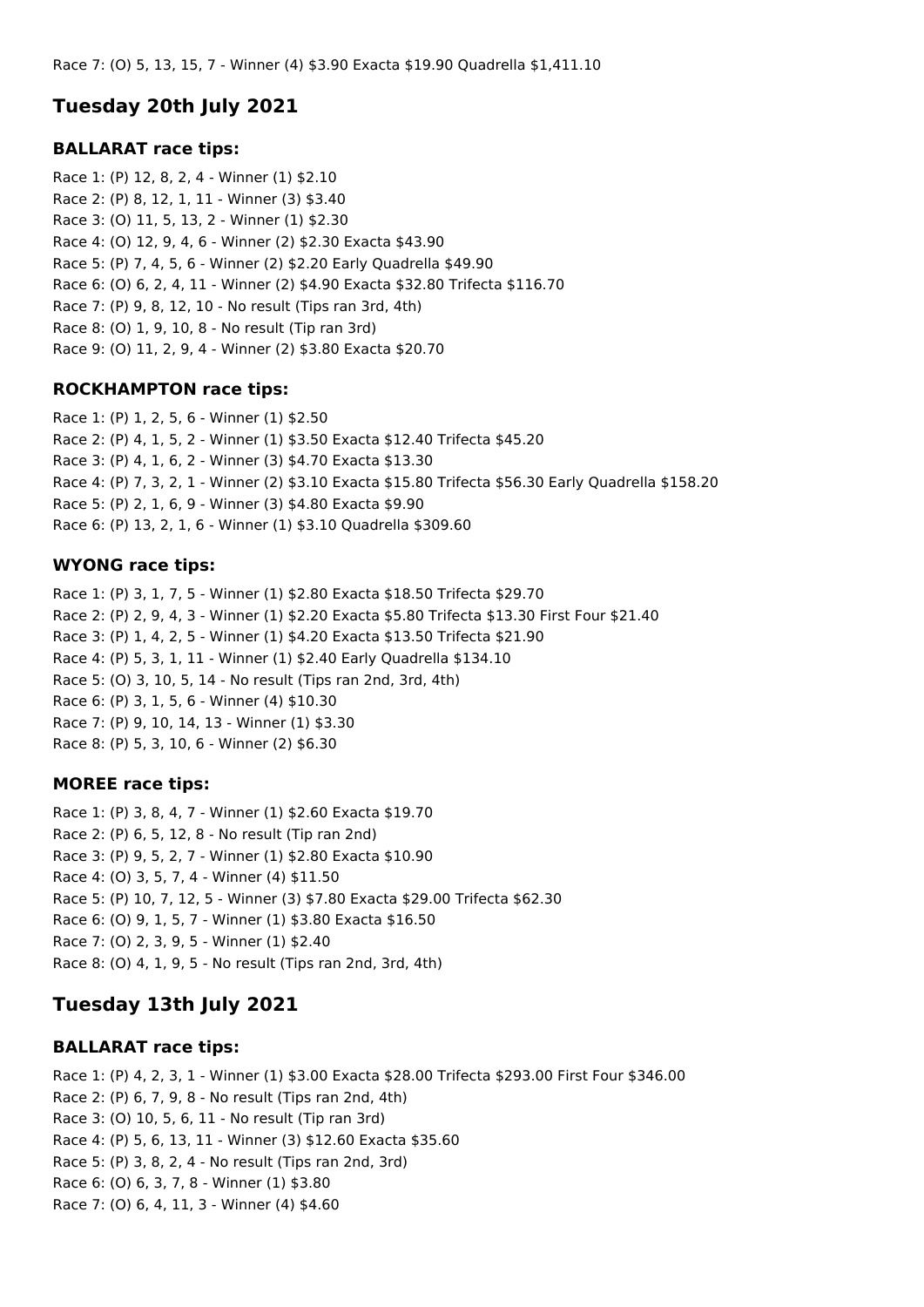#### **CAIRNS race tips:**

Race 1: (P) 1, 2, 5, 3 - Winner (4) \$3.90 Exacta \$6.80 Race 2: (P) 7, 3, 2, 4 - No result (Tips ran 2nd, 3rd) Race 3: (P) 6, 3, 4, 2 - Winner (4) \$6.90 Race 4: (O) 1, 6, 5, 3 - No result (Tip ran 2nd) Race 5: (\*) 5, 1, 10, 4 - Winner (4) \$4.50 Exacta \$12.80 Race 6: (P) 4, 8, 3, 7 - Winner (1) \$2.60 Race 7: (P) 5, 9, 2, 3 - Winner (2) \$4.60 Exacta \$25.10 Trifecta \$110.90

### **ALBURY race tips:**

Race 1: (P) 1, 4, 2, 5 - Winner (3) \$6.50 Exacta \$19.20 Trifecta \$28.40 Race 2: (P) 1, 2, 9, 3 - Winner (2) \$2.40 Exacta \$6.00 Trifecta \$23.80 Race 3: (O) 2, 9, 5, 3 - No result (Tips ran 3rd, 4th) Race 4: (P) 8, 3, 1, 4 - Winner (1) \$2.40 Exacta \$12.40 Trifecta \$66.20 First Four \$217.10 Race 5: (O) 5, 4, 12, 3 - Winner (4) \$6.60 Race 6: (O) 2, 5, 6, 8 - No result Race 7: (P) 10, 1, 5, 3 - No result (Tips ran 2nd, 3rd, 4th)

## **BALLINA race tips:**

Race 1: (P) 3, 1, 8, 7 - Abandoned Race 2: (P) 8, 6, 2, 5 - Abandoned Race 3: (O) 10, 1, 7, 5 - Abandoned Race 4: (P) 10, 11, 5, 4 - Abandoned Race 5: (P) 2, 4, 1, 3 - Abandoned Race 6: (P) 5, 6, 8, 3 - Abandoned Race 7: (O) 9, 4, 11, 7 - Abandoned

### **SUNSHINE COAST race tips:**

Race 1: (P) 1, 4, 2, 7 - Winner (3) \$3.00 Exacta \$9.40 Race 2: (P) 2, 10, 8, 9 - Winner (1) \$1.90 Exacta \$9.50 Trifecta \$42.40 First Four \$153.80 Race 3: (P) 4, 5, 3, 7 - Winner (1) \$2.10 Exacta \$12.70 Race 4: (O) 6, 13, 1, 10 - Winner (3) \$5.30 Exacta \$32.60 Early Quadrella \$116.20 Race 5: (O) 11, 12, 3, 1 - Winner (2) \$4.00 Race 6: (O) 8, 11, 5, 9 - No result Race 7: (O) 7, 12, 2, 17 - No result (Tip ran 2nd) Race 8: (O) 12, 14, 3, 16 - No result (Tip ran 4th)

# **Tuesday 6th July 2021**

### **BALLARAT race tips:**

Race 1: (P) 4, 5, 8, 1 - Winner (1) \$1.70 Race 2: (P) 11, 10, 1, 8 - Winner (1) \$1.60 Exacta \$3.80 Trifecta \$7.40 First Four \$17.10 Race 3: (P) 10, 9, 2, 11 - Winner (3) \$8.60 Exacta \$45.20 Race 4: (O) 8, 9, 7, 10 - Winner (1) \$2.50 Exacta \$8.60 Early Quadrella \$98.20 Race 5: (P) 4, 1, 2, 6 - Winner (1) \$2.30 Race 6: (P) 1, 12, 7, 6 - No result (Tips ran 2nd, 3rd) Race 7: (P) 9, 7, 3, 2 - No result (Tips ran 2nd, 4th) Race 8: (P) 3, 7, 4, 6 - Winner (2) \$3.20 Exacta \$10.60 Trifecta \$26.70

# **TOWNSVILLE race tips:**

Race 1: (P) 6, 8, 2, 4 - Winner (4) \$8.00 Exacta \$49.20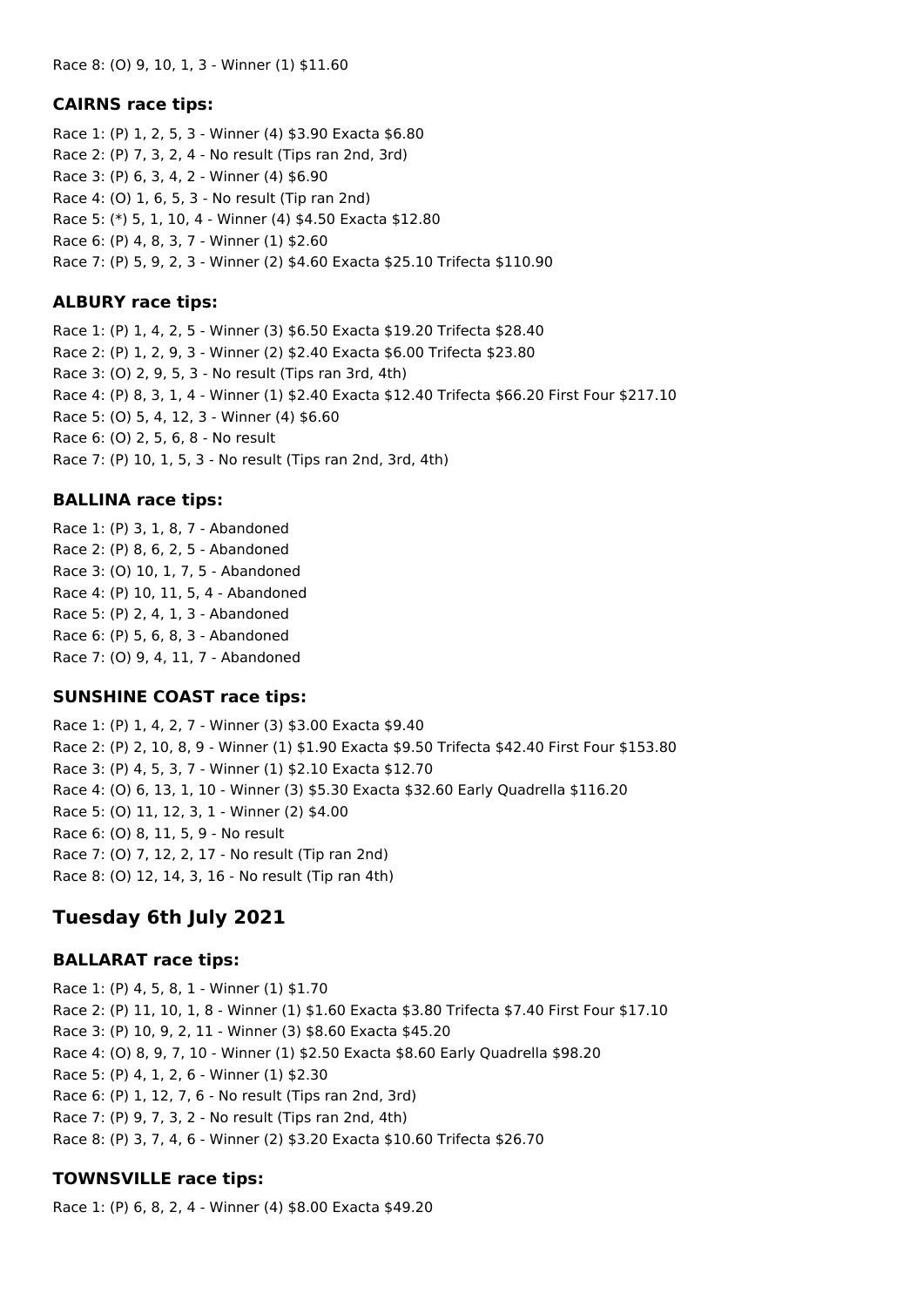Race 2: (P) 1, 3, 5, 7 - Winner (2) \$2.20 Exacta \$10.00 Trifecta \$17.10 First Four \$30.20 Race 3: (P) 4, 8, 3, 2 - Winner (1) \$3.00 Exacta \$12.70 Trifecta \$55.40 First Four \$77.10 Race 4: (O) 9, 8, 2, 1 - Winner (1) \$1.90 Exacta \$5.90 Trifecta \$23.50 Early Quadrella \$378.50 Race 5: (O) 4, 13, 10, 3 - No result (Tip ran 3rd) Race 6: (O) 1, 6, 2, 4 - Winner (1) \$1.60 Race 7: (P) 1, 8, 4, 3 - Winner (3) \$2.80 Exacta \$3.80 Race 8: (O) 8, 4, 5, 1 - Winner (4) \$12.60

#### **GUNNEDAH race tips:**

Race 1: (O) 3, 5, 4, 11 - Abandoned Race 2: (P) 1, 3, 2, 4 - Abandoned Race 3: (P) 1, 2, 3, 4 - Abandoned Race 4: (P) 3, 5, 1, 2 - Abandoned Race 5: (P) 1, 2, 11, 5 - Abandoned Race 6: (P) 1, 2, 7, 3 - Abandoned Race 7: (O) 1, 4, 2, 3 - Abandoned

#### **WARREN race tips:**

Race 1: (P) 2, 14, 7, 6 - No result (Tips ran 2nd, 4th) Race 2: (O) 2, 17, 11, 4 - No result (Tip ran 4th) Race 3: (O) 15, 3, 13, 8 - Winner (4) \$12.60 Race 4: (O) 8, 14, 12, 2 - No result (Tips ran 2nd, 4th) Race 5: (P) 1, 7, 4, 6 - Winner (2) \$5.50 Race 6: (\*) 5, 8, 9, 7 - Winner (1) \$2.40 Exacta \$18.40 Race 7: (O) 1, 8, 17, 12 - Winner (1) \$2.00 Exacta \$11.30

# **Tuesday 29th June 2021**

#### **GOSFORD race tips:**

Race 1: (P) 3, 2, 7, 8 - Winner (1) \$1.70 Exacta \$2.10 Trifecta \$6.30 Race 2: (P) 5, 1, 2, 7 - Winner (2) \$2.70 Exacta \$4.20 Race 3: (P) 10, 11, 3, 6 - Winner (2) \$7.30 Exacta \$25.00 Race 4: (P) 2, 3, 5, 6 - Winner (3) \$3.20 Exacta \$15.30 Trifecta \$19.90 First Four \$45.90 Early Quadrella \$234.20 Race 5: (P) 5, 1, 8, 4 - No result (Tips ran 2nd, 3rd) Race 6: (\*) 6, 9, 4, 10 - No result (Tips ran 2nd, 3rd, 4th) Race 7: (P) 7, 10, 1, 6 - Winner (4) \$3.50

#### **BALLARAT race tips:**

Race 1: (P) 12, 9, 1, 3 - Winner (2) \$3.30 Exacta \$16.60 Race 2: (P) 1, 4, 7, 9 - Winner (3) \$4.50 Race 3: (P) 5, 3, 13, 1 - Winner (2) \$1.90 Exacta \$5.20 Trifecta \$10.70 Race 4: (O) 10, 1, 8, 9 - Winner (2) \$4.70 Exacta \$14.20 Early Quadrella \$335.20 Race 5: (P) 4, 5, 10, 1 - Winner (1) \$2.40 Race 6: (P) 5, 7, 2, 8 - Winner (2) \$3.90 Exacta \$12.80 Race 7: (O) 8, 3, 5, 13 - Winner (2) \$4.20 Race 8: (O) 3, 4, 10, 2 - Winner (1) \$2.80 Quadrella \$339.60

#### **TOWNSVILLE race tips:**

Race 1: (\*) 5, 4, 6, 2 - Winner (1) \$1.10 Exacta \$22.10 Trifecta \$42.30 Race 2: (P) 1, 3, 4, 2 - Winner (1) \$2.70 Exacta \$7.00 Trifecta \$14.00 Race 3: (P) 8, 5, 2, 3 - Winner (3) \$10.20 Exacta \$46.80 Race 4: (P) 4, 2, 8, 5 - Winner (1) \$4.50 Exacta \$11.40 Early Quadrella \$205.60 Race 5: (\*) 3, 5, 6, 9 - Winner (3) \$4.90 Exacta \$9.70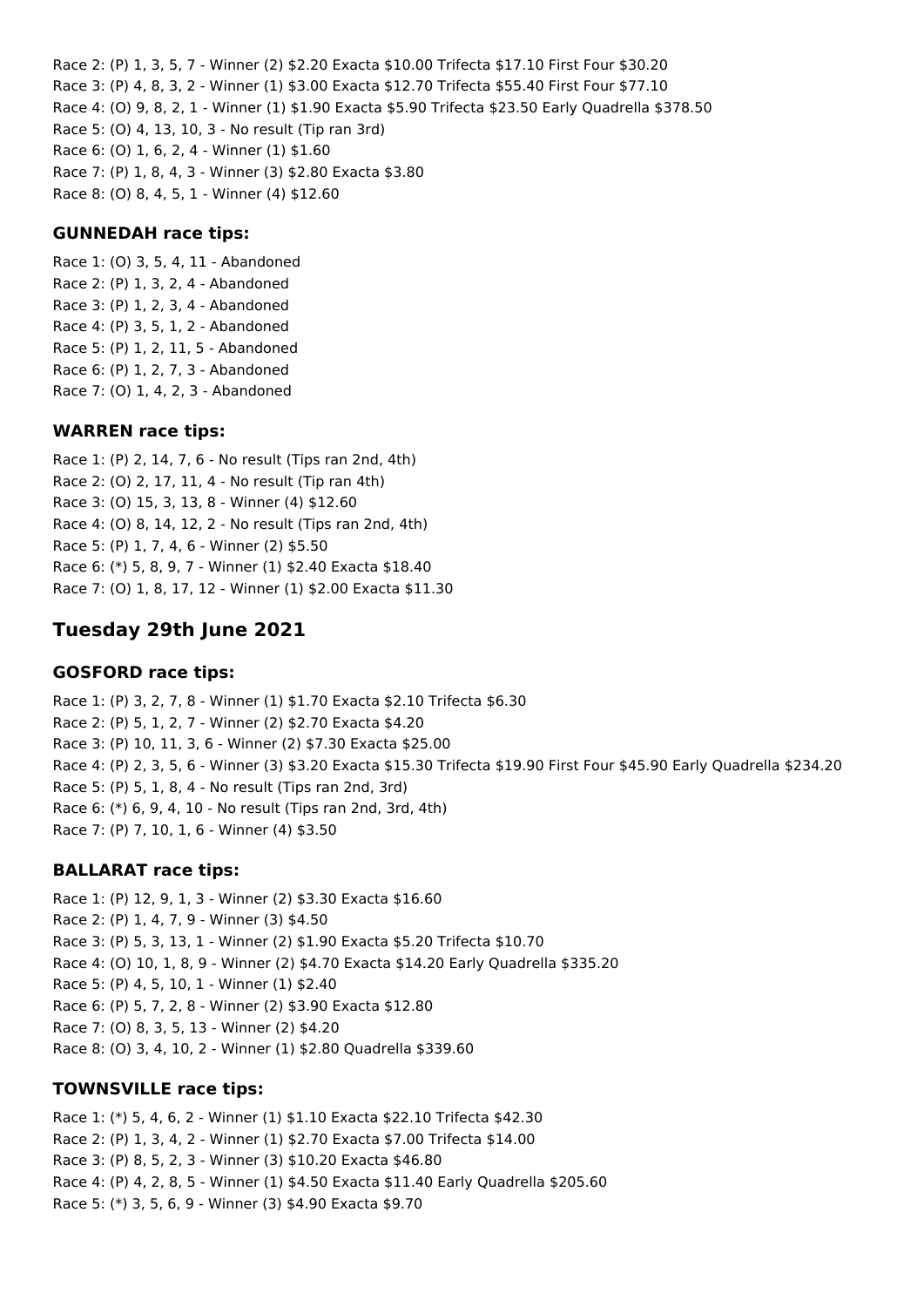## **QUIRINDI race tips:**

Race 1: (O) 3, 7, 10, 12 - No result (Tips ran 3rd, 4th) Race 2: (P) 2, 5, 4, 1 - Winner (2) \$4.90 Exacta \$13.70 Trifecta \$34.90 First Four \$71.30 Race 3: (O) 3, 10, 6, 2 - Winner (2) \$6.00 Exacta \$22.90 Trifecta \$140.00 Race 4: (O) 14, 13, 3, 8 - Winner (2) \$9.00 Exacta \$62.30 Race 5: (P) 2, 8, 5, 11 - No result (Tips ran 2nd, 3rd, 4th) Race 6: (O) 9, 2, 7, 3 - Winner (1) \$2.80 Race 7: (O) 3, 4, 9, 16 - Winner (2) \$2.60

# **Tuesday 22nd June 2021**

#### **HAWKESBURY race tips:**

Race 1: (P) 6, 5, 3, 7 - Winner (4) \$5.50 Exacta \$17.20 Trifecta \$31.50 Race 2: (P) 6, 7, 4, 3 - Winner (3) \$4.10 Exacta \$33.80 Trifecta \$90.90 Race 3: (P) 1, 6, 8, 9 - No result (Tips ran 2nd, 3rd, 4th) Race 4: (P) 1, 3, 6, 10 - Winner (2) \$2.70 Race 5: (O) 4, 6, 5, 1 - No result (Tips ran 2nd, 3rd, 4th) Race 6: (P) 1, 7, 3, 9 - Winner (3) \$2.60 Exacta \$8.30 Trifecta \$16.50 Race 7: (O) 6, 10, 5, 8 - No result (Tips ran 3rd, 4th)

### **PAKENHAM race tips:**

Race 1: (P) 1, 5, 10, 4 - Winner (1) \$1.70 Race 2: (O) 8, 5, 14, 3 - Winner (3) \$7.50 Exacta \$29.70 Race 3: (O) 2, 8, 11, 7 - Winner (1) \$2.80 Race 4: (O) 4, 6, 8, 9 - Winner (2) \$2.10 Exacta \$14.10 Early Quadrella \$100.60 Race 5: (O) 2, 10, 11, 4 - Winner (2) \$5.20 Exacta \$17.90 Trifecta \$115.70 Race 6: (P) 4, 1, 3, 5 - Winner (4) \$10.30 Exacta \$31.30 Trifecta \$113.00 Race 7: (O) 1, 7, 10, 4 - Winner (1) \$2.30 Race 8: (O) 9, 8, 10, 2 - Winner (4) \$11.50 Quadrella \$3,674.70

### **LISMORE race tips:**

Race 1: (P) 12, 10, 11, 7 - No result (Tips ran 3rd, 4th) Race 2: (O) 6, 17, 1, 7 - Winner (3) \$5.10 Exacta \$13.00 Race 3: (P) 7, 2, 8, 4 - Winner (2) \$2.40 Exacta \$16.00 Race 4: (P) 14, 5, 3, 13 - No result (Tips ran 3rd, 4th) Race 5: (P) 12, 4, 1, 10 - Winner (1) \$1.80 Exacta \$6.10 Race 6: (P) 4, 3, 8, 10 - Winner (4) \$14.60 Exacta \$96.70 Race 7: (O) 3, 4, 16, 15 - No result (Tip ran 4th)

# **Tuesday 15th June 2021**

### **ALBURY race tips:**

Race 1: (P) 1, 2, 4, 11 - No result (Tips ran 2nd, 3rd) Race 2: (P) 3, 8, 9, 6 - No result (Tips ran 2nd, 3rd, 4th) Race 3: (P) 6, 2, 1, 5 - Winner (3) \$7.20 Race 4: (P) 6, 9, 11, 1 - Winner (1) \$2.70 Exacta \$23.50 Race 5: (P) 2, 1, 7, 4 - Winner (1) \$2.80 Exacta \$11.40 Trifecta \$36.10 First Four \$93.10 Race 6: (O) 8, 7, 2, 9 - Winner (1) \$4.40 Race 7: (O) 12, 8, 2, 3 - Winner (4) \$1.60 Quadrella \$84.10

### **BALLARAT race tips:**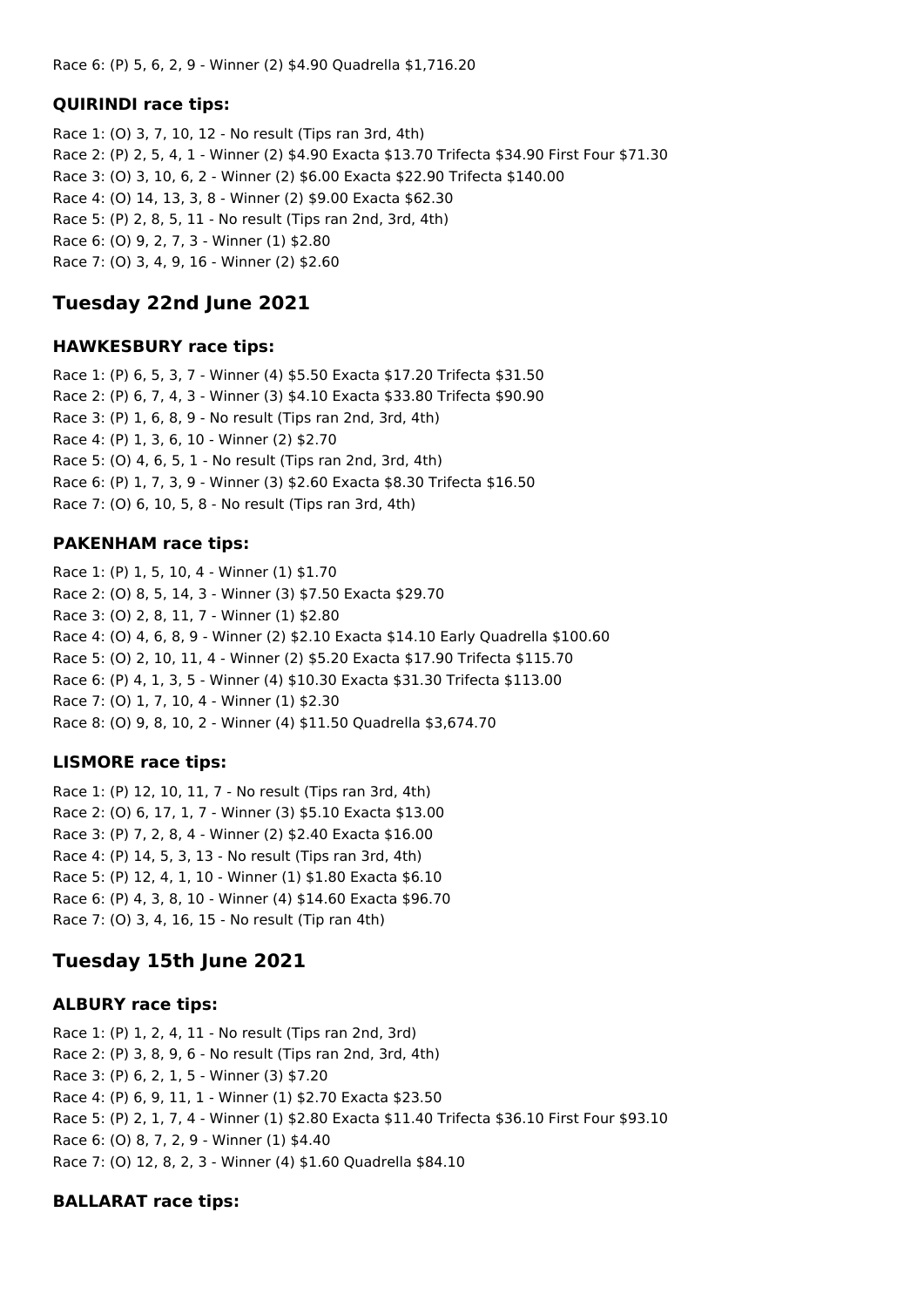Race 1: (P) 3, 5, 9, 12 - No result (Tip ran 3rd) Race 2: (O) 1, 11, 9, 10 - No result (Tips ran 3rd, 4th) Race 3: (P) 7, 10, 6, 12 - Winner (2) \$2.70 Exacta \$10.60 Trifecta \$25.70 First Four \$83.80 Race 4: (P) 11, 10, 6, 1 - Winner (4) \$13.30 Exacta \$52.30 Race 5: (P) 13, 6, 2, 10 - Winner (1) \$2.30 Race 6: (P) 4, 10, 3, 5 - Winner (4) \$8.00 Exacta \$30.40 Race 7: (P) 2, 7, 11, 8 - Winner (4) \$7.30 Exacta \$12.10

Race 8: (P) 4, 8, 3, 7 - Winner (3) \$3.70 Quadrella \$353.50

### **SCONE race tips:**

Race 1: (P) 7, 1, 6, 8 - Winner (3) \$6.40 Exacta \$25.90 Trifecta \$24.70 Race 2: (P) 11, 9, 3, 12 - No result (Tips ran 2nd, 3rd) Race 3: (P) 2, 1, 3, 7 - Winner (1) \$1.50 Exacta \$2.70 Race 4: (P) 2, 6, 1, 3 - Winner (1) \$3.60 Exacta \$16.20 Trifecta \$29.50 Race 5: (O) 17, 2, 12, 4 - No result (Tip ran 4th) Race 6: (O) 9, 2, 4, 10 - No result Race 7: (O) 6, 2, 8, 1 - No result (Tips ran 2nd, 3rd) Race 8: (P) 11, 8, 5, 7 - Winner (2) \$2.80

# **Tuesday 8th June 2021**

#### **TAMWORTH race tips:**

Race 1: (P) 1, 7, 2, 8 - Winner (3) \$4.90 Race 2: (O) 12, 6, 4, 1 - Winner (1) \$4.80 Exacta \$11.70 Race 3: (P) 5, 2, 1, 3 - Winner (3) \$4.50 Exacta \$19.30 Race 4: (O) 1, 9, 3, 6 - Winner (1) \$1.50 Exacta \$4.50 Early Quadrella \$216.00 Race 5: (P) 2, 9, 6, 5 - Winner (1) \$5.70 Race 6: (O) 5, 4, 9, 12 - No result (Tip ran 4th) Race 7: (P) 2, 7, 5, 3 - Winner (3) \$3.40

#### **PAKENHAM race tips:**

Race 1: (P) 8, 9, 7, 6 - Winner (1) \$3.30 Exacta \$4.40 Race 2: (P) 4, 8, 6, 11 - Winner (2) \$6.00 Race 3: (P) 9, 10, 8, 4 - Winner (2) \$12.00 Race 4: (O) 4, 10, 8, 7 - Winner (4) \$7.10 Early Quadrella \$2,921.30 Race 5: (P) 3, 1, 5, 2 - Winner (1) \$2.00 Exacta \$10.80 Trifecta \$67.50 First Four \$225.90 Race 6: (P) 9, 13, 4, 7 - Winner (1) \$3.30 Exacta \$13.70 Race 7: (P) 1, 4, 7, 8 - Winner (3) \$18.80 Exacta \$313.30 Trifecta \$452.20 Race 8: (P) 4, 5, 3, 8 - No result (Tips ran 2nd, 3rd)

### **BATHURST race tips:**

Race 1: (P) 6, 1, 3, 5 - No result (Tips ran 2nd, 3rd, 4th) Race 2: (P) 6, 9, 2, 1 - Winner (1) \$1.90 Race 3: (P) 6, 3, 1, 8 - Winner (2) \$4.10 Race 4: (P) 2, 9, 1, 7 - Winner (4) \$2.90 Race 5: (\*) 2, 3, 1, 4 - Winner (2) \$4.10 Exacta \$7.70 Trifecta \$18.30 First Four \$31.60 Race 6: (P) 3, 9, 6, 11 - No result (Tips ran 3rd, 4th) Race 7: (P) 10, 4, 7, 2 - Winner (2) \$4.30 Exacta \$40.00

# **Tuesday 1st June 2021**

### **SCONE race tips:**

Race 1: (P) 5, 4, 1, 8 - Winner (1) \$2.10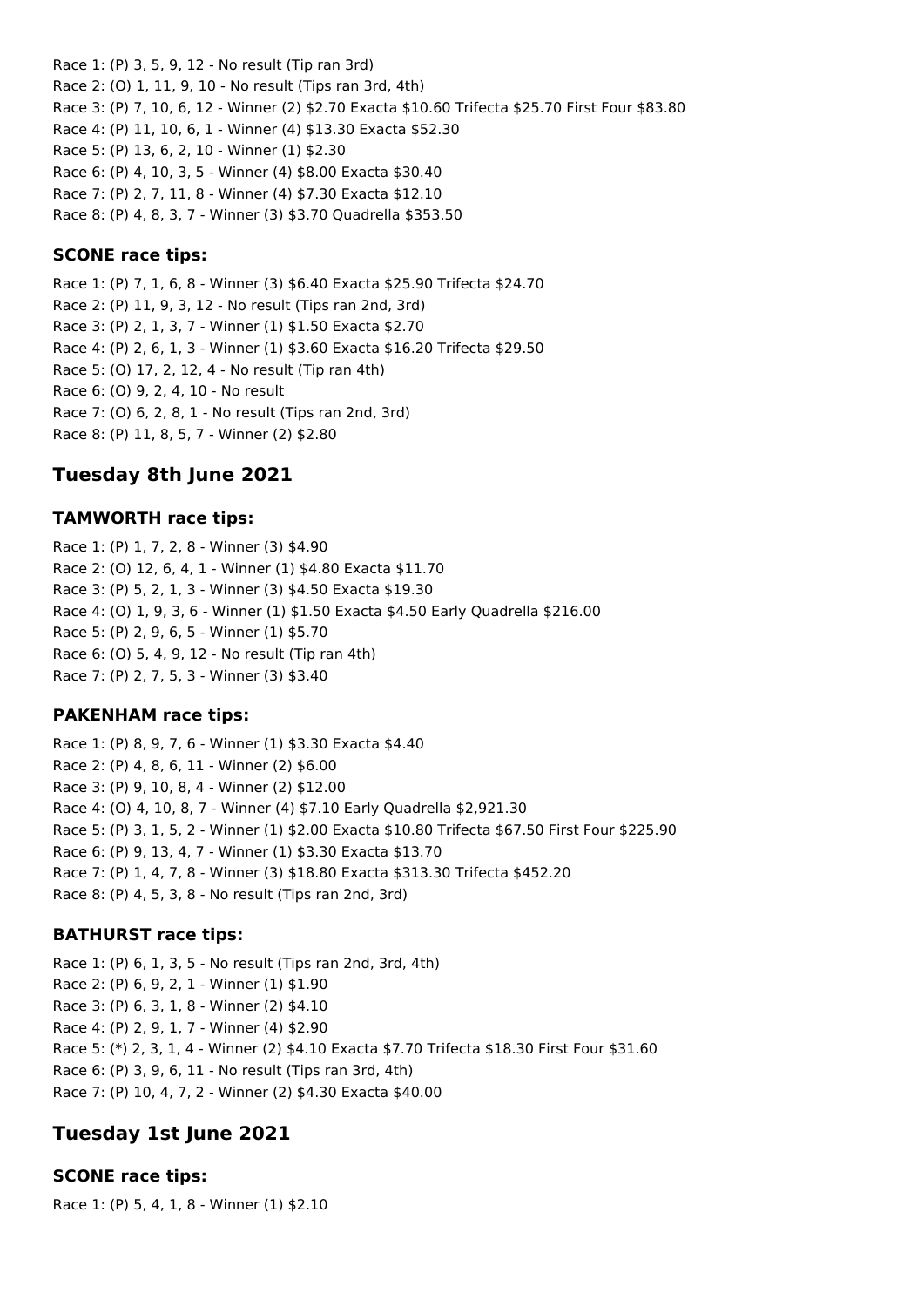Race 2: (P) 8, 1, 5, 12 - Winner (1) \$2.10 Exacta \$5.60 Trifecta \$13.40 Race 3: (P) 1, 7, 17, 14 - Winner (2) \$2.00 Race 4: (O) 4, 8, 6, 5 - Winner (1) \$2.30 Early Quadrella \$37.40 Race 5: (P) 4, 3, 11, 9 - No result Race 6: (P) 5, 7, 10, 2 - No result (Tip ran 3rd) Race 7: (O) 5, 12, 4, 16 - Winner (4) \$20.10 Exacta \$68.90

#### **HAMILTON race tips:**

Race 1: (P) 2, 1, 8, 11 - Winner (1) \$2.10 Race 2: (P) 6, 9, 5, 1 - No result (Tips ran 2nd, 3rd) Race 3: (P) 6, 4, 8, 7 - No result (Tips ran 2nd, 4th) Race 4: (P) 2, 5, 6, 1 - Winner (1) \$5.50 Race 5: (P) 8, 3, 1, 5 - Winner (1) \$1.60 Exacta \$3.50 Trifecta \$20.10 Race 6: (O) 10, 2, 13, 3 - No result (Tips ran 2nd, 4th) Race 7: (O) 4, 3, 2, 7 - Winner (4) \$11.90 Exacta \$31.00 Race 8: (O) 9, 11, 1, 2 - No result (Tips ran 2nd, 4th) Race 9: (P) 5, 3, 9, 14 - Winner (2) \$6.30 Exacta \$14.90

#### **ROCKHAMPTON race tips:**

Race 1: (P) 1, 3, 4, 2 - No result (Tips ran 2nd, 3rd, 4th) Race 2: (P) 4, 10, 1, 5 - Winner (3) \$1.80 Race 3: (P) 3, 6, 4, 1 - Winner (4) \$3.50 Exacta \$32.40 Trifecta \$131.60 First Four \$324.10 Race 4: (O) 7, 1, 8, 5 - No result (Tips ran 2nd, 3rd) Race 5: (\*) 6, 4, 1, 2 - Winner (1) \$1.80 Exacta \$4.70 Trifecta \$18.50 First Four \$55.30 Race 6: (O) 2, 1, 11, 3 - No result (Tips ran 2nd, 4th) Race 7: (O) 6, 10, 4, 7 - No result (Tip ran 2nd)

#### **SAPPHIRE COAST race tips:**

Race 1: (P) 2, 3, 1, 5 - Winner (4) \$3.00 Exacta \$7.40 Trifecta \$35.70 Race 2: (P) 5, 10, 1, 2 - No result Race 3: (P) 5, 10, 4, 7 - Winner (2) \$5.20 Race 4: (P) 5, 7, 2, 4 - Winner (1) \$2.90 Race 5: (O) 8, 4, 7, 1 - Winner (1) \$1.60 Race 6: (P) 6, 7, 1, 4 - Winner (1) \$1.80 Exacta \$5.10 Trifecta \$21.20 Race 7: (O) 1, 9, 7, 13 - No result (Tip ran 2nd)

# **Tuesday 25th May 2021**

#### **KEMBLA GRANGE race tips:**

Race 1: (P) 9, 6, 7, 8 - Winner (1) \$2.80 Exacta \$15.20 Race 2: (P) 2, 4, 6, 5 - Winner (2) \$2.10 Exacta \$3.50 Trifecta \$7.10 First Four \$5.40 Race 3: (P) 3, 8, 1, 5 - Winner (1) \$3.60 Race 4: (P) 8, 10, 6, 12 - Winner (3) \$3.30 Early Quadrella \$104.30 Race 5: (P) 4, 7, 1, 9 - Winner (1) \$3.50 Race 6: (P) 9, 1, 2, 10 - Winner (1) \$3.00 Race 7: (P) 9, 3, 1, 12 - Winner (1) \$3.10 Exacta \$18.90 Trifecta \$56.00 Quadrella \$149.10

#### **STAWELL race tips:**

Race 1: (P) 11, 12, 5, 2 - Winner (1) \$2.90 Race 2: (P) 7, 5, 1, 12 - Abandoned Race 3: (P) 3, 12, 2, 10 - Abandoned Race 4: (O) 11, 13, 5, 1 - Abandoned Race 5: (P) 2, 5, 7, 4 - Abandoned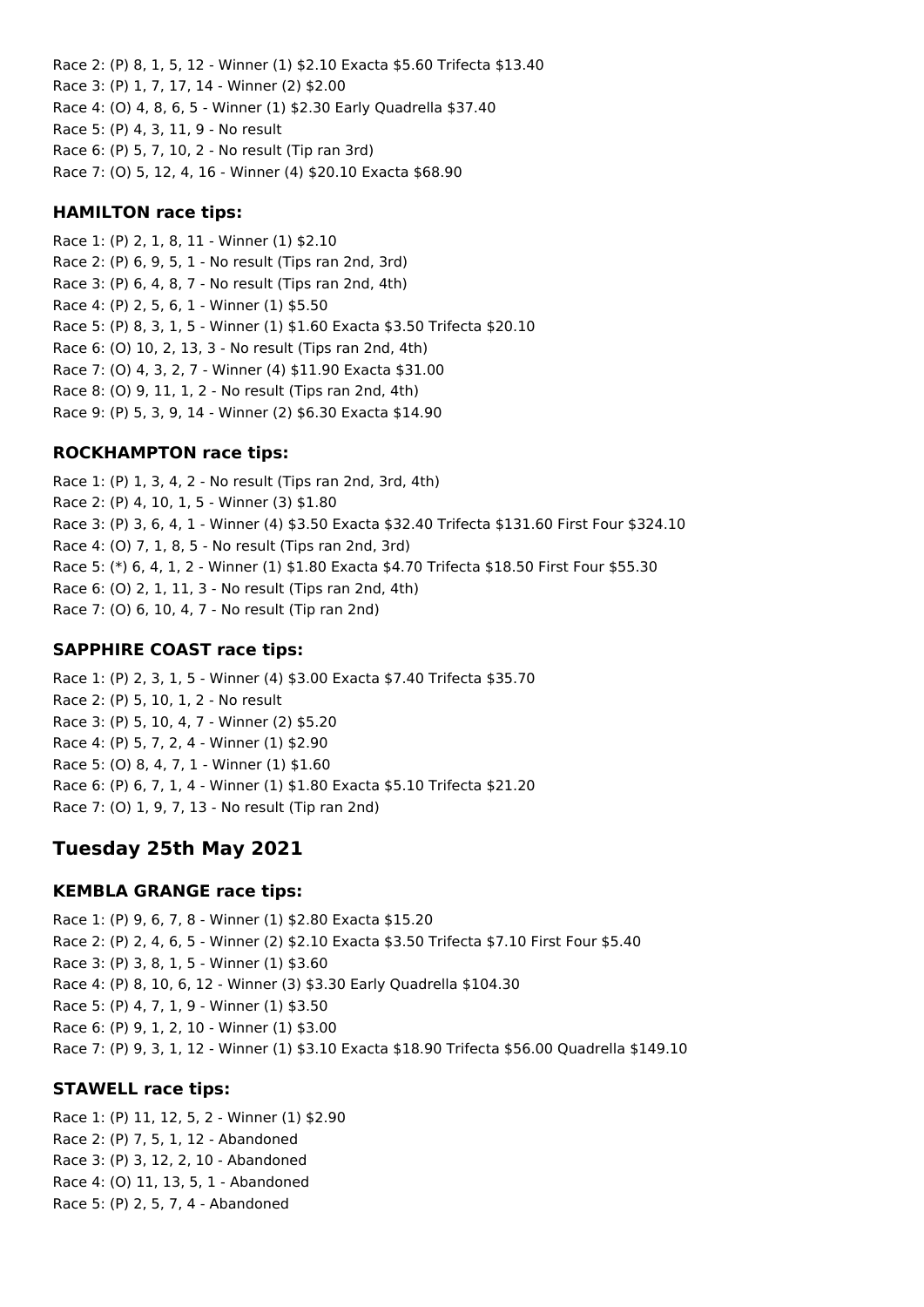Race 6: (P) 1, 8, 4, 7 - Abandoned Race 7: (P) 6, 4, 7, 8 - Abandoned Race 8: (O) 7, 2, 11, 4 - Abandoned

### **ROCKHAMPTON race tips:**

Race 1: (P) 7, 4, 8, 1 - Winner (1) \$2.10 Race 2: (P) 1, 4, 5, 6 - Winner (1) \$2.00 Exacta \$9.50 Trifecta \$38.70 First Four \$60.90 Race 3: (P) 1, 6, 4, 5 - Winner (3) \$9.50 Exacta \$44.10 Race 4: (P) 9, 4, 7, 10 - No result Race 5: (P) 10, 6, 3, 7 - Winner (4) \$3.60 Exacta \$28.80 Trifecta \$97.30 First Four \$194.00 Race 6: (O) 7, 8, 2, 1 - Winner (4) \$4.90 Exacta \$19.40 Trifecta \$183.30 Race 7: (P) 9, 2, 7, 1 - Winner (3) \$3.80 Exacta \$13.10

# **ARMIDALE race tips:**

Race 1: (P) 2, 7, 1, 3 - Winner (1) \$2.00 Exacta \$9.80 Trifecta \$55.60 Race 2: (P) 5, 8, 6, 2 - Winner (4) \$2.00 Race 3: (P) 2, 3, 4, 9 - Winner (1) \$2.50 Race 4: (P) 1, 7, 10, 8 - No result (Tips ran 2nd, 3rd) Race 5: (P) 2, 4, 3, 1 - Winner (3) \$5.10 Exacta \$11.40 Trifecta \$31.50 Race 6: (P) 2, 9, 10, 6 - No result (Tips ran 2nd, 3rd) Race 7: (O) 4, 5, 13, 9 - Winner (1) \$3.70

# **Tuesday 18th May 2021**

## **NEWCASTLE race tips:**

Race 1: (P) 3, 2, 8, 9 - Winner (2) \$3.80 Exacta \$8.90 Trifecta \$80.70 Race 2: (P) 12, 13, 2, 10 - Winner (1) \$2.00 Exacta \$8.60 Trifecta \$40.40 Race 3: (P) 13, 7, 6, 4 - No result (Tips ran 2nd, 3rd, 4th) Race 4: (P) 10, 3, 5, 8 - Winner (1) \$2.90 Race 5: (O) 4, 6, 1, 8 - Winner (1) \$1.70 Race 6: (P) 10, 9, 12, 7 - Winner (2) \$3.40 Exacta \$41.20 Trifecta \$249.40 Race 7: (\*) 1, 11, 5, 3 - No result (Tips ran 3rd, 4th)

### **MOE race tips:**

Race 1: (P) 5, 1, 4, 2 - Winner (4) \$6.20 Race 2: (P) 5, 3, 10, 4 - Winner (2) \$1.90 Race 3: (P) 5, 10, 13, 4 - Winner (2) \$6.00 Race 4: (P) 7, 6, 4, 1 - No result (Tips ran 3rd, 4th) Race 5: (P) 6, 2, 9, 5 - Winner (1) \$3.20 Race 6: (P) 2, 9, 8, 4 - Winner (2) \$2.90 Exacta \$21.20 Trifecta \$49.90 Race 7: (P) 7, 8, 9, 5 - No result (Tips ran 2nd, 3rd, 4th) Race 8: (P) 4, 9, 1, 7 - Winner (3) \$7.80 Exacta \$22.90 Trifecta \$79.80 Race 9: (O) 2, 3, 4, 12 - Winner (4) \$30.30 Exacta \$178.90 Trifecta \$1,007.30

# **CAIRNS race tips:**

Race 1: (O) 2, 7, 4, 9 - Winner (2) \$2.30 Exacta \$6.20 Race 2: (P) 8, 1, 5, 4 - Winner (3) \$4.20 Exacta \$18.60 Trifecta \$39.50 First Four \$138.10 Race 3: (P) 3, 5, 4, 1 - Winner (1) \$2.40 Exacta \$5.90 Trifecta \$9.30 Race 4: (P) 1, 3, 8, 4 - Winner (2) \$7.00 Exacta \$19.80 Early Quadrella \$273.90 Race 5: (P) 6, 2, 5, 7 - No result (Tips ran 2nd, 3rd, 4th) Race 6: (O) 1, 5, 4, 8 - Winner (1) \$2.30 Exacta \$7.50 Trifecta \$73.30 Race 7: (O) 9, 1, 11, 5 - No result (Tips ran 2nd, 3rd, 4th)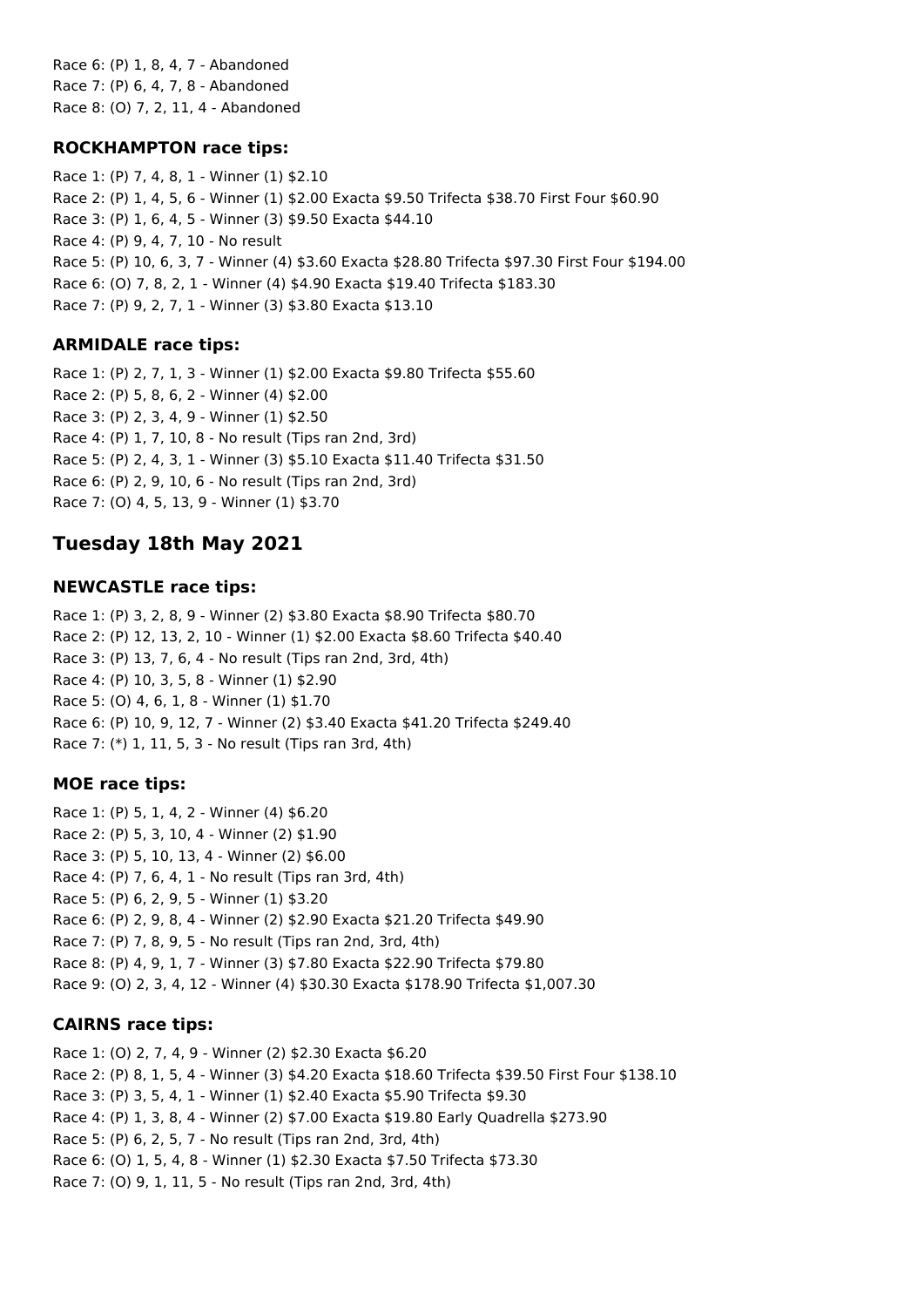#### **PORT MACQUARIE race tips:**

Race 1: (P) 1, 10, 12, 11 - Winner (4) \$8.60 Exacta \$36.30 Race 2: (P) 5, 12, 8, 4 - Winner (1) \$2.20 Exacta \$6.60 Trifecta \$21.50 Race 3: (P) 4, 7, 6, 2 - Winner (1) \$2.30 Exacta \$9.90 Trifecta \$29.10 Race 4: (P) 4, 3, 1, 7 - Winner (2) \$3.90 Early Quadrella \$306.60 Race 5: (P) 3, 10, 4, 5 - No result (Tips ran 2nd, 3rd, 4th) Race 6: (O) 5, 6, 2, 3 - Winner (3) \$3.60 Exacta \$10.70 Trifecta \$42.50 First Four \$89.90 Race 7: (O) 9, 6, 14, 12 - Winner (2) \$4.40 Exacta \$22.30

# **Tuesday 11th May 2021**

#### **TAREE race tips:**

Race 1: (P) 3, 8, 7, 1 - Winner (1) \$2.40 Race 2: (P) 3, 7, 5, 4 - Winner (1) \$1.70 Exacta \$7.70 Trifecta \$32.60 First Four \$106.40 Race 3: (P) 3, 9, 1, 8 - No result (Tips ran 2nd, 4th) Race 4: (P) 11, 4, 9, 14 - Winner (2) \$3.90 Exacta \$30.70 Race 5: (P) 10, 4, 8, 7 - No result (Tips ran 2nd, 4th) Race 6: (O) 11, 1, 2, 8 - No result (Tips ran 2nd, 3rd, 4th) Race 7: (O) 6, 5, 1, 2 - Winner (3) \$6.70 Exacta \$50.50

### **MORNINGTON race tips:**

Race 1: (P) 4, 1, 9, 6 - Winner (2) \$6.10 Exacta \$26.40 Trifecta \$130.70 First Four \$363.00 Race 2: (P) 1, 8, 7, 3 - Winner (3) \$4.70 Exacta \$25.80 Race 3: (\*) 4, 8, 5, 2 - Winner (1) \$1.60 Exacta \$5.80 Race 4: (P) 3, 8, 1, 6 - No result (Tips ran 2nd, 3rd) Race 5: (P) 9, 7, 6, 8 - Winner (1) \$2.80 Race 6: (O) 4, 12, 13, 9 - Winner (1) \$3.30 Race 7: (P) 1, 4, 11, 6 - Winner (1) \$2.60 Exacta \$11.60 Trifecta \$61.90 Race 8: (O) 6, 9, 1, 4 - No result (Tip ran 3rd)

# **MACKAY race tips:**

Race 1: (P) 3, 1, 4, 5 - Winner (1) \$1.90 Exacta \$3.90 Race 2: (P) 6, 1, 2, 5 - Winner (1) \$2.00 Race 3: (P) 1, 4, 2, 3 - Winner (4) \$18.10 Race 4: (P) 9, 8, 7, 11 - No result (Tips ran 2nd, 3rd, 4th) Race 5: (P) 2, 10, 8, 4 - Winner (2) \$6.20 Exacta \$20.20 Race 6: (P) 2, 4, 1, 6 - Winner (1) \$1.60 Exacta \$2.50 Trifecta \$5.10 Race 7: (O) 1, 9, 7, 11 - Winner (2) \$7.90 Exacta \$62.40 Trifecta \$264.50

### **WELLINGTON race tips:**

Race 1: (P) 9, 12, 6, 7 - Winner (3) \$3.80 Race 2: (O) 3, 9, 2, 6 - Winner (2) \$5.60 Race 3: (P) 12, 1, 5, 10 - Winner (4) \$6.30 Race 4: (P) 3, 2, 6, 10 - Winner (1) \$2.80 Early Quadrella \$1,227.00 Race 5: (P) 3, 8, 13, 6 - Winner (3) \$4.80 Exacta \$15.60 Trifecta \$224.60 First Four \$850.60 Race 6: (P) 9, 7, 2, 6 - No result (Tip ran 4th) Race 7: (O) 7, 10, 1, 3 - Winner (3) \$2.50 Race 8: (P) 5, 6, 2, 7 - Winner (1) \$3.60

# **Tuesday 4th May 2021**

**HAWKESBURY race tips:**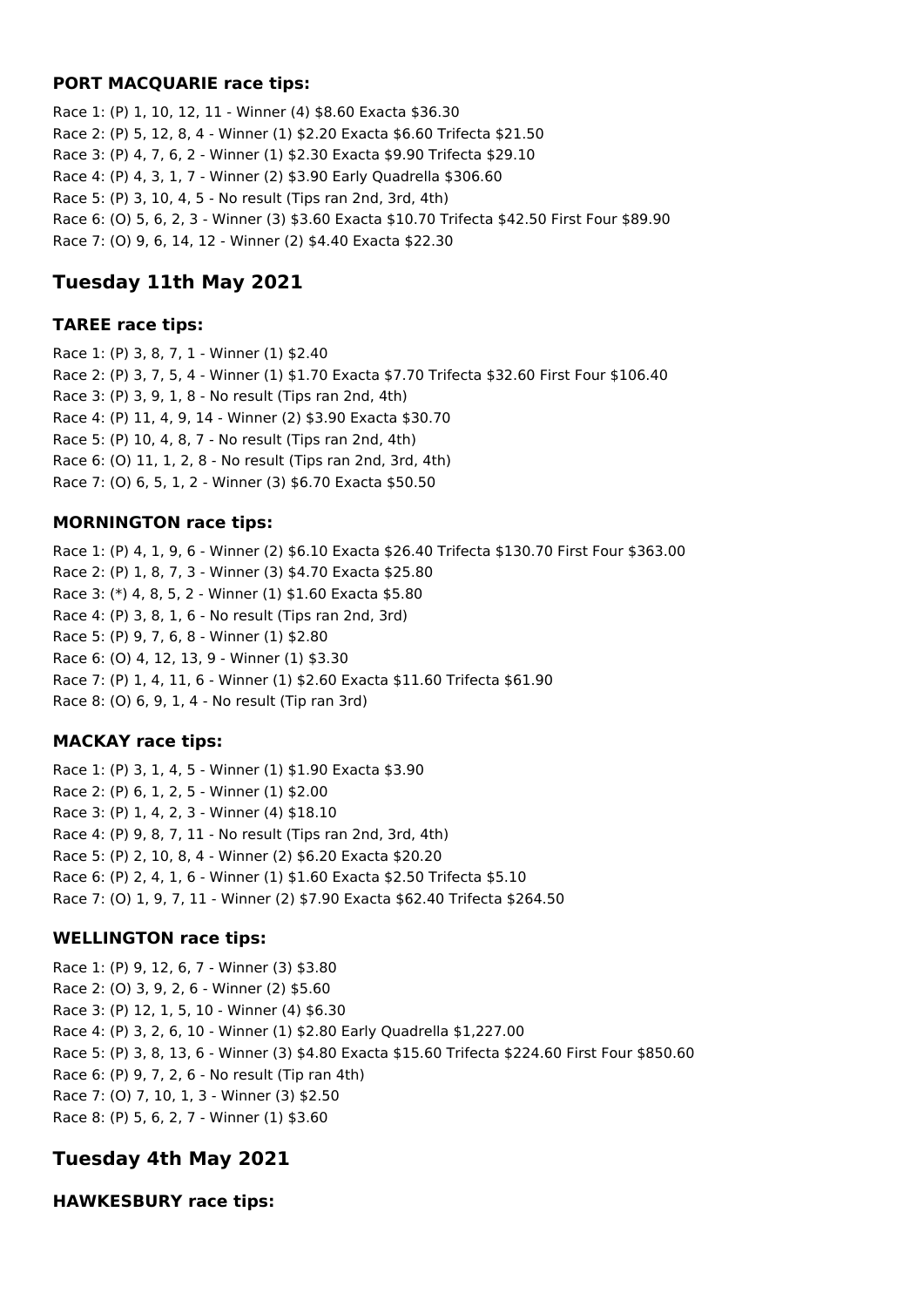Race 1: (P) 7, 4, 5, 1 - Winner (3) \$10.90 Exacta \$42.70 Trifecta \$155.20 Race 2: (P) 2, 4, 3, 7 - Winner (2) \$1.70 Exacta \$4.10 Trifecta \$8.30 First Four \$10.20 Race 3: (P) 2, 7, 6, 8 - Winner (1) \$2.70 Exacta \$14.50 Trifecta \$24.30 Race 4: (P) 7, 4, 5, 6 - Winner (1) \$1.50 Early Quadrella \$90.40 Race 5: (P) 6, 7, 3, 4 - Winner (1) \$4.40 Exacta \$24.70 Race 6: (P) 1, 2, 5, 7 - Winner (1) \$3.20 Exacta \$7.50 Trifecta \$13.30 Race 7: (P) 8, 4, 3, 2 - Winner (4) \$5.40 Exacta \$13.70 Race 8: (O) 3, 8, 4, 11 - No result (Tips ran 2nd, 4th)

#### **WARRNAMBOOL race tips:**

Race 1: (P) 3, 4, 2, 8 - Winner (4) \$9.10 Race 2: (P) 10, 2, 1, 5 - Winner (1) \$3.00 Exacta \$15.50 Race 3: (P) 8, 5, 6, 10 - Winner (1) \$1.60 Exacta \$4.20 Race 4: (P) 8, 12, 3, 13 - Winner (1) \$2.40 Race 5: (P) 2, 9, 7, 8 - Winner (3) \$4.60 Exacta \$15.10 Race 6: (O) 9, 3, 1, 4 - Winner (2) \$1.80 Exacta \$5.20 Trifecta \$48.70 First Four \$139.80 Early Quadrella \$82.40 Race 7: (O) 10, 12, 5, 14 - Winner (1) \$6.90 Exacta \$66.30 Race 8: (P) 7, 9, 12, 11 - No result (Tips ran 2nd, 3rd, 4th) Race 9: (P) 15, 13, 9, 8 - Winner (4) \$2.70 Race 10: (O) 9, 11, 2, 12 - No result (Tips ran 2nd, 4th)

# **Tuesday 27th April 2021**

#### **GOULBURN race tips:**

Race 1: (P) 2, 6, 9, 8 - Winner (3) \$14.00 Race 2: (P) 2, 1, 5, 3 - Winner (1) \$1.80 Exacta \$3.00 Race 3: (P) 2, 4, 1, 5 - Winner (2) \$6.80 Exacta \$17.20 Trifecta \$46.00 Race 4: (P) 6, 5, 3, 8 - Winner (1) \$2.20 Exacta \$7.30 Trifecta \$18.60 Early Quadrella \$818.30 Race 5: (P) 6, 5, 2, 8 - Winner (1) \$2.40 Exacta \$6.20 Trifecta \$27.40 Race 6: (P) 3, 4, 11, 5 - Winner (3) \$5.90 Exacta \$28.30 Trifecta \$95.50 Race 7: (P) 8, 3, 6, 7 - Winner (2) \$2.70 Quadrella \$157.00

#### **SALE race tips:**

Race 1: (P) 2, 4, 7, 1 - Winner (1) \$1.60 Exacta \$3.00 Trifecta \$10.80 First Four \$5.70 Race 2: (P) 6, 8, 5, 7 - Winner (2) \$4.70 Exacta \$11.30 Race 3: (P) 5, 9, 2, 4 - No result (Tips ran 3rd, 4th) Race 4: (P) 6, 2, 10, 5 - Winner (1) \$3.10 Exacta \$17.90 Trifecta \$73.90 Race 5: (P) 3, 5, 4, 9 - Winner (2) \$3.30 Race 6: (P) 15, 10, 8, 3 - No result (Tips ran 2nd, 3rd) Race 7: (P) 9, 7, 8, 11 - Winner (1) \$3.60 Race 8: (P) 2, 4, 6, 11 - Winner (1) \$4.70

#### **TOWNSVILLE race tips:**

Race 1: (P) 4, 3, 5, 10 - No result (Tips ran 3rd, 4th) Race 2: (P) 2, 3, 1, 6 - Winner (1) \$1.30 Race 3: (O) 6, 8, 4, 10 - Winner (4) \$5.40 Race 4: (P) 2, 5, 6, 4 - Winner (1) \$2.50 Race 5: (O) 1, 5, 2, 4 - Winner (1) \$2.20 Race 6: (O) 8, 5, 7, 6 - Winner (3) \$4.30 Exacta \$6.60 Race 7: (P) 5, 4, 1, 7 - Winner (3) \$8.00 Exacta \$25.20 Trifecta \$75.20 Race 8: (O) 2, 5, 3, 13 - No result (Tips ran 2nd, 4th)

#### **NARROMINE race tips:**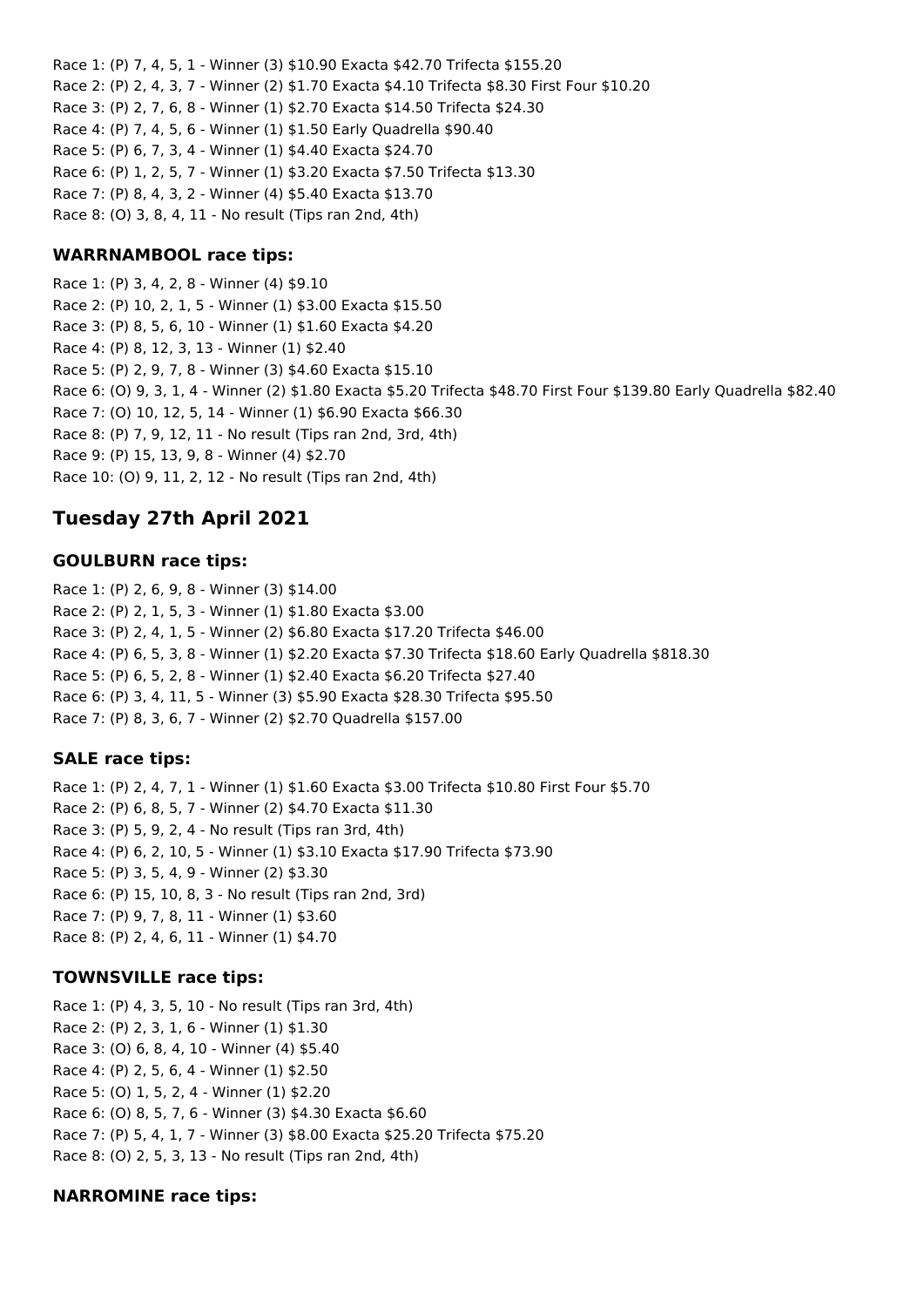Race 1: (P) 4, 8, 9, 2 - Winner (3) \$2.80 Exacta \$14.90 Race 2: (P) 10, 2, 11, 7 - Winner (2) \$4.20 Race 3: (O) 6, 7, 4, 10 - Winner (1) \$2.30 Exacta \$16.60 Race 4: (P) 9, 10, 4, 3 - Winner (2) \$3.20 Early Quadrella \$89.20 Race 5: (P) 4, 9, 7, 8 - Winner (1) \$1.90 Exacta \$16.50 Trifecta \$106.00 Race 6: (O) 4, 14, 3, 11 - No result (Tips ran 2nd, 3rd, 4th) Race 7: (O) 6, 14, 7, 8 - Winner (2) \$4.70 Exacta \$42.60

# **Tuesday 20th April 2021**

## **SCONE race tips:**

Race 1: (P) 8, 1, 10, 4 - Winner (1) \$3.10 Exacta \$8.90 Race 2: (P) 4, 6, 2, 1 - Winner (1) \$2.80 Exacta \$26.30 Trifecta \$59.80 Race 3: (P) 3, 8, 2, 10 - Winner (1) \$3.00 Exacta \$14.50 Race 4: (O) 8, 17, 2, 5 - No result (Tips ran 3rd, 4th) Race 5: (\*) 1, 7, 4, 14 - No result (Tips ran 2nd, 3rd) Race 6: (P) 6, 3, 5, 12 - No result (Tips ran 2nd, 3rd) Race 7: (O) 7, 2, 9, 10 - No result (Tip ran 4th)

# **GEELONG race tips:**

Race 1: (P) 4, 8, 3, 1 - Winner (3) \$5.00 Race 2: (P) 13, 10, 5, 3 - No result (Tips ran 2nd, 3rd) Race 3: (P) 3, 2, 5, 10 - Winner (1) \$4.80 Exacta \$16.30 Race 4: (P) 5, 9, 1, 2 - Winner (1) \$1.80 Exacta \$10.20 Trifecta \$33.90 Race 5: (P) 10, 6, 2, 9 - Winner (1) \$2.00 Exacta \$5.40 Trifecta \$19.80 First Four \$35.30 Race 6: (O) 12, 11, 8, 15 - Winner (4) \$4.90 Exacta \$67.30 Trifecta \$288.00 Race 7: (P) 1, 8, 4, 3 - Winner (2) \$7.00 Exacta \$43.20 Race 8: (P) 2, 14, 11, 10 - Winner (1) \$2.60 Exacta \$17.00 Trifecta \$71.40 Race 9: (P) 12, 9, 5, 1 - Winner (4) \$8.50 Exacta \$65.40 Trifecta \$196.50 First Four \$673.70 Quadrella \$1,307.60

# **MACKAY race tips:**

Race 1: (P) 1, 3, 4, 2 - Winner (2) \$4.60 Exacta \$15.00 Trifecta \$48.40 Race 2: (P) 4, 8, 7, 10 - Winner (1) \$1.30 Race 3: (P) 2, 9, 5, 6 - No result (Tips ran 2nd, 4th) Race 4: (P) 2, 7, 3, 1 - Winner (1) \$2.30 Exacta \$6.60 Race 5: (O) 10, 1, 9, 5 - Winner (2) \$7.70 Race 6: (P) 4, 5, 7, 9 - Winner (2) \$2.00 Exacta \$7.90 Race 7: (P) 4, 7, 2, 3 - Winner (1) \$3.00 Exacta \$6.40 Quadrella \$116.90

# **NOWRA race tips:**

Race 1: (P) 1, 3, 4, 5 - No result (Tips ran 2nd, 3rd) Race 2: (P) 1, 3, 4, 2 - Winner (1) \$1.70 Exacta \$4.60 Race 3: (O) 1, 11, 10, 2 - Winner (2) \$17.00 Race 4: (P) 2, 13, 12, 9 - Winner (1) \$3.70 Race 5: (O) 3, 2, 5, 8 - No result (Tips ran 2nd, 4th) Race 6: (P) 9, 7, 4, 6 - Winner (2) \$2.40 Exacta \$19.70 Race 7: (O) 4, 6, 9, 14 - No result (Tips ran 2nd, 4th)

# **Tuesday 13th April 2021**

### **ARMIDALE race tips:**

Race 1: (P) 5, 3, 11, 4 - Winner (1) \$4.20 Exacta \$13.80 Trifecta \$35.50 Race 2: (P) 4, 14, 11, 6 - Winner (2) \$4.50 Exacta \$11.20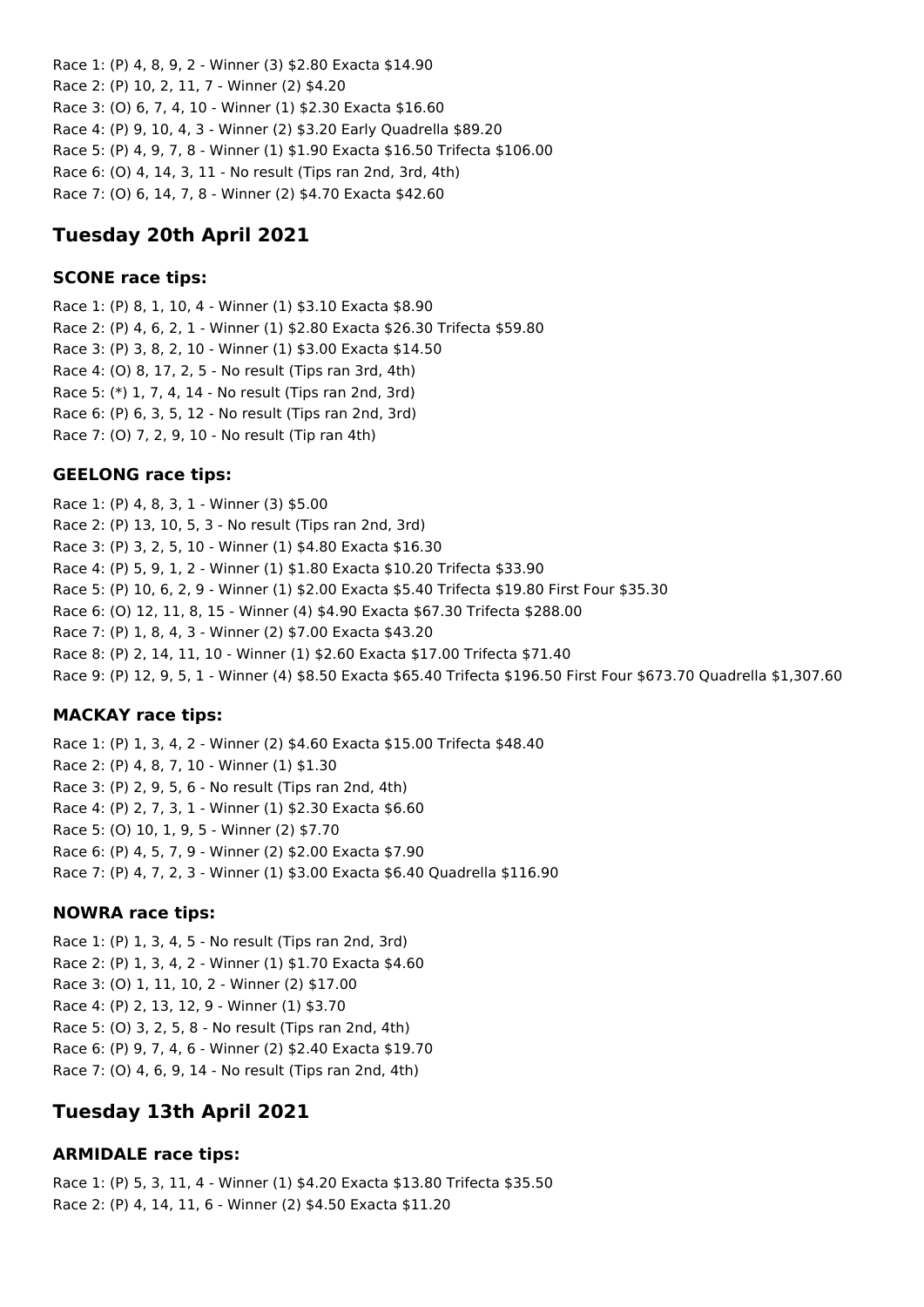Race 3: (P) 10, 6, 1, 2 - Winner (3) \$2.00 Exacta \$7.30 Race 4: (O) 1, 3, 12, 13 - No result (Tips ran 3rd, 4th) Race 5: (O) 4, 7, 11, 15 - Winner (1) \$3.70 Exacta \$10.20 Race 6: (P) 4, 5, 1, 3 - No result (Tips ran 3rd, 4th) Race 7: (P) 3, 7, 11, 6 - Winner (4) \$5.50 Exacta \$12.10 Race 8: (O) 2, 15, 9, 7 - Winner (3) \$9.80

### **CAIRNS race tips:**

Race 1: (P) 2, 1, 4, 6 - Winner (2) \$3.00 Exacta \$5.60 Race 2: (P) 2, 6, 4, 5 - Winner (1) \$1.30 Exacta \$6.10 Race 3: (P) 6, 4, 2, 5 - Winner (4) \$2.60 Exacta \$9.30 Race 4: (P) 7, 3, 6, 1 - Winner (1) \$3.10 Exacta \$9.80 Early Quadrella \$76.60 Race 5: (P) 1, 2, 5, 4 - Winner (2) \$1.50 Exacta \$3.90 Trifecta \$17.10 First Four \$34.00 Race 6: (P) 1, 4, 2, 3 - Winner (2) \$3.70 Exacta \$8.70 Trifecta \$31.10 First Four \$47.00 Race 7: (O) 8, 7, 4, 2 - No result (Tips ran 2nd, 3rd, 4th)

### **MORNINGTON race tips:**

Race 1: (P) 3, 5, 6, 1 - Winner (3) \$5.30 Exacta \$37.80 Trifecta \$37.00 First Four \$150.60 Race 2: (P) 1, 7, 5, 6 - Winner (2) \$4.20 Exacta \$13.30 Trifecta \$18.90 First Four \$53.60 Race 3: (P) 10, 1, 13, 3 - Winner (1) \$2.20 Exacta \$9.10 Race 4: (P) 3, 4, 6, 5 - Winner (1) \$1.60 Exacta \$5.80 Early Quadrella \$107.30 Race 5: (P) 3, 5, 1, 4 - No result (Tips ran 2nd, 3rd, 4th) Race 6: (P) 3, 2, 4, 6 - No result (Tips ran 2nd, 4th) Race 7: (P) 4, 7, 3, 11 - No result (Tips ran 2nd, 3rd, 4th) Race 8: (P) 6, 8, 5, 7 - Winner (1) \$2.40 Exacta \$5.40 Trifecta \$40.60

# **Tuesday 6th April 2021**

# **TAMWORTH race tips:**

Race 1: (P) 4, 8, 10, 5 - Winner (4) \$2.50 Exacta \$9.70 Race 2: (O) 8, 10, 7, 14 - Winner (3) \$5.00 Race 3: (P) 3, 8, 6, 11 - No result (Tips ran 2nd, 3rd) Race 4: (P) 2, 3, 1, 5 - Winner (1) \$2.20 Exacta \$9.80 Trifecta \$49.10 First Four \$126.20 Race 5: (P) 1, 4, 2, 7 - Winner (4) \$12.20 Exacta \$49.60 Trifecta \$198.00 Race 6: (O) 5, 3, 7, 10 - Winner (1) \$2.90 Exacta \$11.70 Trifecta \$59.60 Race 7: (P) 2, 10, 7, 1 - Winner (4) \$1.50 Exacta \$13.60 Quadrella \$182.40

# **BENDIGO race tips:**

Race 1: (P) 8, 6, 2, 4 - Winner (2) \$2.10 Exacta \$4.30 Trifecta \$13.60 Race 2: (P) 1, 8, 6, 14 - Winner (1) \$6.30 Race 3: (P) 11, 5, 4, 8 - Winner (1) \$1.70 Exacta \$6.00 Race 4: (P) 13, 8, 11, 4 - Winner (1) \$3.40 Exacta \$20.60 Early Quadrella \$55.60 Race 5: (P) 4, 8, 1, 3 - Winner (1) \$2.70 Exacta \$17.50 Race 6: (P) 12, 5, 11, 1 - Winner (2) \$5.70 Exacta \$40.00 Trifecta \$141.30 Race 7: (P) 3, 1, 2, 5 - No result (Tips ran 2nd, 4th) Race 8: (P) 8, 1, 6, 11 - No result (Tips ran 2nd, 3rd, 4th)

### **CASINO race tips:**

Race 1: (P) 1, 2, 4, 5 - Abandoned Race 2: (P) 3, 1, 2, 4 - Abandoned Race 3: (P) 5, 1, 2, 4 - Abandoned Race 4: (P) 1, 2, 3, 4 - Abandoned Race 5: (P) 1, 2, 3, 4 - Abandoned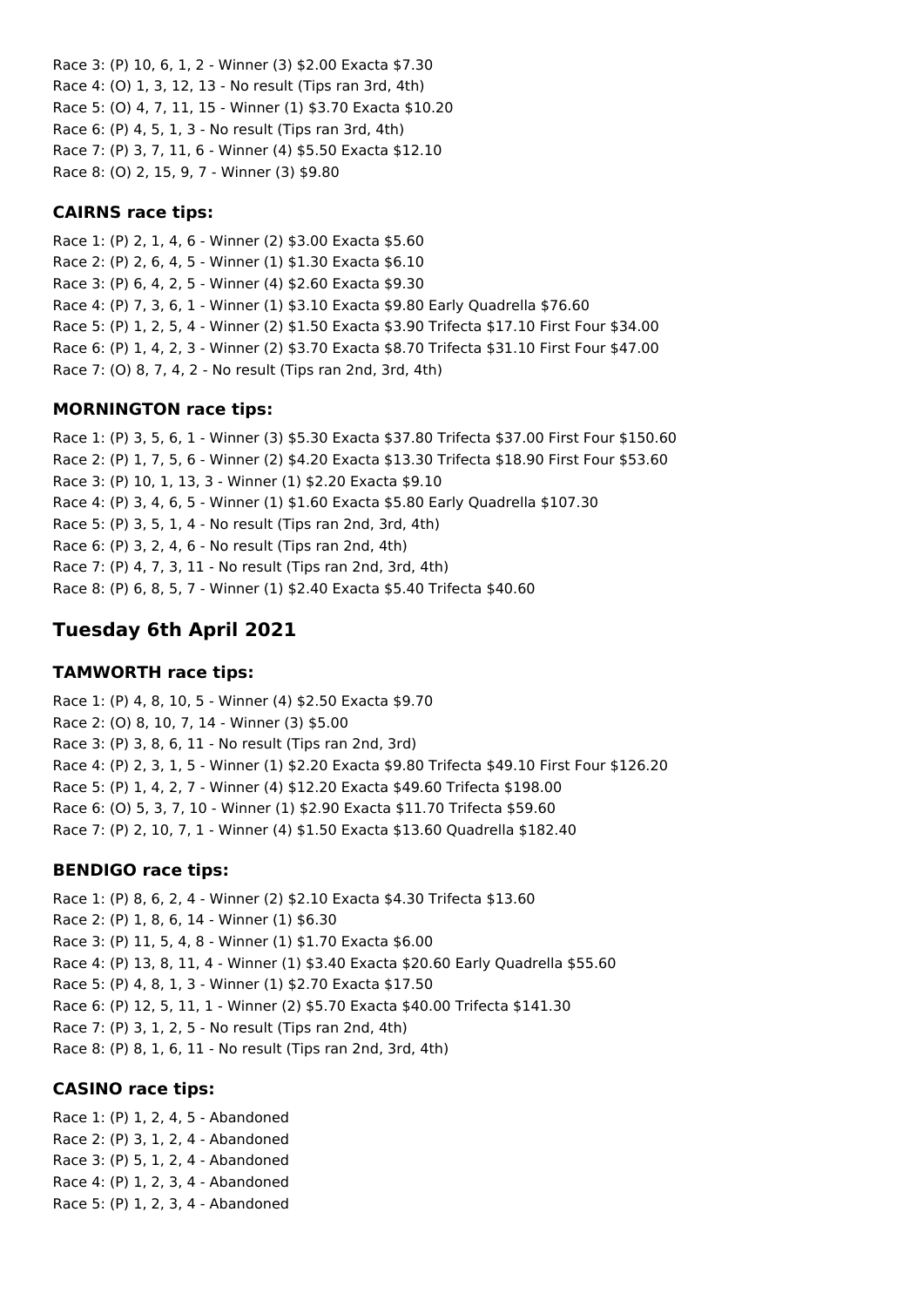Race 6: (P) 4, 1, 2, 5 - Abandoned

#### **GRAFTON race tips:**

Race 1: (P) 4, 2, 7, 6 - Abandoned Race 2: (P) 5, 3, 1, 2 - Abandoned Race 3: (P) 5, 8, 9, 6 - Abandoned Race 4: (P) 2, 8, 9, 4 - Abandoned Race 5: (P) 1, 2, 4, 3 - Abandoned Race 6: (P) 5, 2, 10, 1 - Abandoned

# **Tuesday 30th March 2021**

#### **NEWCASTLE race tips:**

Race 1: (P) 7, 9, 4, 1 - Winner (1) \$5.10 Exacta \$13.40 Trifecta \$34.00 Race 2: (O) 2, 3, 16, 13 - No result (Tips ran 2nd, 3rd) Race 3: (P) 13, 3, 11, 6 - No result (Tips ran 2nd, 3rd) Race 4: (P) 4, 8, 2, 12 - Winner (3) \$4.30 Exacta \$10.20 Race 5: (P) 4, 14, 1, 3 - Winner (1) \$2.40 Race 6: (P) 6, 14, 8, 9 - Winner (1) \$2.00 Exacta \$11.50 Race 7: (P) 12, 2, 3, 9 - No result (Tips ran 2nd, 4th)

#### **MORNINGTON race tips:**

Race 1: (P) 1, 3, 9, 5 - No result (Tips ran 2nd, 3rd) Race 2: (P) 7, 1, 5, 9 - Winner (4) \$5.40 Exacta \$27.00 Trifecta \$59.60 First Four \$122.20 Race 3: (P) 12, 4, 2, 10 - Winner (3) \$4.10 Exacta \$11.50 Trifecta \$32.80 Race 4: (P) 8, 6, 7, 13 - No result (Tips ran 2nd, 3rd) Race 5: (O) 8, 2, 6, 7 - No result (Tips ran 2nd, 3rd, 4th) Race 6: (P) 1, 4, 7, 10 - Winner (4) \$9.20 Exacta \$42.10 Race 7: (P) 5, 6, 9, 1 - No result (Tips ran 3rd, 4th) Race 8: (P) 9, 7, 3, 2 - Winner (1) \$4.10

#### **IPSWICH race tips:**

Race 1: (P) 2, 3, 1, 4 - Winner (3) \$1.90 Exacta \$7.10 Race 2: (P) 3, 2, 1, 5 - Winner (1) \$1.60 Exacta \$2.60 Trifecta \$6.10 First Four \$7.80 Race 3: (P) 4, 2, 7, 1 - Winner (4) \$6.60 Exacta \$83.90 Trifecta \$111.30 First Four \$266.50 Race 4: (P) 1, 10, 4, 7 - Winner (4) \$2.80 Exacta \$6.30 Trifecta \$13.40 First Four \$41.20 Race 5: (P) 4, 12, 11, 5 - Winner (2) \$1.90 Exacta \$2.50 Early Quadrella \$186.90 Race 6: (P) 13, 8, 4, 7 - Winner (4) \$8.70 Exacta \$85.40 Race 7: (P) 4, 5, 10, 1 - Winner (4) \$2.70 Exacta \$5.00 Trifecta \$11.80 Race 8: (P) 10, 2, 1, 7 - Winner (3) \$3.20 Exacta \$9.90 Trifecta \$21.60 Race 9: (P) 3, 4, 14, 5 - Winner (4) \$3.20 Exacta \$24.20 Quadrella \$569.50

### **MACKAY race tips:**

Race 1: (P) 4, 3, 6, 1 - Winner (4) \$8.60 Race 2: (O) 2, 8, 3, 12 - No result (Tips ran 3rd, 4th) Race 3: (P) 2, 4, 3, 12 - No result (Tip ran 2nd) Race 4: (P) 5, 3, 4, 6 - Winner (1) \$2.30 Race 5: (P) 6, 1, 9, 4 - Winner (3) \$2.30 Exacta \$7.10 Trifecta \$28.90 Race 6: (O) 5, 8, 1, 10 - Winner (1) \$1.60 Exacta \$5.10 Race 7: (O) 7, 12, 1, 6 - No result (Tip ran 2nd)

# **Tuesday 23rd March 2021**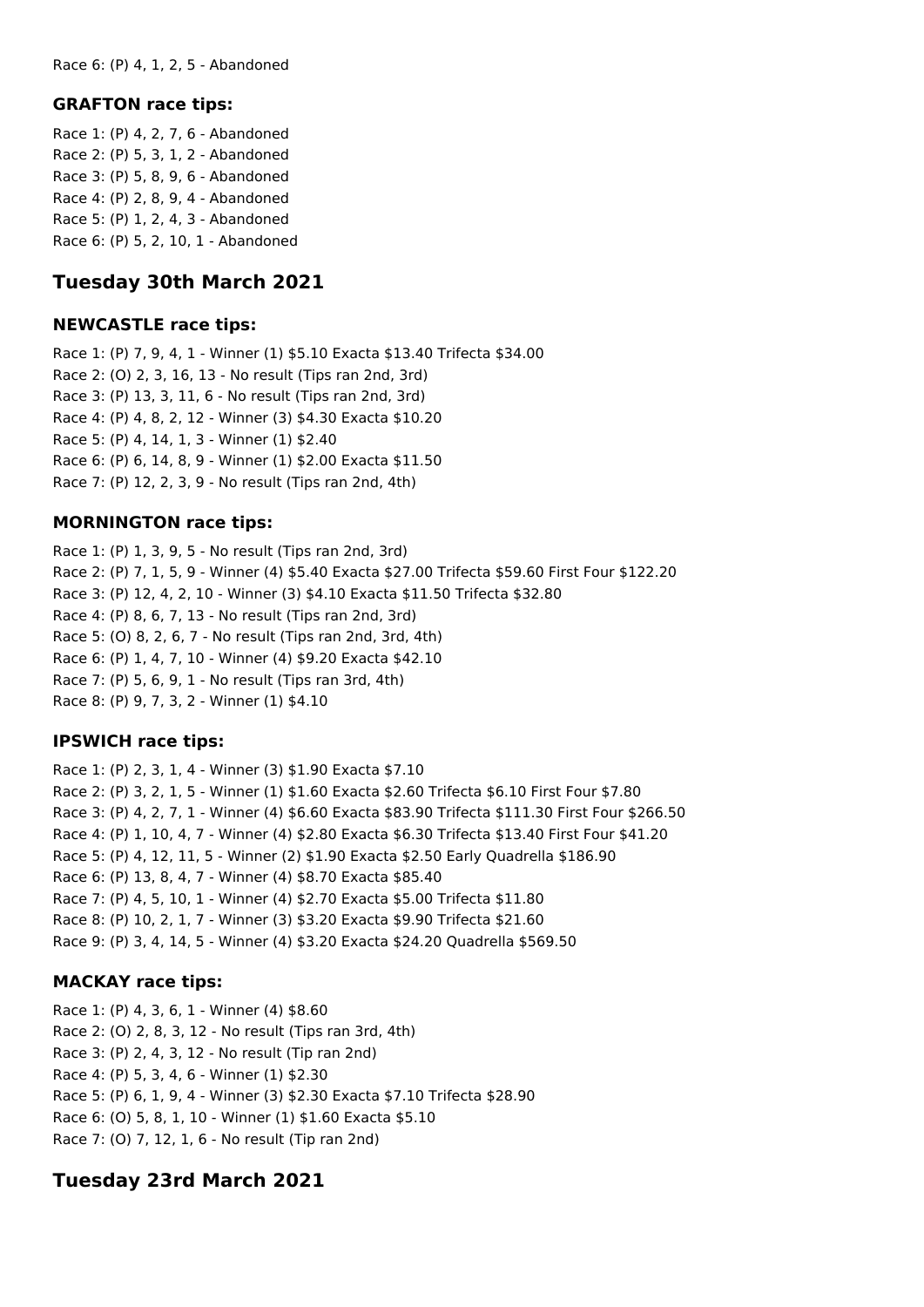#### **GOSFORD race tips:**

Race 1: (P) 4, 1, 2, 3 - Abandoned Race 2: (P) 2, 1, 3, 4 - Abandoned Race 3: (P) 1, 2, 3, 4 - Abandoned Race 4: (P) 10, 1, 2, 3 - Abandoned Race 5: (P) 1, 2, 3, 4 - Abandoned Race 6: (P) 1, 2, 3, 4 - Abandoned Race 7: (P) 7, 1, 2, 3 - Abandoned Race 8: (P) 1, 2, 5, 8 - Abandoned

#### **BENALLA race tips:**

Race 1: (P) 5, 4, 2, 8 - Abandoned Race 2: (P) 12, 14, 15, 9 - Abandoned Race 3: (P) 10, 11, 2, 6 - Abandoned Race 4: (P) 14, 2, 10, 5 - Abandoned Race 5: (P) 1, 4, 5, 3 - Abandoned Race 6: (P) 3, 2, 5, 7 - Abandoned Race 7: (P) 1, 11, 9, 7 - Abandoned Race 8: (P) 2, 3, 5, 11 - Abandoned

### **BEAUDESERT race tips:**

Race 1: (P) 1, 2, 3, 4 - Abandoned Race 2: (P) 1, 3, 2, 7 - Abandoned Race 3: (P) 6, 1, 2, 3 - Abandoned Race 4: (P) 10, 1, 2, 3 - Abandoned Race 5: (P) 1, 2, 3, 4 - Abandoned Race 6: (O) 1, 2, 9, 3 - Abandoned Race 7: (P) 1, 2, 3, 4 - Abandoned Race 8: (P) 3, 1, 2, 4 - Abandoned

# **Tuesday 16th March 2021**

#### **HAWKESBURY race tips:**

Race 1: (P) 8, 4, 3, 6 - Winner (1) \$1.50 Race 2: (P) 5, 3, 4, 8 - Winner (2) \$5.80 Exacta \$26.60 Trifecta \$64.80 Race 3: (P) 5, 3, 7, 2 - No result (Tip ran 2nd) Race 4: (P) 5, 2, 7, 3 - Winner (2) \$1.80 Race 5: (O) 11, 3, 9, 7 - Winner (4) \$12.30 Exacta \$35.50 Race 6: (P) 9, 10, 6, 2 - Winner (1) \$4.70 Race 7: (P) 6, 3, 7, 1 - Winner (3) \$5.70 Exacta \$24.40 Trifecta \$69.90 Race 8: (P) 4, 2, 6, 8 - Winner (1) \$2.80 Exacta \$9.50 Trifecta \$27.70 First Four \$56.60 Quadrella \$1,032.30

### **SALE race tips:**

Race 1: (P) 9, 1, 11, 6 - Winner (2) \$4.20 Race 2: (P) 7, 6, 5, 3 - No result (Tip ran 2nd) Race 3: (P) 3, 7, 4, 6 - Winner (1) \$1.30 Exacta \$2.30 Trifecta \$14.40 First Four \$32.30 Race 4: (P) 3, 9, 2, 1 - Winner (2) \$3.40 Race 5: (P) 3, 2, 4, 9 - Winner (1) \$2.20 Race 6: (O) 6, 4, 11, 8 - Winner (1) \$2.70 Exacta \$6.60 Race 7: (P) 6, 2, 3, 7 - Winner (1) \$9.90 Exacta \$32.60 Race 8: (O) 3, 5, 1, 11 - No result (Tips ran 3rd, 4th)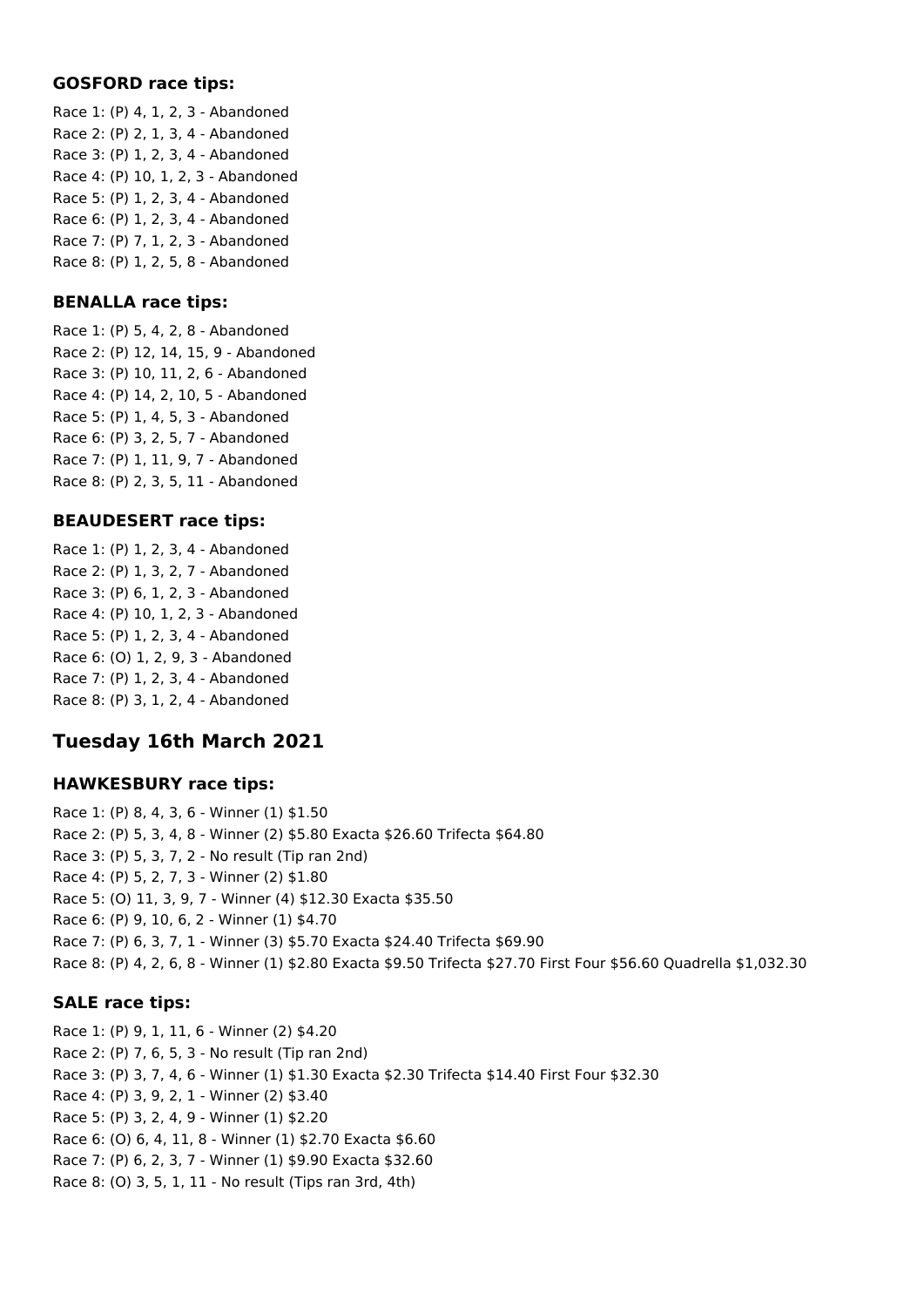#### **GATTON race tips:**

Race 1: (P) 8, 5, 4, 3 - Abandoned Race 2: (P) 5, 8, 3, 4 - Abandoned Race 3: (P) 2, 8, 10, 4 - Abandoned Race 4: (P) 5, 7, 3, 12 - Abandoned Race 5: (P) 7, 8, 1, 10 - Abandoned Race 6: (P) 8, 12, 1, 2 - Abandoned Race 7: (P) 2, 10, 8, 11 - Abandoned

## **COONAMBLE race tips:**

Race 1: (P) 10, 1, 2, 12 - Winner (4) \$2.80 Exacta \$3.40 Trifecta \$26.80 Race 2: (P) 13, 6, 14, 5 - No result (Tips ran 2nd, 4th) Race 3: (P) 3, 7, 11, 12 - Winner (1) \$2.10 Exacta \$12.80 Race 4: (O) 6, 4, 10, 11 - No result (Tips ran 2nd, 4th) Race 5: (O) 3, 4, 9, 11 - No result (Tips ran 3rd, 4th) Race 6: (P) 3, 1, 2, 10 - Winner (1) \$7.70 Exacta \$52.90 Trifecta \$88.30 Race 7: (O) 6, 12, 1, 5 - Winner (2) \$3.70 Exacta \$14.60

# **Tuesday 9th March 2021**

### **WYONG race tips:**

### **BALLARAT race tips:**

### **WAGGA race tips:**

# **Tuesday 2nd March 2021**

### **KEMBLA GRANGE race tips:**

Race 1: (P) 2, 1, 5, 3 - Winner (1) \$1.70 Exacta \$3.70 Trifecta \$12.60 First Four \$24.80 Race 2: (O) 4, 2, 8, 1 - Winner (1) \$5.60 Exacta \$77.10 Trifecta \$163.90 First Four \$381.20 Race 3: (P) 3, 5, 11, 1 - Winner (3) \$7.10 Exacta \$43.00 Race 4: (O) 8, 11, 10, 2 - Winner (1) \$2.00 Early Quadrella \$477.50 Race 5: (O) 8, 1, 12, 4 - Winner (4) \$3.90 Exacta \$11.30 Race 6: (O) 1, 2, 10, 11 - No result (Tips ran 2nd, 4th) Race 7: (O) 9, 7, 5, 12 - No result (Tips ran 2nd, 3rd)

### **BENDIGO race tips:**

Race 1: (P) 3, 10, 7, 8 - Winner (1) \$2.00 Exacta \$32.20 Trifecta \$126.80 First Four \$630.60 Race 2: (P) 6, 4, 5, 9 - Winner (1) \$2.50 Exacta \$6.70 Trifecta \$52.70 First Four \$193.40 Race 3: (P) 12, 10, 4, 2 - Winner (2) \$7.90 Exacta \$25.00 Race 4: (P) 8, 9, 7, 6 - Winner (2) \$4.80 Early Quadrella \$270.70 Race 5: (O) 1, 6, 3, 5 - No result (Tips ran 2nd, 3rd, 4th) Race 6: (P) 9, 2, 5, 7 - Winner (3) \$4.80 Exacta \$15.70 Trifecta \$42.50 First Four \$100.80 Race 7: (O) 1, 3, 5, 10 - No result (Tips ran 2nd, 4th) Race 8: (P) 9, 3, 5, 10 - Winner (4) \$3.30

### **EMERALD race tips:**

Race 1: (P) 6, 8, 7, 9 - Winner (1) \$1.50 Exacta \$3.70 Trifecta \$20.40 First Four \$46.30 Race 2: (P) 1, 2, 3, 5 - Winner (2) \$6.50 Exacta \$11.90 Trifecta \$16.10 Race 3: (P) 4, 1, 5, 6 - Winner (2) \$2.40 Exacta \$6.30 Trifecta \$24.20 Race 4: (P) 4, 5, 8, 1 - Winner (1) \$4.90 Exacta \$10.10 Early Quadrella \$197.10 Race 5: (P) 6, 10, 12, 9 - Winner (2) \$9.60 Exacta \$33.60 Trifecta \$97.10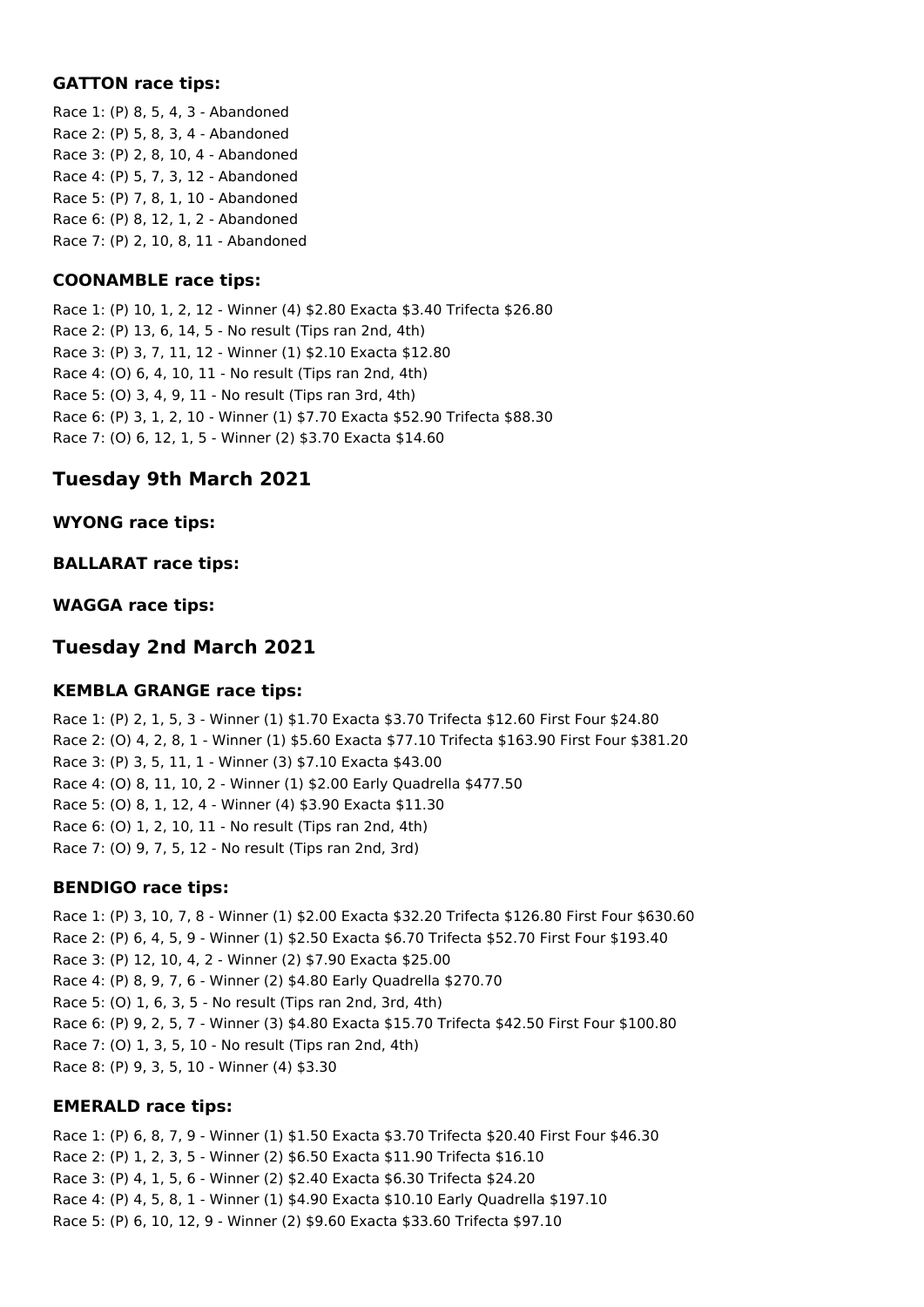Race 6: (O) 7, 2, 1, 5 - Winner (2) \$6.60 Race 7: (O) 2, 4, 10, 1 - Winner (4) \$6.20 Quadrella \$2,010.20

## **GRAFTON race tips:**

Race 1: (P) 3, 1, 6, 8 - Winner (1) \$1.70 Race 2: (P) 6, 7, 10, 1 - No result (Tips ran 2nd, 4th) Race 3: (P) 4, 2, 12, 13 - Winner (4) \$5.60 Exacta \$25.50 Trifecta \$76.70 Race 4: (P) 3, 4, 2, 6 - Winner (1) \$2.70 Exacta \$9.50 Race 5: (O) 7, 14, 5, 15 - Winner (2) \$5.30 Exacta \$12.70 Race 6: (P) 2, 3, 5, 8 - Winner (1) \$2.20 Exacta \$26.80 Trifecta \$100.00 First Four \$356.80 Race 7: (O) 8, 12, 14, 10 - No result (Tip ran 4th)

# **Tuesday 23rd February 2021**

### **TAMWORTH race tips:**

Race 1: (P) 11, 2, 8, 5 - Winner (2) \$1.90 Race 2: (P) 8, 6, 7, 2 - Winner (1) \$3.60 Race 3: (P) 10, 12, 1, 7 - Winner (2) \$6.70 Race 4: (O) 2, 8, 3, 6 - Winner (1) \$2.70 Early Quadrella \$98.10 Race 5: (P) 5, 8, 11, 6 - No result (Tips ran 2nd, 4th) Race 6: (O) 4, 13, 5, 1 - Winner (3) \$4.80 Exacta \$22.90 Race 7: (O) 2, 7, 12, 10 - Winner (1) \$2.30 Race 8: (O) 6, 1, 3, 2 - Winner (2) \$7.50

### **BENDIGO race tips:**

Race 1: (P) 1, 3, 2, 8 - Winner (2) \$2.10 Race 2: (P) 4, 10, 8, 7 - Winner (3) \$10.70 Exacta \$20.20 Race 3: (P) 13, 9, 5, 3 - Winner (3) \$3.50 Exacta \$22.20 Trifecta \$103.40 First Four \$309.00 Race 4: (P) 8, 3, 6, 9 - No result (Tips ran 2nd, 4th) Race 5: (P) 3, 4, 1, 8 - No result (Tips ran 2nd, 3rd, 4th) Race 6: (O) 12, 5, 9, 15 - Winner (3) \$4.80 Race 7: (O) 7, 10, 1, 3 - Winner (4) \$8.20 Race 8: (P) 3, 6, 5, 8 - Winner (1) \$2.30

### **CAIRNS race tips:**

Race 1: (P) 1, 5, 3, 4 - Winner (3) \$5.20 Exacta \$7.90 Trifecta \$27.30 First Four \$24.50 Race 2: (P) 3, 2, 5, 4 - Winner (1) \$2.30 Exacta \$8.80 Trifecta \$12.90 First Four \$28.40 Race 3: (P) 3, 2, 4, 5 - Winner (1) \$2.10 Exacta \$2.30 Race 4: (P) 2, 1, 6, 5 - Winner (2) \$2.50 Exacta \$14.30 Trifecta \$13.90 First Four \$33.40 Early Quadrella \$50.30 Race 5: (P) 5, 2, 7, 4 - Winner (4) \$6.60 Race 6: (P) 3, 5, 2, 6 - No result (Tips ran 2nd, 3rd, 4th) Race 7: (P) 2, 10, 7, 4 - Winner (1) \$2.30

# **Tuesday 16th February 2021**

### **SCONE race tips:**

Race 1: (P) 11, 4, 1, 6 - No result (Tips ran 2nd, 3rd) Race 2: (P) 2, 7, 6, 1 - Winner (2) \$5.40 Race 3: (P) 5, 7, 3, 4 - Winner (4) \$3.80 Exacta \$20.10 Trifecta \$45.60 First Four \$113.60 Race 4: (P) 2, 1, 5, 8 - Winner (1) \$2.70 Exacta \$4.70 Race 5: (O) 2, 4, 10, 3 - Winner (1) \$1.80 Race 6: (P) 10, 6, 3, 13 - Winner (3) \$3.30 Exacta \$21.20 Trifecta \$57.00 Race 7: (P) 3, 12, 1, 4 - Winner (1) \$1.80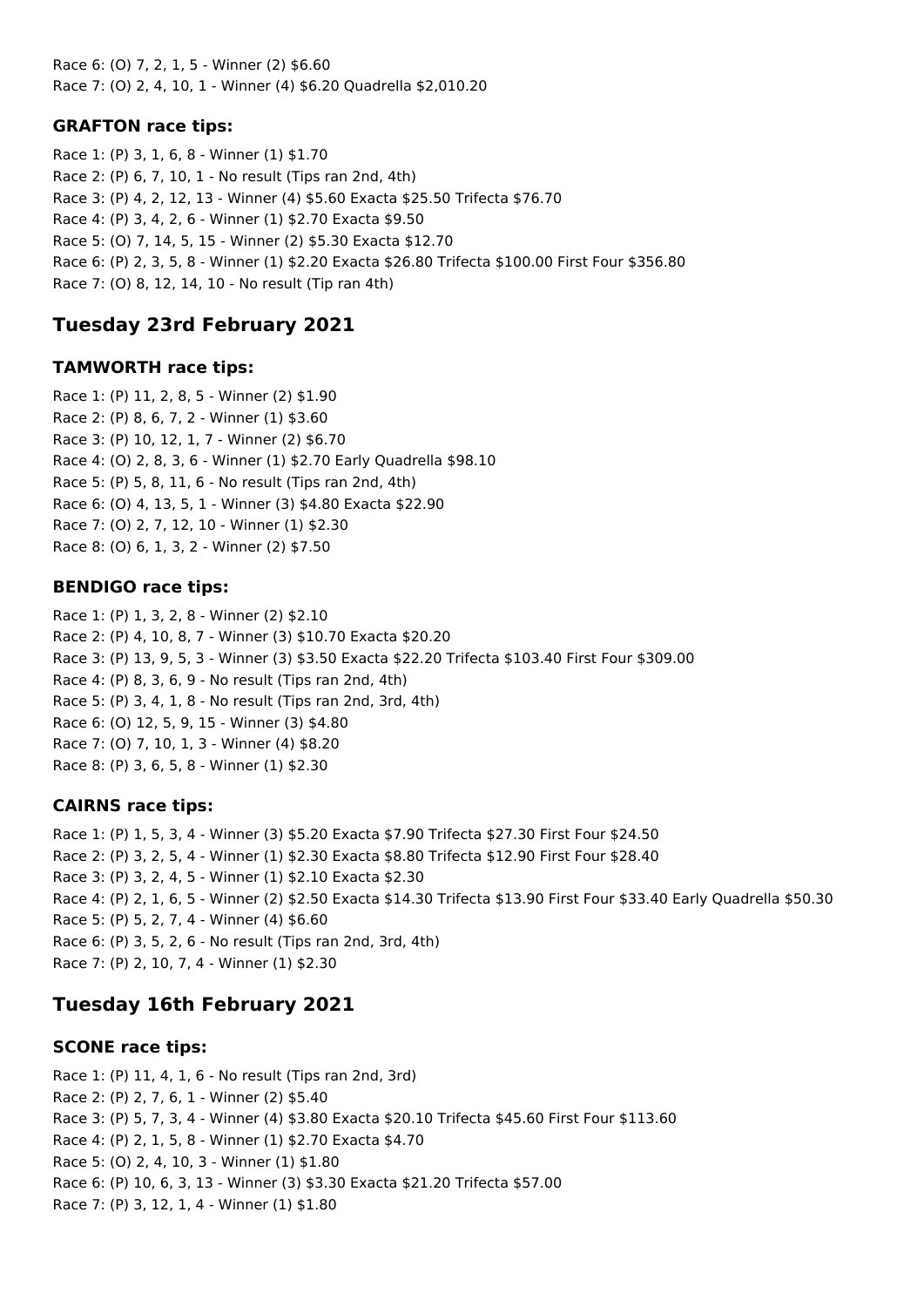Race 8: (O) 10, 3, 7, 12 - Winner (2) \$7.20 Exacta \$40.00 Quadrella \$102.60

#### **SWAN HILL race tips:**

Race 1: (P) 10, 6, 1, 8 - Winner (2) \$1.90 Exacta \$4.20 Race 2: (P) 3, 4, 7, 1 - Winner (1) \$2.40 Exacta \$12.00 Race 3: (P) 2, 11, 8, 9 - Winner (2) \$3.40 Exacta \$4.40 Race 4: (P) 4, 6, 1, 10 - Winner (2) \$3.10 Early Quadrella \$59.80 Race 5: (P) 4, 9, 5, 3 - No result (Tips ran 2nd, 3rd) Race 6: (O) 3, 7, 9, 12 - No result (Tip ran 3rd) Race 7: (O) 2, 3, 18, 15 - No result (Tip ran 3rd) Race 8: (O) 3, 8, 14, 10 - No result (Tip ran 4th)

#### **WARWICK race tips:**

Race 1: (P) 2, 5, 6, 1 - Winner (1) \$2.40 Exacta \$10.40 Trifecta \$40.20 First Four \$89.80 Race 2: (P) 9, 5, 13, 11 - No result (Tips ran 2nd, 3rd) Race 3: (P) 1, 2, 11, 5 - Winner (2) \$10.80 Exacta \$48.40 Trifecta \$116.90 Race 4: (P) 5, 3, 6, 1 - Winner (2) \$4.90 Race 5: (P) 13, 12, 11, 6 - Winner (1) \$3.60 Exacta \$34.70 Race 6: (P) 6, 1, 7, 5 - Winner (1) \$1.90 Exacta \$14.70 Trifecta \$48.20 Race 7: (O) 9, 6, 4, 8 - Winner (2) \$3.50 Quadrella \$179.10

### **GOULBURN race tips:**

Race 1: (P) 3, 9, 1, 11 - Winner (3) \$2.90 Exacta \$14.90 Trifecta \$28.30 First Four \$67.00 Race 2: (O) 14, 12, 7, 10 - No result (Tip ran 2nd) Race 3: (O) 4, 8, 16, 5 - No result (Tip ran 3rd) Race 4: (O) 7, 4, 11, 5 - Winner (4) \$5.10 Exacta \$49.40 Race 5: (P) 2, 10, 6, 16 - No result Race 6: (P) 13, 5, 3, 12 - Winner (1) \$3.30 Exacta \$37.90 Race 7: (O) 4, 9, 6, 19 - Winner (1) \$1.80 Exacta \$11.20 Race 8: (P) 13, 9, 11, 10 - No result (Tip ran 3rd)

# **Tuesday 9th February 2021**

### **HAWKESBURY race tips:**

Race 1: (\*) 3, 4, 5, 2 - Winner (3) \$4.20 Exacta \$37.00 Trifecta \$132.60 First Four \$245.30 Race 2: (P) 9, 11, 4, 2 - Winner (2) \$2.30 Race 3: (P) 8, 4, 7, 3 - No result (Tip ran 3rd) Race 4: (P) 1, 11, 7, 10 - No result (Tips ran 2nd, 3rd) Race 5: (\*) 11, 13, 4, 2 - No result (Tips ran 2nd, 4th) Race 6: (P) 10, 1, 11, 5 - No result (Tips ran 2nd, 3rd) Race 7: (O) 3, 12, 10, 1 - No result (Tips ran 2nd, 3rd, 4th)

### **KYNETON race tips:**

Race 1: (\*) 5, 8, 2, 4 - Winner (1) \$1.30 Exacta \$9.80 Trifecta \$29.70 Race 2: (P) 6, 8, 3, 9 - Winner (3) \$2.70 Exacta \$9.70 Race 3: (P) 5, 7, 10, 8 - Winner (1) \$2.10 Exacta \$7.50 Trifecta \$9.90 First Four \$19.00 Race 4: (P) 12, 7, 14, 8 - Winner (3) \$2.20 Early Quadrella \$29.80 Race 5: (P) 12, 6, 8, 4 - Winner (4) \$5.30 Exacta \$24.90 Race 6: (P) 1, 4, 2, 7 - No result (Tips ran 2nd, 3rd) Race 7: (P) 4, 8, 3, 10 - Winner (4) \$7.30 Exacta \$23.80 Race 8: (P) 7, 8, 1, 2 - Winner (1) \$4.70

### **MACKAY race tips:**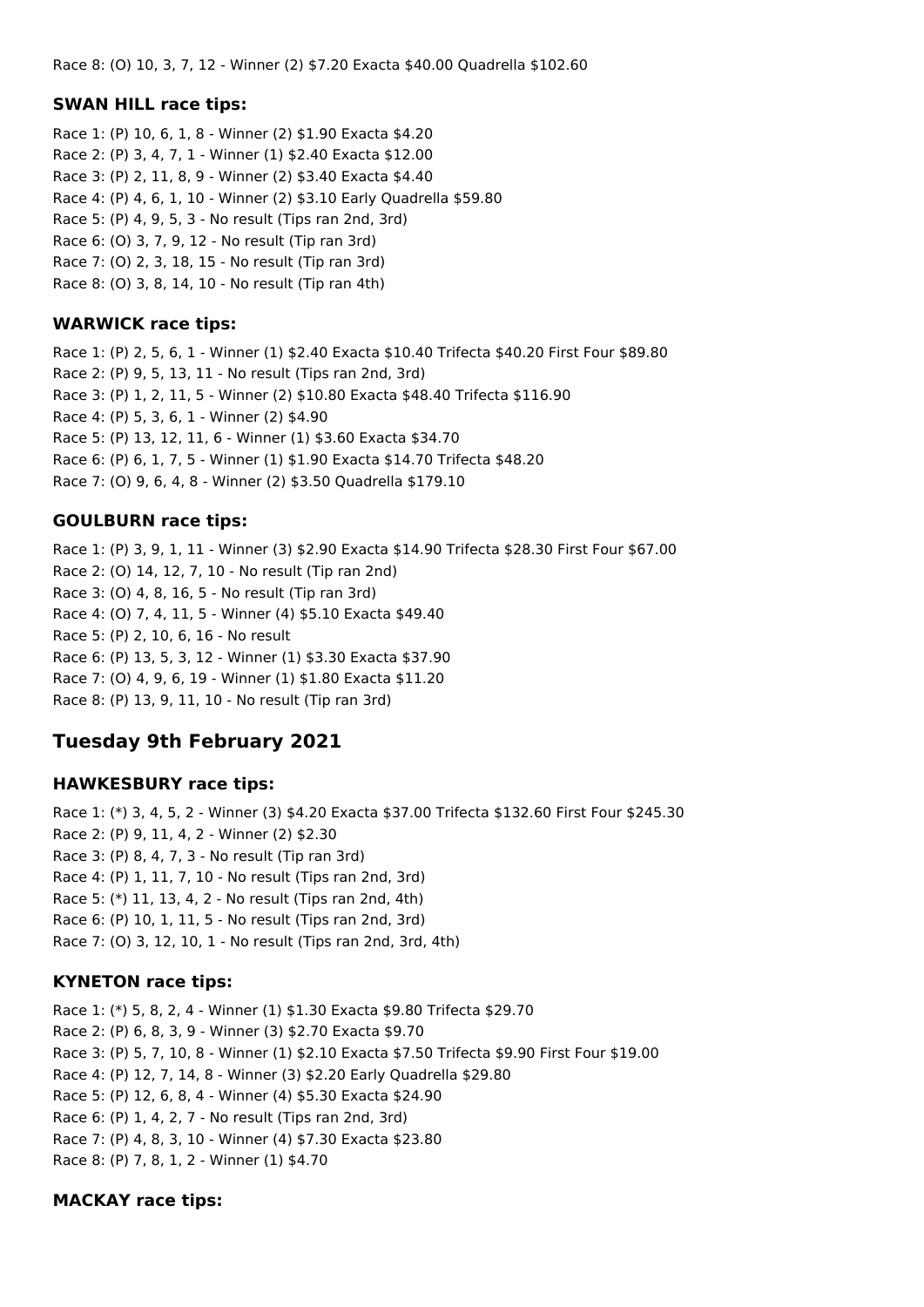Race 1: (P) 5, 1, 2, 4 - Winner (3) \$3.10 Exacta \$7.70 Race 2: (\*) 2, 3, 6, 7 - Winner (1) \$1.40 Exacta \$2.30 Trifecta \$8.70 Race 3: (P) 4, 3, 5, 10 - Winner (2) \$5.70 Exacta \$22.40 Trifecta \$32.20 Race 4: (P) 1, 5, 2, 7 - Winner (1) \$1.80 Exacta \$3.80 Trifecta \$13.70 First Four \$17.40 Early Quadrella \$35.50 Race 5: (O) 4, 6, 8, 3 - Winner (4) \$6.50 Race 6: (P) 3, 2, 4, 7 - Winner (1) \$3.40 Exacta \$9.70 Trifecta \$16.00 First Four \$25.20 Race 7: (P) 1, 4, 5, 3 - Winner (4) \$7.80 Exacta \$17.00 Quadrella \$290.50

#### **GERALDTON race tips:**

Race 1: (P) 1, 5, 3, 7 - Winner (1) \$5.20 Race 2: (O) 3, 8, 10, 9 - Winner (1) \$1.50 Exacta \$6.70 Trifecta \$33.80 Race 3: (P) 3, 8, 7, 6 - Winner (1) \$1.80 Exacta \$5.30 Race 4: (P) 3, 4, 6, 5 - Winner (1) \$4.60 Early Quadrella \$41.60 Race 5: (O) 4, 1, 6, 9 - Winner (3) \$5.00 Exacta \$39.60 Race 6: (O) 5, 7, 4, 10 - No result (Tips ran 2nd, 3rd) Race 7: (O) 2, 4, 8, 10 - Winner (2) \$7.20

#### **LISMORE race tips:**

Race 1: (P) 9, 10, 11, 7 - Winner (1) \$1.60 Exacta \$2.80 Race 2: (P) 6, 1, 4, 3 - Winner (1) \$3.90 Exacta \$18.30 Trifecta \$56.80 First Four \$181.40 Race 3: (P) 6, 9, 10, 1 - Winner (1) \$1.80 Exacta \$4.50 Trifecta \$12.20 First Four \$36.10 Race 4: (P) 2, 3, 5, 8 - No result (Tips ran 2nd, 4th) Race 5: (P) 2, 13, 11, 6 - Winner (1) \$1.20 Exacta \$5.00 Race 6: (O) 4, 10, 6, 1 - No result (Tip ran 3rd) Race 7: (P) 9, 7, 6, 4 - Winner (3) \$6.20 Exacta \$7.90 Trifecta \$18.20 First Four \$73.40

# **Tuesday 2nd February 2021**

#### **GRAFTON race tips:**

Race 1: (P) 3, 4, 10, 5 - Winner (1) \$3.00 Exacta \$8.80 Race 2: (P) 7, 2, 1, 4 - Winner (1) \$5.10 Exacta \$17.50 Race 3: (P) 2, 7, 9, 5 - Winner (1) \$2.00 Race 4: (P) 1, 12, 6, 2 - Winner (1) \$1.80 Exacta \$13.40 Early Quadrella \$86.60 Race 5: (\*) 1, 5, 7, 9 - No result (Tip ran 4th) Race 6: (O) 7, 3, 1, 8 - Winner (2) \$7.60 Race 7: (O) 6, 2, 3, 16 - Winner (2) \$2.00 Exacta \$10.10 Race 8: (O) 6, 8, 7, 9 - Winner (1) \$3.30

#### **STONY CREEK race tips:**

Race 1: (P) 8, 1, 7, 6 - Winner (1) \$2.40 Exacta \$5.20 Trifecta \$47.90 Race 2: (P) 2, 9, 5, 6 - No result (Tips ran 2nd, 3rd, 4th) Race 3: (P) 9, 1, 8, 4 - Winner (4) \$3.20 Exacta \$13.60 Race 4: (P) 3, 1, 4, 2 - Winner (2) \$3.50 Exacta \$19.20 Race 5: (P) 6, 2, 1, 12 - Winner (1) \$3.00 Exacta \$11.00 Race 6: (P) 6, 4, 7, 2 - Winner (1) \$3.50 Exacta \$15.90 Race 7: (P) 3, 2, 6, 7 - Winner (1) \$2.10 Race 8: (O) 10, 12, 4, 3 - No result (Tips ran 2nd, 4th)

# **Tuesday 26th January 2021**

#### **WARWICK FARM race tips:**

Race 1: (\*) 13, 12, 15, 8 - Winner (1) \$1.70 Exacta \$3.60 Trifecta \$7.80 Race 2: (\*) 1, 4, 2, 5 - Winner (1) \$2.00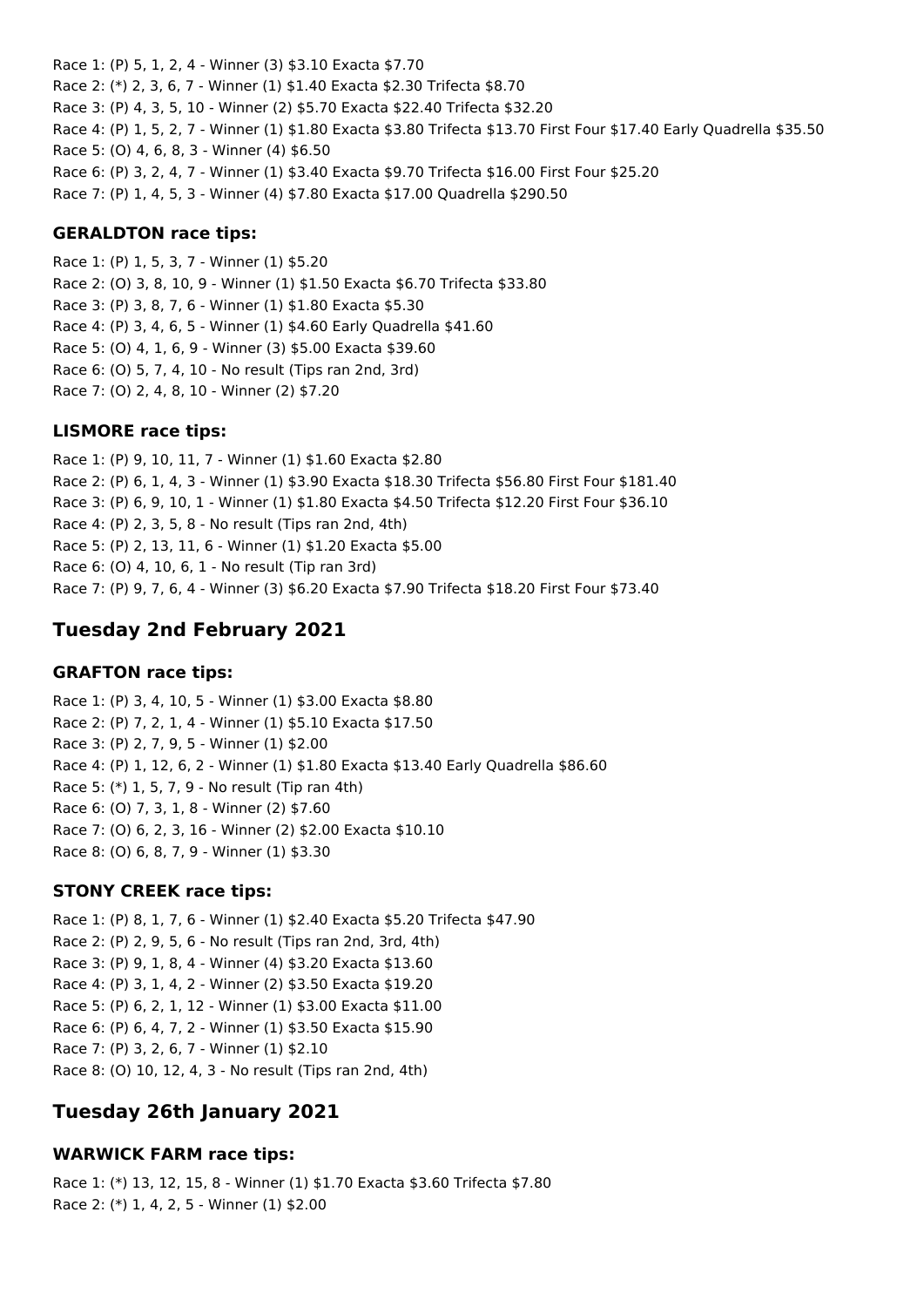Race 3: (P) 6, 2, 4, 1 - Winner (4) \$3.60 Exacta \$19.60 Race 4: (P) 1, 2, 7, 4 - No result (Tips ran 2nd, 3rd) Race 5: (P) 2, 11, 7, 3 - Winner (4) \$3.40 Exacta \$19.10 Race 6: (P) 2, 9, 5, 1 - Winner (2) \$2.60 Exacta \$12.60 Race 7: (P) 3, 9, 2, 4 - Winner (4) \$7.60 Exacta \$44.30 Trifecta \$128.60

#### **CAULFIELD race tips:**

Race 1: (P) 4, 1, 3, 6 - Winner (3) \$5.40 Exacta \$15.20 Trifecta \$16.10 Race 2: (P) 3, 7, 2, 1 - Winner (2) \$3.50 Exacta \$24.30 Race 3: (P) 2, 4, 7, 3 - Winner (1) \$3.30 Exacta \$16.80 Trifecta \$57.30 Race 4: (\*) 2, 1, 4, 3 - Winner (2) \$4.50 Exacta \$56.80 Trifecta \$71.10 Early Quadrella \$433.20 Race 5: (P) 6, 4, 1, 3 - Winner (1) \$2.30 Exacta \$6.30 Trifecta \$7.70 First Four \$15.70 Race 6: (P) 6, 4, 1, 2 - Winner (3) \$17.50 Exacta \$43.10 Trifecta \$232.30 First Four \$934.00 Race 7: (\*) 9, 3, 7, 4 - Winner (1) \$2.90 Race 8: (O) 5, 9, 1, 2 - Winner (1) \$2.90 Quadrella \$534.80

### **MURRAY BRIDGE race tips:**

Race 1: (P) 7, 2, 1, 3 - Winner (4) \$3.50 Race 2: (P) 4, 5, 6, 1 - Winner (1) \$2.10 Exacta \$4.40 Race 3: (P) 4, 7, 10, 6 - Winner (3) \$5.10 Race 4: (P) 3, 6, 9, 7 - Winner (1) \$3.00 Early Quadrella \$188.70 Race 5: (P) 9, 2, 4, 1 - Winner (1) \$2.40 Exacta \$11.70 Race 6: (P) 2, 9, 7, 1 - Winner (2) \$3.60 Exacta \$6.50 Race 7: (O) 7, 11, 8, 9 - Winner (1) \$3.30 Race 8: (P) 1, 4, 2, 3 - Winner (2) \$2.10 Exacta \$23.80 Trifecta \$52.70 Quadrella \$84.30

### **BEAUDESERT race tips:**

Race 1: (P) 1, 5, 4, 2 - No result (Tips ran 2nd, 3rd) Race 2: (P) 2, 1, 5, 4 - Winner (2) \$2.00 Exacta \$5.10 Race 3: (P) 8, 2, 5, 3 - No result (Tips ran 3rd, 4th) Race 4: (O) 3, 2, 11, 5 - No result (Tips ran 3rd, 4th) Race 5: (O) 1, 3, 6, 7 - Winner (3) \$7.30 Exacta \$52.60 Race 6: (O) 4, 3, 13, 11 - Winner (1) \$2.20 Exacta \$6.30 Race 7: (O) 3, 5, 1, 11 - Winner (4) \$25.00 Exacta \$256.70 Trifecta \$212.10

### **BUNBURY race tips:**

Race 1: (P) 5, 1, 7, 4 - Winner (1) \$1.80 Race 2: (P) 3, 1, 6, 2 - No result (Tips ran 2nd, 3rd) Race 3: (P) 4, 1, 3, 7 - No result (Tip ran 3rd) Race 4: (P) 4, 2, 8, 3 - No result (Tip ran 4th) Race 5: (P) 7, 4, 1, 8 - Winner (3) \$5.70 Exacta \$14.80 Race 6: (O) 4, 6, 1, 2 - Winner (4) \$1.70 Exacta \$4.70 Race 7: (O) 5, 9, 10, 7 - No result (Tips ran 2nd, 3rd) Race 8: (O) 4, 1, 6, 10 - Winner (4) \$5.20 Exacta \$18.90 Trifecta \$80.30 Race 9: (P) 9, 2, 7, 12 - No result (Tip ran 2nd)

### **KYNETON race tips:**

Race 1: (P) 3, 8, 11, 1 - Winner (2) \$2.20 Race 2: (O) 10, 4, 5, 1 - Winner (4) \$2.80 Race 3: (P) 5, 12, 1, 2 - Winner (3) \$2.10 Race 4: (O) 8, 5, 2, 11 - Winner (2) \$5.50 Early Quadrella \$170.10 Race 5: (O) 2, 10, 5, 7 - Winner (1) \$2.60 Race 6: (P) 1, 10, 3, 4 - Winner (2) \$3.30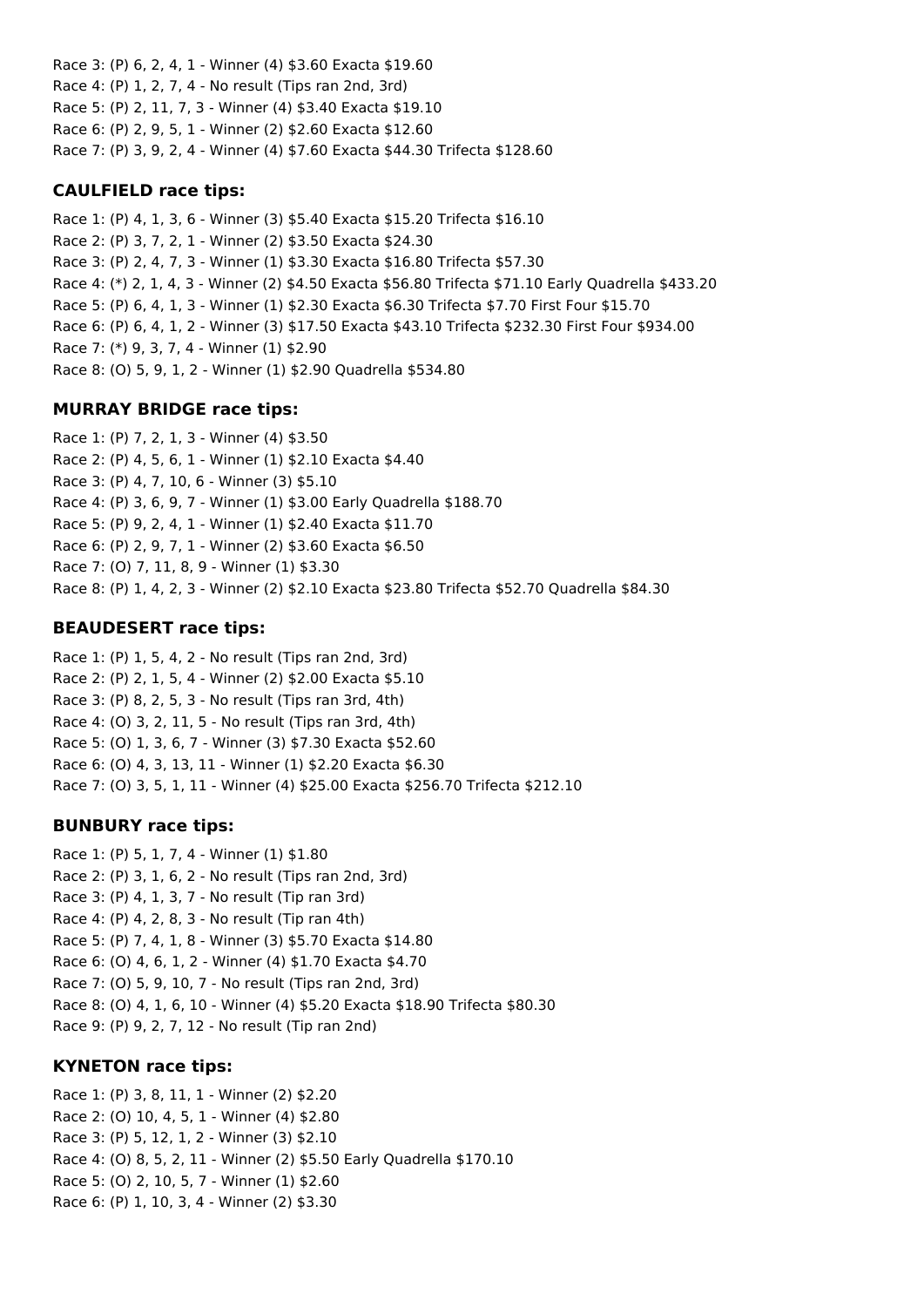Race 7: (O) 1, 3, 9, 2 - Winner (3) \$18.10 Race 8: (P) 4, 1, 12, 6 - No result (Tips ran 2nd, 3rd)

#### **WAGGA race tips:**

Race 1: (P) 1, 4, 2, 6 - Winner (2) \$2.30 Race 2: (\*) 1, 3, 5, 6 - Winner (1) \$1.40 Exacta \$3.00 Trifecta \$15.30 First Four \$30.60 Race 3: (P) 8, 1, 5, 7 - Winner (2) \$4.70 Exacta \$12.70 Trifecta \$23.90 Race 4: (O) 7, 9, 13, 4 - Winner (3) \$4.90 Early Quadrella \$127.10 Race 5: (\*) 11, 12, 2, 5 - Winner (1) \$1.80 Exacta \$10.50 Race 6: (P) 4, 8, 6, 11 - No result (Tips ran 2nd, 4th) Race 7: (\*) 6, 1, 11, 13 - Winner (2) \$5.00

#### **DARWIN race tips:**

Race 1: (P) 6, 3, 4, 1 - Winner (1) \$2.60 Exacta \$5.50 Race 2: (P) 3, 7, 1, 4 - Winner (2) \$3.80 Race 3: (P) 1, 3, 6, 2 - Winner (1) \$3.40 Exacta \$9.10 Trifecta \$54.90 First Four \$118.60 Race 4: (P) 4, 1, 3, 6 - Winner (3) \$9.80 Exacta \$37.00 Early Quadrella \$343.80 Race 5: (P) 2, 4, 5, 7 - Winner (2) \$6.40 Race 6: (P) 4, 2, 1, 5 - Winner (3) \$5.90 Exacta \$21.50 Trifecta \$37.20 Quadrella \$916.30

# **Tuesday 19th January 2021**

#### **WAGGA race tips:**

Race 1: (P) 3, 8, 4, 1 - Winner (3) \$8.10 Race 2: (P) 3, 6, 4, 1 - Winner (3) \$3.80 Race 3: (P) 3, 6, 1, 2 - Winner (1) \$3.90 Exacta \$26.60 Trifecta \$173.50 First Four \$312.30 Race 4: (P) 13, 8, 5, 2 - Winner (4) \$3.80 Exacta \$20.10 Trifecta \$61.20 Early Quadrella \$776.60 Race 5: (P) 4, 3, 5, 7 - Winner (3) \$4.00 Exacta \$9.10 Race 6: (O) 6, 11, 10, 12 - No result (Tip ran 3rd) Race 7: (P) 3, 4, 5, 6 - Winner (1) \$2.00 Exacta \$7.80 Trifecta \$30.30 First Four \$145.40 Race 8: (O) 4, 2, 5, 11 - No result (Tips ran 3rd, 4th)

### **BENALLA race tips:**

Race 1: (P) 3, 7, 6, 5 - Winner (1) \$2.90 Exacta \$9.30 Trifecta \$21.90 First Four \$51.10 Race 2: (\*) 2, 1, 5, 3 - Winner (1) \$1.40 Exacta \$15.70 Race 3: (P) 4, 16, 13, 17 - Winner (3) \$4.20 Race 4: (P) 5, 11, 3, 8 - Winner (1) \$1.90 Exacta \$7.10 Early Quadrella \$54.60 Race 5: (P) 4, 3, 5, 6 - No result (Tips ran 2nd, 3rd, 4th) Race 6: (P) 6, 1, 7, 8 - Winner (2) \$2.70 Exacta \$5.90 Trifecta \$23.30 First Four \$49.90 Race 7: (P) 7, 3, 2, 9 - Winner (2) \$2.60 Race 8: (P) 4, 6, 1, 2 - Winner (4) \$9.10

### **CAIRNS race tips:**

Race 1: (P) 4, 1, 2, 3 - Abandoned Race 2: (P) 1, 2, 3, 4 - Abandoned Race 3: (P) 1, 2, 3, 4 - Abandoned Race 4: (P) 3, 1, 2, 4 - Abandoned Race 5: (P) 1, 3, 2, 7 - Abandoned Race 6: (P) 3, 1, 2, 4 - Abandoned Race 7: (P) 2, 1, 3, 4 - Abandoned Race 8: (P) 1, 2, 6, 3 - Abandoned

# **Tuesday 12th January 2021**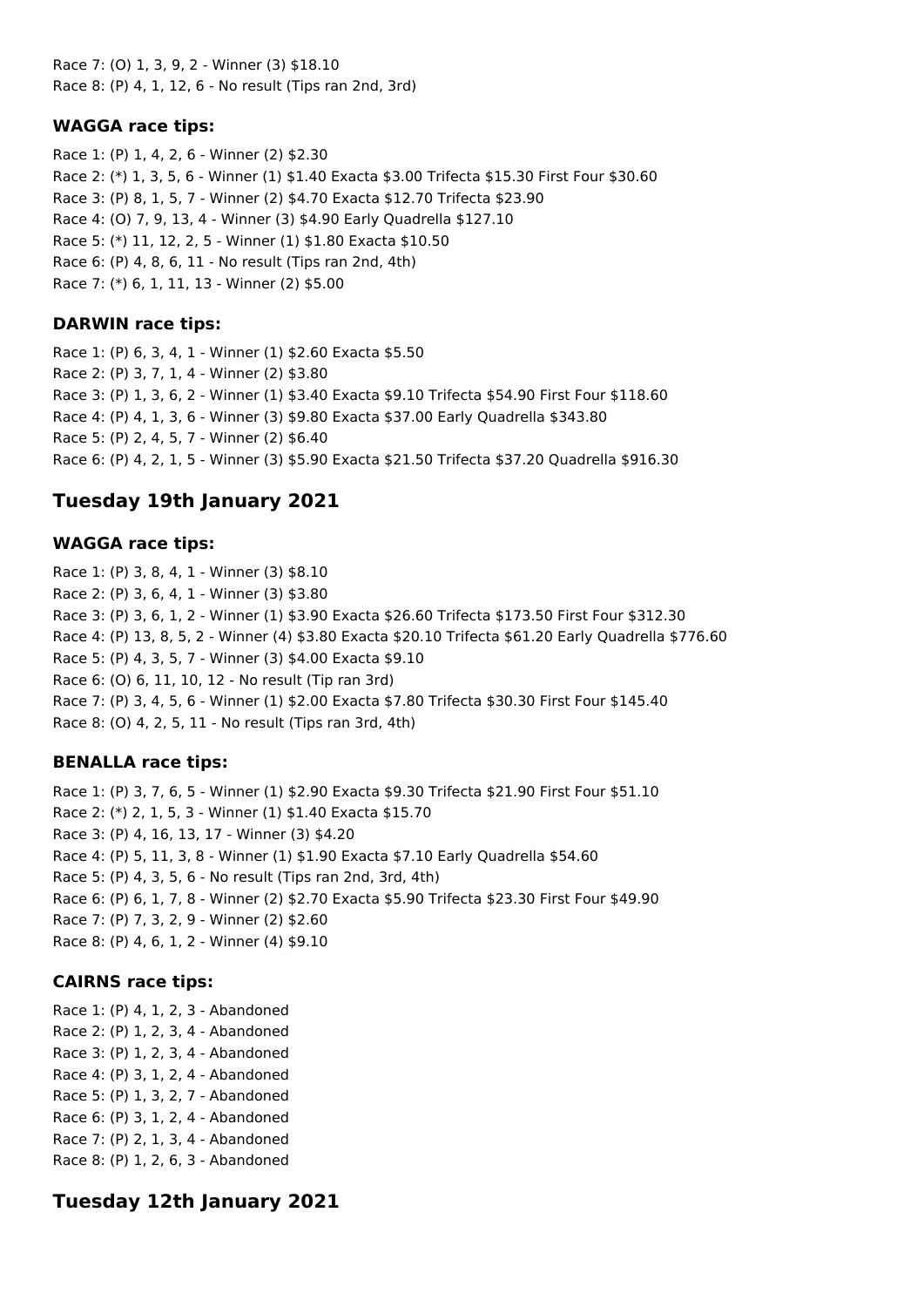## **ALBURY race tips:**

Race 1: (P) 2, 5, 7, 6 - Winner (1) \$2.50 Exacta \$11.20 Race 2: (P) 2, 9, 12, 3 - Winner (2) \$3.90 Exacta \$10.40 Trifecta \$26.00 Race 3: (P) 6, 2, 3, 7 - Winner (1) \$1.50 Exacta \$8.90 Trifecta \$22.90 Race 4: (P) 1, 9, 7, 6 - Winner (2) \$2.50 Exacta \$5.00 Trifecta \$40.10 Early Quadrella \$48.90 Race 5: (P) 10, 2, 7, 1 - Winner (1) \$1.40 Exacta \$3.90 Trifecta \$12.80 Race 6: (O) 3, 8, 12, 7 - Winner (2) \$8.10 Race 7: (O) 9, 10, 5, 2 - Winner (3) \$11.80 Quadrella \$657.30

## **KILMORE race tips:**

Race 1: (P) 6, 8, 3, 5 - Winner (3) \$5.50 Exacta \$20.20 Race 2: (P) 7, 4, 11, 6 - Winner (1) \$1.50 Race 3: (P) 10, 5, 8, 6 - Winner (4) \$6.10 Exacta \$31.90 Race 4: (P) 6, 12, 5, 8 - Winner (1) \$1.70 Exacta \$4.40 Trifecta \$11.40 First Four \$23.60 Early Quadrella \$105.40 Race 5: (P) 4, 3, 2, 1 - Winner (4) \$3.40 Exacta \$11.20 Trifecta \$17.90 Race 6: (P) 1, 4, 8, 2 - Winner (4) \$6.80 Race 7: (P) 7, 8, 5, 6 - No result (Tips ran 2nd, 3rd) Race 8: (P) 7, 8, 6, 1 - Winner (2) \$6.70 Exacta \$29.70

# **GATTON race tips:**

Race 1: (P) 2, 4, 1, 3 - Winner (3) \$2.90 Exacta \$8.20 Race 2: (P) 5, 2, 3, 8 - No result (Tips ran 2nd, 3rd, 4th) Race 3: (P) 7, 5, 10, 1 - Winner (2) \$2.40 Exacta \$11.20 Race 4: (O) 13, 2, 7, 4 - No result (Tips ran 3rd, 4th) Race 5: (P) 2, 11, 8, 7 - Winner (1) \$2.70 Exacta \$11.50 Race 6: (P) 5, 9, 2, 4 - Winner (3) \$2.60 Exacta \$30.90 Race 7: (P) 7, 11, 4, 12 - Winner (1) \$1.80 Race 8: (O) 9, 13, 5, 11 - Winner (1) \$1.90 Race 9: (O) 1, 12, 9, 6 - Winner (1) \$2.80 Exacta \$12.10 Race 10: (P) 3, 7, 6, 1 - Winner (1) \$7.20 Exacta \$15.70 Quadrella \$80.00

# **QUIRINDI race tips:**

Race 1: (P) 4, 1, 5, 6 - No result (Tips ran 2nd, 3rd, 4th) Race 2: (P) 9, 10, 4, 3 - Winner (1) \$1.30 Exacta \$3.30 Trifecta \$12.60 Race 3: (P) 5, 4, 8, 1 - Winner (3) \$5.50 Race 4: (P) 8, 13, 1, 6 - Winner (3) \$5.60 Exacta \$72.60 Trifecta \$252.80 Race 5: (P) 4, 2, 3, 5 - Winner (1) \$3.80 Exacta \$4.60 Race 6: (P) 9, 5, 10, 1 - Winner (4) \$7.60 Quadrella \$1,213.20

# **Tuesday 5th January 2021**

# **MUSWELLBROOK race tips:**

Race 1: (P) 1, 13, 12, 9 - Abandoned Race 2: (O) 1, 7, 9, 3 - Abandoned Race 3: (P) 13, 10, 1, 4 - Abandoned Race 4: (P) 6, 10, 4, 11 - Abandoned Race 5: (P) 1, 5, 8, 2 - Abandoned Race 6: (O) 12, 4, 6, 5 - Abandoned Race 7: (P) 5, 3, 2, 1 - Abandoned Race 8: (P) 3, 1, 4, 2 - Abandoned Race 9: (P) 6, 11, 1, 7 - Abandoned